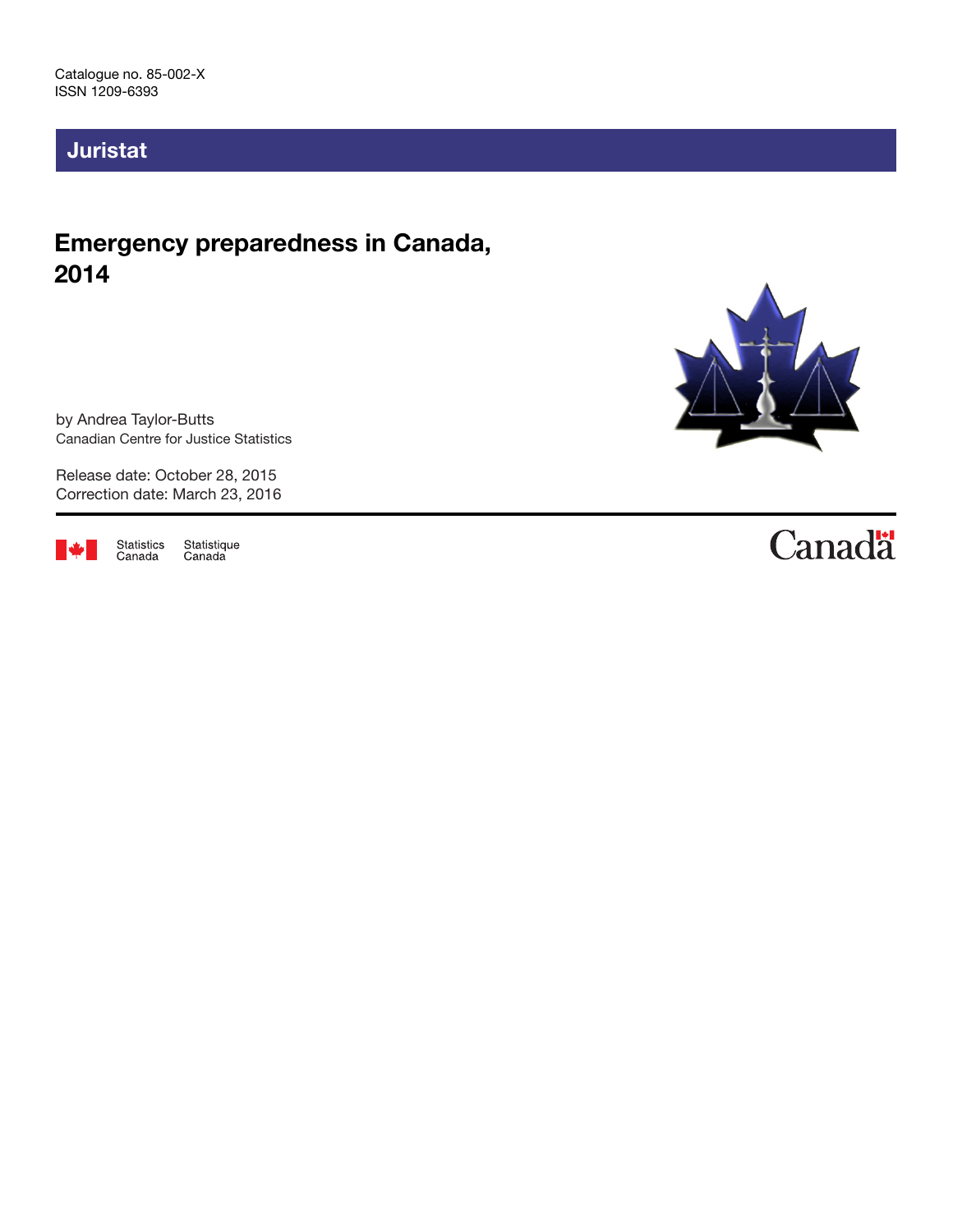### How to obtain more information

For information about this product or the wide range of services and data available from Statistics Canada, visit our website, [www.statcan.gc.ca.](http://www.statcan.gc.ca)

You can also contact us by

#### email at [infostats@canada.ca](mailto:infostats%40canada.ca?subject=)

telephone, from Monday to Friday, 8:30 a.m. to 4:30 p.m., at the following toll-free numbers:

| National telecommunications device for the hearing impaired<br>٠<br>Fax line |                | <b>Depository Services Program</b> |  |
|------------------------------------------------------------------------------|----------------|------------------------------------|--|
|                                                                              | 1-877-287-4369 |                                    |  |
|                                                                              | 1-800-363-7629 |                                    |  |
|                                                                              | 1-800-263-1136 | • Statistical Information Service  |  |

- Inquiries line 1-800-635-7943
- Fax line 1-800-565-7757
- 

### Standards of service to the public

Statistics Canada is committed to serving its clients in a prompt, reliable and courteous manner. To this end, Statistics Canada has developed standards of service that its employees observe. To obtain a copy of these service standards, please contact Statistics Canada toll-free at 1-800-263-1136. The service standards are also published on www.statcan.gc.ca under "Contact us" > "[Standards of service to the public](http://www.statcan.gc.ca/eng/about/service/standards)."

### Note of appreciation

Canada owes the success of its statistical system to a long-standing partnership between Statistics Canada, the citizens of Canada, its businesses, governments and other institutions. Accurate and timely statistical information could not be produced without their continued co-operation and goodwill.

### Standard table symbols

The following symbols are used in Statistics Canada publications:

- . not available for any reference period
- .. not available for a specific reference period
- ... not applicable
- 0 true zero or a value rounded to zero
- $0<sup>s</sup>$  value rounded to 0 (zero) where there is a meaningful distinction between true zero and the value that was rounded
- <sup>p</sup> preliminary
- revised
- x suppressed to meet the confidentiality requirements of the *Statistics Act*
- $E$  use with caution
- F too unreliable to be published
- significantly different from reference category ( $p < 0.05$ )

### Corrections and updates: Emergency Preparedness in Canada, 2014

The article "Emergency Preparedness in Canada, 2014" which was released on October 28th, 2015 was reloaded on March 23, 2016. A coding error was detected in the calculation of "recent immigrant" which affected data tables and analysis focusing on this population. These revisions affect the recent immigrant data presented in tables 7, 8, 9 and 12 and appendix tables A to C.

Published by authority of the Minister responsible for Statistics Canada

© Minister of Industry, 2015

All rights reserved. Use of this publication is governed by the Statistics Canada [Open Licence Agreement](http://www.statcan.gc.ca/eng/reference/licence-eng.htm).

#### An [HTML version](http://www.statcan.gc.ca/pub/85-002-x/2015001/article/14234-eng.htm) is also available.

*Cette publication est aussi disponible en français*.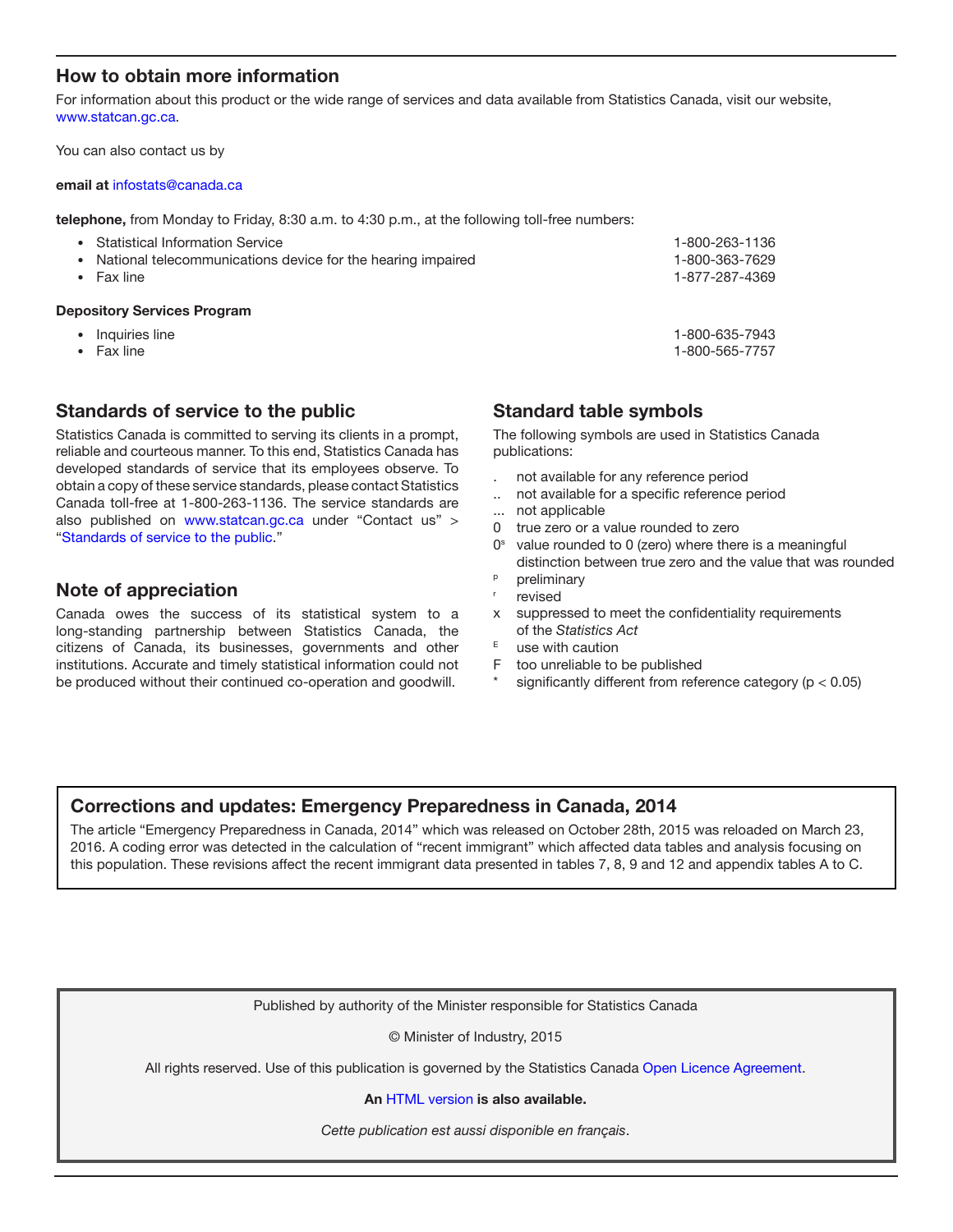# Emergency preparedness in Canada, 2014: highlights

- For the first time in 2014, Statistics Canada surveyed Canadians about the types of precautionary and emergency preparedness measures that they have taken in the event of a natural or human-induced emergency or disaster. The survey also asked Canadians about their perceptions of the risks their community is likely to face and the potential sources they would turn to first for information or assistance.
- A vast majority of Canadians, 98%, lived in homes with a working smoke detector; making it the most commonly reported type of precautionary measure taken, by far. Other types of fire safety measures were also popular though less common: 66% of individuals had a fire extinguisher and 60% had a carbon monoxide detector in their home. Still, fewer than half (42%) of Canadians lived in households that had all three of these fire safety devices.
- Beyond fire safety measures, many Canadians employed a number of other precautionary measures. Nearly six in ten (58%) reported having a wind-up or battery-operated radio in their home, about half (48%) had an alternate source of heat, 43% kept an alternate source of water and just under one-quarter (23%) had a back-up generator. About eight in ten (82%) Canadians had implemented at least one of these precautionary measures.
- In 2014, 98% of Canadians lived in households that had engaged in some form of emergency planning, such as preparing a list of emergency contact numbers (69%), or having an emergency exit plan (60%). Still, fewer than half (47%) lived in a household that could be characterized as having a 'high' or 'moderately high' number of emergency planning activities.
- Provincially, emergency planning activities were most common in British Columbia, where 53% of individuals resided in households that had engaged in a high or moderately high level of emergency planning. Emergency planning activities were less common in Quebec (40%).
- Certain segments of the population were found to use fewer fire safety and other precautionary measures, and participate in fewer emergency planning activities. For example, adults aged 25 to 34 and individuals from lower-income households as well as visible minorities, those with a long-term mental health condition, renters and individuals living in smaller households were more likely to live in homes that engaged in fewer emergency preparedness behaviours.
- Despite some gaps in preparedness, most people (74%) felt confident about their ability to manage in an emergency. Individuals who displayed such confidence were also more likely to report that their household engaged in behaviours related to emergency preparedness.
- Canadians believe a number of natural and human-induced disasters are events that their community is likely to face. Winter storms (86%) and extended power outages (76%), followed by outbreaks of serious or life-threatening disease (51%) and industrial or transportation accidents (50%) were the most frequently named events.
- Individuals indicated that they would likely to turn to the news (via radio, television or Internet) as a first source of information and assistance in an emergency. However, this choice may vary depending on the type of event, the province where the individual lives and certain socio-demographic characteristics including age, immigration status, education, household income and previous experience with an emergency.
- One in five (21%) Canadians had a high degree of social support, that is, more than five people they could turn to for help in an emergency for assistance with a physical injury, emotional support, a place to stay or financial help. Seniors, immigrants, people with a long-term activity-limiting health condition and those living in low-income households were less likely to have large social support networks they could rely on in an emergency.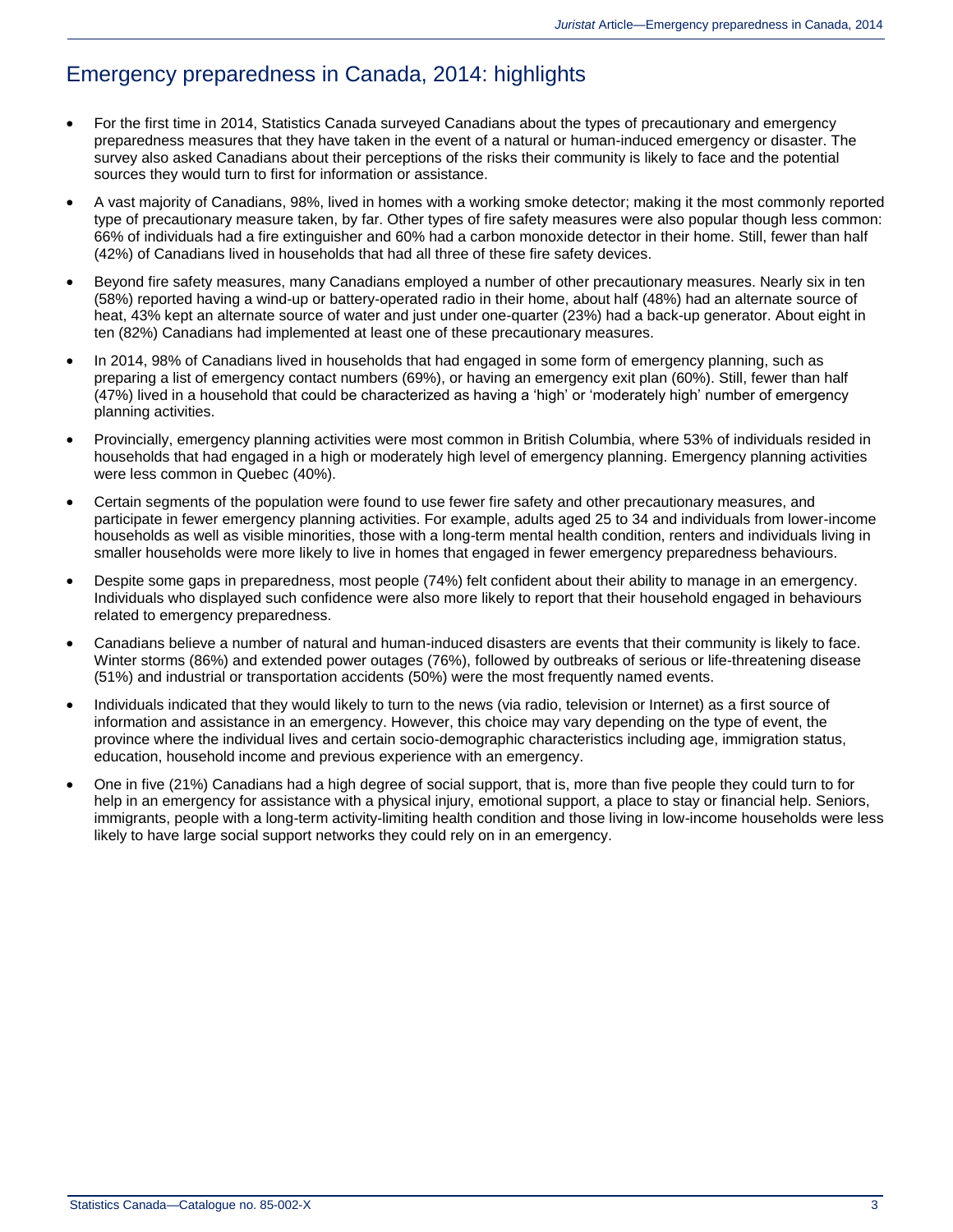# Emergency preparedness in Canada, 2014

by Andrea Taylor-Butts

### **Introduction**

Disasters carry the potential to deliver significant, even devastating impacts — be they social, economic, environmental, or infrastructural — to the communities they strike. For this reason, the importance of building the resilience of nations and communities to disasters has received global recognition (United Nations, International Strategy for Disaster Reduction 2015). Many developed countries such as the United States, the United Kingdom and Australia, have enacted policies and programmes recognizing the role of emergency preparedness and resilience against disasters (see, for example, the United States' *National Security Strategy* (2010) and the *2014 Quadrennial Homeland Security Review*, U.S. Department of Homeland Security; *Strategic National Framework on Community Resilience* (2011), Cabinet Office, UK; and *National Strategy for Disaster Resilience* (2011), Council of Australian Governments)[.](http://wwwstaging.statcan.gc.ca/pub/85-002-x/2015001/article/14234-eng.htm#n01)<sup>1</sup>

Canada has also developed a joint federal-provincial-territorial approach to emergency management, known *as An Emergency Management Framework for Canada* (Ministries Responsible for Emergency Management 2011). The framework is built on four main pillars: prevention/mitigation, preparedness, response and recovery. Among its underlying principles, Canada's emergency management framework emphasizes that emergency management involves "all Canadians" and that the responsibility of emergency management falls on many shoulders, including those of individuals who carry "...a responsibility to be prepared for disaster and contribute to community resilience" (Ministries Responsible for Emergency Management 2011 p. 6). *Canada's Emergency Management Framework* also assumes a risk-based approach which underscores the importance of assessing vulnerabilities and reducing threats with the view to achieving "an optimal balance and integration of measures to address vulnerabilities and risks" (Ministries Responsible for Emergency Management 2011 p. 7).

At the municipal level, the importance of preparedness and resilience takes on particular significance. Disasters are most often local events – experienced locally and managed locally by municipalities. It is estimated that municipal governments are the first line of response in more than 90% of all emergencies Canada-wide, giving them a critical role to play in emergency preparedness and response (Federation of Canadian Municipalities 2006). Accordingly, municipalities have recognized the growing risks associated with natural and human-induced disasters and have collectively acknowledged the importance of risk identification, prevention, mitigation and preparedness, municipally, and at all levels of government (Federation of Canadian Municipalities 2006).

Using data from the Survey of Emergency Preparedness and Resilience (SEPR) in Canada, this report investigates emergency preparedness activities and risk awareness among Canadians aged 15 and over from across the 10 provinces. <sup>[2,](http://wwwstaging.statcan.gc.ca/pub/85-002-x/2015001/article/14234-eng.htm#n02) [3](http://wwwstaging.statcan.gc.ca/pub/85-002-x/2015001/article/14234-eng.htm#n03)</sup> The SEPR, conducted for the first time in 2014, contributes to the understanding of community resilience in Canada by examining how Canadians prepare for and respond to emergencies or disasters. The survey also collects information on a number of socio-demographic characteristics that may make some groups more or less prepared or vulnerable in a disaster (see the Survey description section at the end of this document for more information).<sup>[4](http://wwwstaging.statcan.gc.ca/pub/85-002-x/2015001/article/14234-eng.htm#n04)</sup>

Divided into two main sections, this report presents the first results from the SEPR. Section one looks at Canadians' emergency preparedness by examining the measures or steps they take to prevent and prepare for emergencies and the impact certain socio-demographic factors might have on levels of preparedness. It also considers how prepared individuals feel they are by examining their perceptions of their own ability to manage in an emergency situation.

The second section explores the types of events individuals from across Canada's provinces perceive as potential hazards; who people expect to turn to for help and information in the initial stages of an emergency; and what sources of help and support may be available to Canadians during or following a major emergency. By illustrating how prepared Canadians are and identifying who is at risk, this information will be of particular importance to those responsible for emergency planning and the strengthening of community resilience.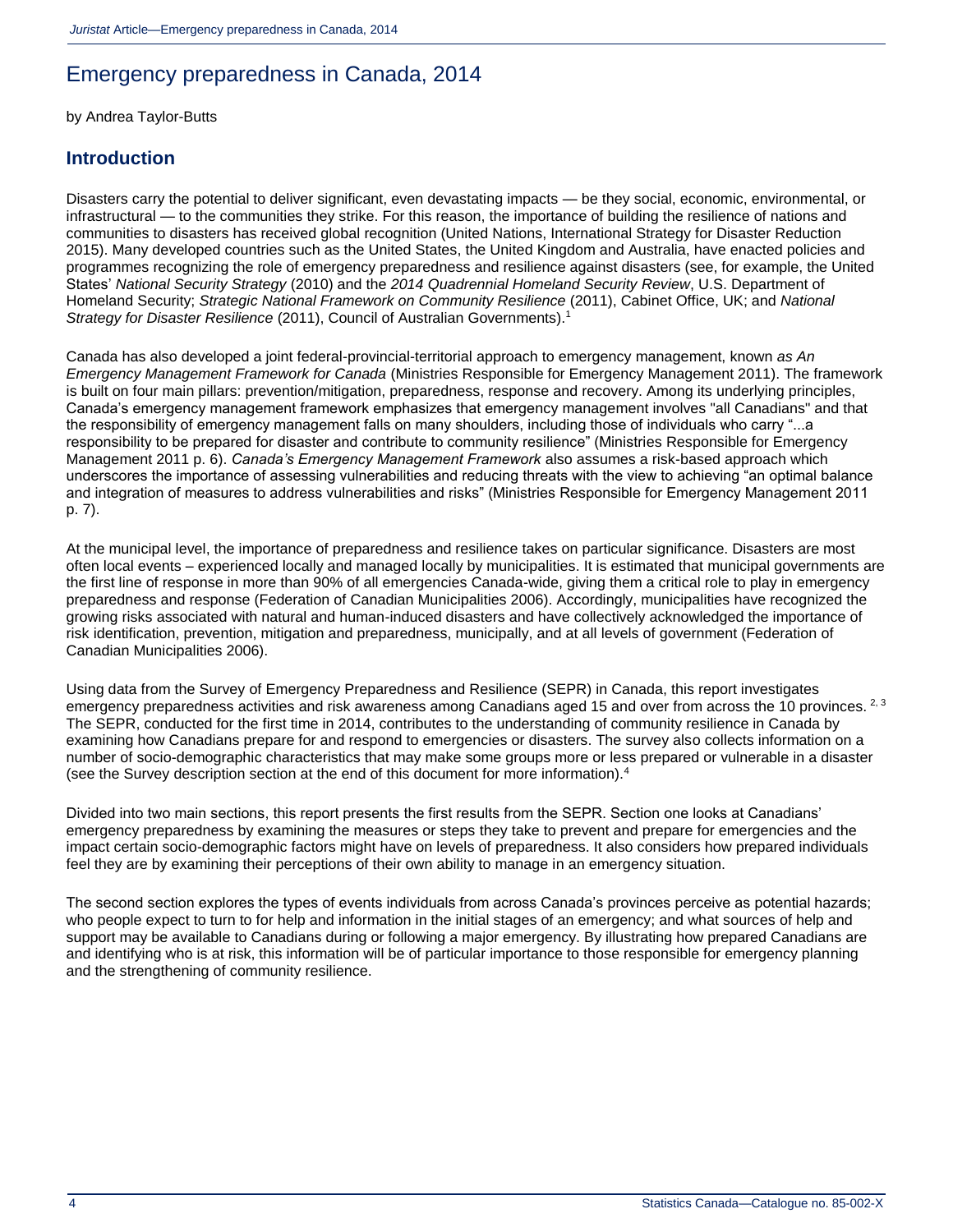### **Section 1: Emergency preparedness across Canada's provinces: Fire safety, other precautionary measures and planning activities**

### **Fire safety**

#### **Vast majority of Canadians live in homes with smoke detectors**

Efforts to promote fire safety, such as public awareness campaigns and legislation making smoke detectors (as well as carbon monoxide detectors in some jurisdictions) mandatory for all residential homes, are widely spread across Canada (Fire Prevention Canada n.d.; Canadian Fire Safety Association n.d.). When it comes to measures related to fire safety, most individuals in Canada live in households that are well equipped with respect to smoke detectors<sup>[5](http://wwwstaging.statcan.gc.ca/pub/85-002-x/2015001/article/14234-eng.htm#n05)</sup> but less so in terms of fire extinguishers and carbon monoxide detectors. According to the 2014 SEPR, 98% of individuals indicated that their homes had a working smoke detector while two-thirds (66%) had a working fire extinguisher and fewer still (60%) had a working carbon monoxide detector (Table 1). More than one-third of Canadians lived in a household that had taken two of these three fire safety precautions, while 42% had all three in place.

Provincially, individuals from Ontario (53%) and Alberta (48%) were most likely to live in households that were equipped with all three fire safety measures (Chart 1).<sup>[6](http://wwwstaging.statcan.gc.ca/pub/85-002-x/2015001/article/14234-eng.htm#n06)</sup> Conversely, those in New Brunswick (27%) and Quebec (28%) were least likely to have all three of these devices in their homes.<sup>[7](http://wwwstaging.statcan.gc.ca/pub/85-002-x/2015001/article/14234-eng.htm#n07)</sup> Carbon monoxide detectors were most frequently reported among individuals from Ontario ([8](http://wwwstaging.statcan.gc.ca/pub/85-002-x/2015001/article/14234-eng.htm#n08)0%),<sup>8</sup> Saskatchewan (66%) and Alberta (65%) and least often in Quebec (34%) and New Brunswick (35%). Fire extinguishers, however, were most common in Newfoundland and Labrador (84%) and Prince Edward Island (75%) and least common in Manitoba (63%), Saskatchewan (63%) and Ontario (64%).

### Chart 1

### Canadians living in households with three fire safety devices (i.e., a smoke detector, carbon monoxide detector and fire extinguisher), by province, 2014



\* significantly different from reference category (p < 0.05)

#### treference category

Note: Responses of don't know hot stated 'are included in the percentage calculation but are not shown when representing 5% or less ofrespondents. Percentages represents individuals living in households that had implemented all three of the fire safety measures.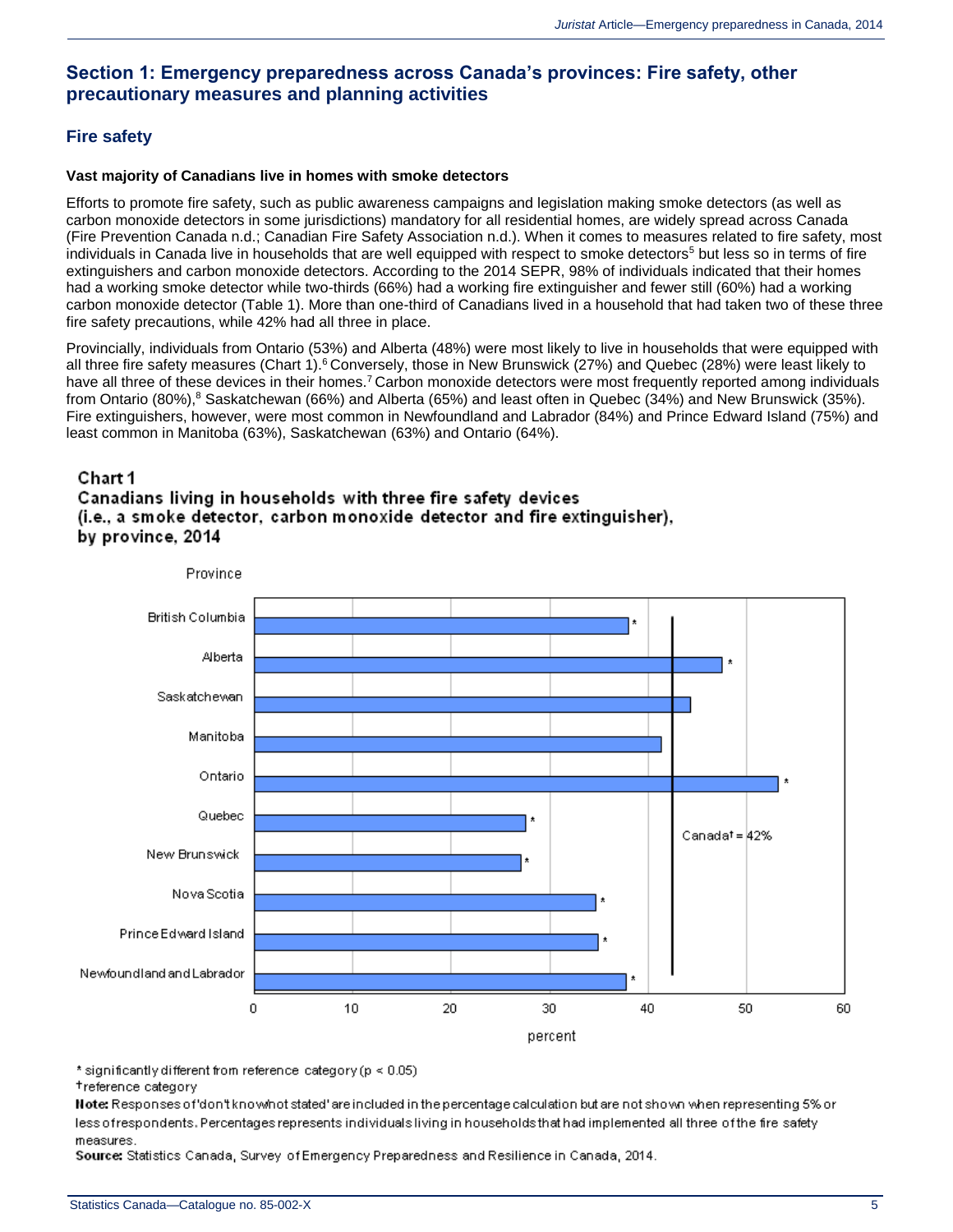Looking at Canada's census metropolitan areas (CMA),<sup>[9](http://wwwstaging.statcan.gc.ca/pub/85-002-x/2015001/article/14234-eng.htm#n09)</sup> carbon monoxide detectors were found most frequently among individuals living in Oshawa (89%) and the other Ontario CMAs of Hamilton, St. Catharines-Niagara, Barrie and Greater Sudbury (each at 85%, respectively) (Table 2). In contrast, individuals from the Quebec CMAs of Québec (27%), Saguenay (31%) and Montréal (31%) had the lowest proportions of carbon monoxide detectors. Individuals in St. John's (82%), and Barrie (75%) reported the highest proportion of fire extinguishers while those from Toronto (56%) had the lowest.

Differences in the reported use of fire safety devices may be influenced by a number of factors such as provincial variations in building code regulations and fire safety legislation; the structural characteristics of the dwelling (e.g. single-detached house versus an apartment in a high-rise building); and the type of energy used to heat the home (e.g., electricity versus natural gas).

### **Precautionary measures (non-fire related)**

#### **Nearly six in ten Canadians have wind-up or battery-operated radios**

There are a number of actions or precautions that can be taken in preparation for an emergency. All SEPR respondents were asked if their household had any of the following four, non-fire related precautionary measures: a wind-up or battery-operated radio; an alternate source of heat such as a non-electric stove or wood-burning fireplace; a back-up generator; and additional sources of water. Almost six in ten (58%) Canadians across the provinces reported having a wind-up or battery-operated radio in their home, about half (48%) had an alternate source of heat and a similar proportion (43%) kept an alternate source of water on hand, in the event of an emergency. Back-up generators were the least common precautionary measure reported (23%) (Table 3).

While nearly one in six (16%) Canadians did not have a wind-up or battery-operated radio, an alternate source of heat, a back-up generator or additional sources of water in their home, many reported having more than one of these precautionary measures in place. Households engaging in three or four of the specified precautionary measures could be considered to have taken a moderately high or high number of precautions, whereas those with one or two could be described as having implemented a low or moderately low number of measures. More than half (55%) of Canadians lived in a household that had taken one or two of the non-fire related emergency precautions and 27% had taken a moderately high or high number of precautionary actions, having at least three of the measures in place.

Aside from the four non-fire related precautionary measures and the three fire-safety devices (i.e., smoke detector, carbon monoxide detector and fire extinguisher), about one in five (21%) Canadians reported taking some other type of emergency precaution, such as checking and replenishing emergency supplies, having an extra supply of fuel on hand, keeping exits clear and ensuring they have made arrangements for pets in the event of an emergency.

### **Text box 1**

### **Certain types of knowledge can help foster preparedness**

- According to the SEPR, about seven in ten people live in households where all adults and older children know how to turn off their home's electricity (72%) and water (70%). A smaller proportion (43%) indicated that their households' members (i.e., adults and older children) knew how to turn off the home's gas.
- More than one-third (37%) of Canadians reported that they or someone in their household knew both CPR and first aid, having been trained in both within the last three years. Another 7% had CPR training alone and 4% were trained only in first aid.
- Among those with home insurance, about four in ten (42%) rated their level of knowledge about what their policy covers as a four or five (highly knowledgeable) on a 5-point scale. About three in ten (28%) felt they had little or no knowledge at all, assigning themselves a rating of one or two. About 4% of individuals reported that they did not have home insurance coverage.

#### **Atlantic Canadians take more precautionary measures**

Taking a closer look across the provinces, individuals in the Atlantic provinces were more likely to report taking a higher number of precautionary actions (excluding fire-related measures), compared to those in other provinces. For example, about three-quarters of individuals from Prince Edward Island (78%), Nova Scotia (77%), and Newfoundland and Labrador (75%), as well as 66% of those from New Brunswick, had a non-electric radio in their home, compared to about half of those in Alberta (49%) and Manitoba (51%). Further, more than half of individuals in New Brunswick (56%), Nova Scotia (55%), and Prince Edward Island (53%) (and 48% in Newfoundland and Labrador) reported having an additional source of water compared to 38% of Quebecers and 41% of Albertans.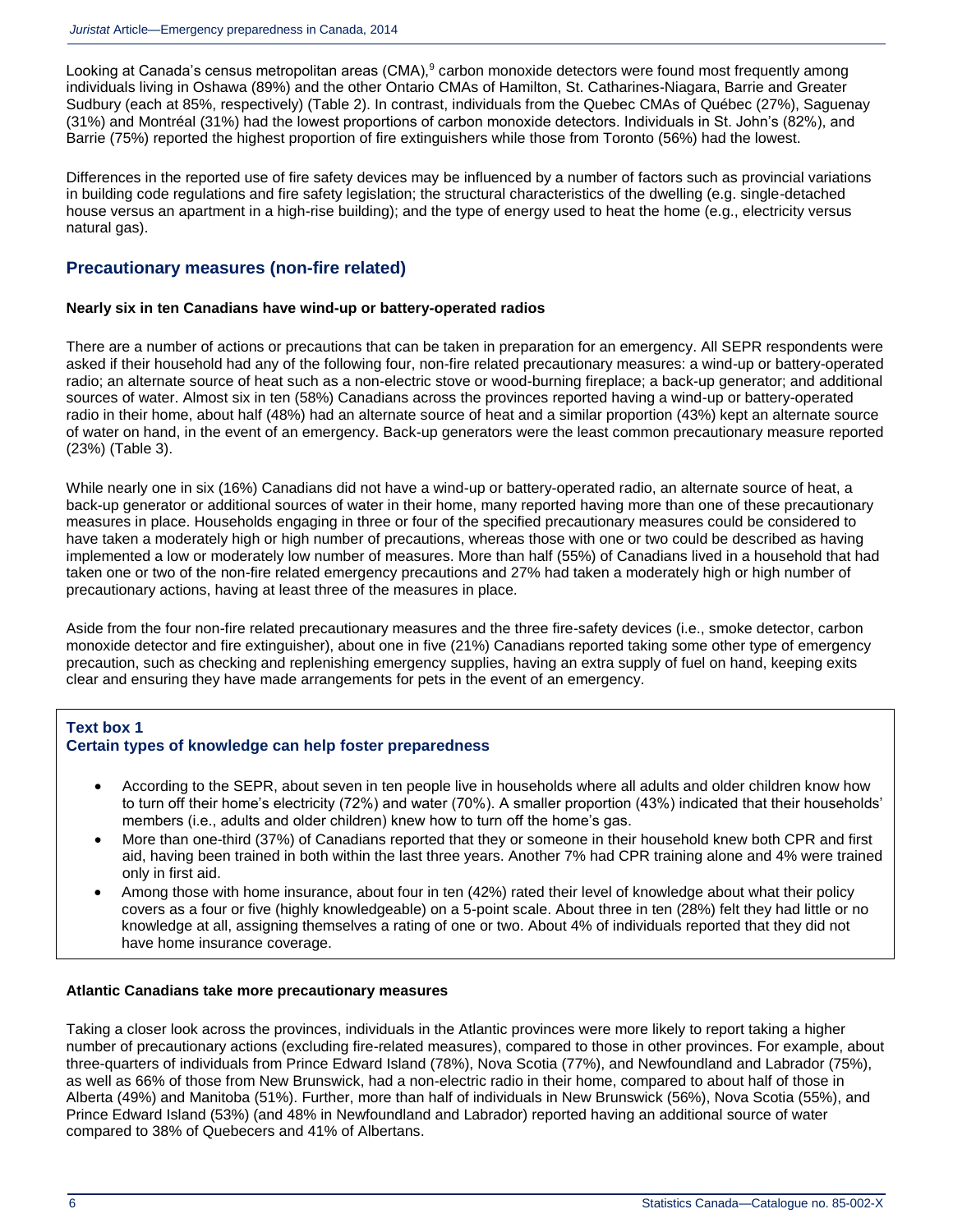In general, about four in ten individuals from each of the Atlantic provinces lived in households that had taken a high or moderately high number of precautionary measures, compared to three in ten or less in the other provinces.<sup>[10](http://wwwstaging.statcan.gc.ca/pub/85-002-x/2015001/article/14234-eng.htm#n10)</sup> High numbers of precautionary measures were reported most frequently in Nova Scotia (44%) and least often in Manitoba (23%) (Chart 2).

### Chart 2 Canadians living in households that have taken a moderately high or high number (i.e., 3 or 4) of precautionary measures, by province, 2014



\* significantly different from reference category (p < 0.05)

#### +reference category

Note: Responses of 'don't know/not stated' are included in the percentage calculation but are not shown when representing 5% or less of respondents.Precautionary measures include: a wind-up or battery operated radio, a back-up generator, an alternate source of heat and additional water. Households that had 3 or 4 of these measures were considered to have taken a 'moderately high'or'high'number of precautionary measures.

Source: Statistics Canada, Survey of Emergency Preparedness and Resilience in Canada, 2014.

Examining the prevalence of precautionary measures (excluding fire-related measures) taken across Canada's CMAs, the greatest differences are seen in the proportions of wind-up or battery-operated radios and additional sources of water (Table 4). In the CMAs of St. John's (84%), Halifax (76%) and Saint John (75%), about eight in ten individuals had a wind-up or battery operated radio in their home, compared to about five in ten in Edmonton (48%), Calgary (49%) and Winnipeg (49%), the CMAs with the lowest proportions. For most other CMAs, the proportion was approximately six in ten. Supplementary water supplies were most common among individuals in Saint John (63%), Peterborough (56%) and Victoria (56%) and least common among residents of Trois-Rivières (29%), Saguenay (31%), and Sherbrooke (31%). In addition, having an alternate source of heat was most frequently reported in Victoria (60%) and least often in Winnipeg (37%), while individuals from St. John's (36%) had the largest proportion of individuals with back-up generators in their homes and those in Calgary (10%) the smallest.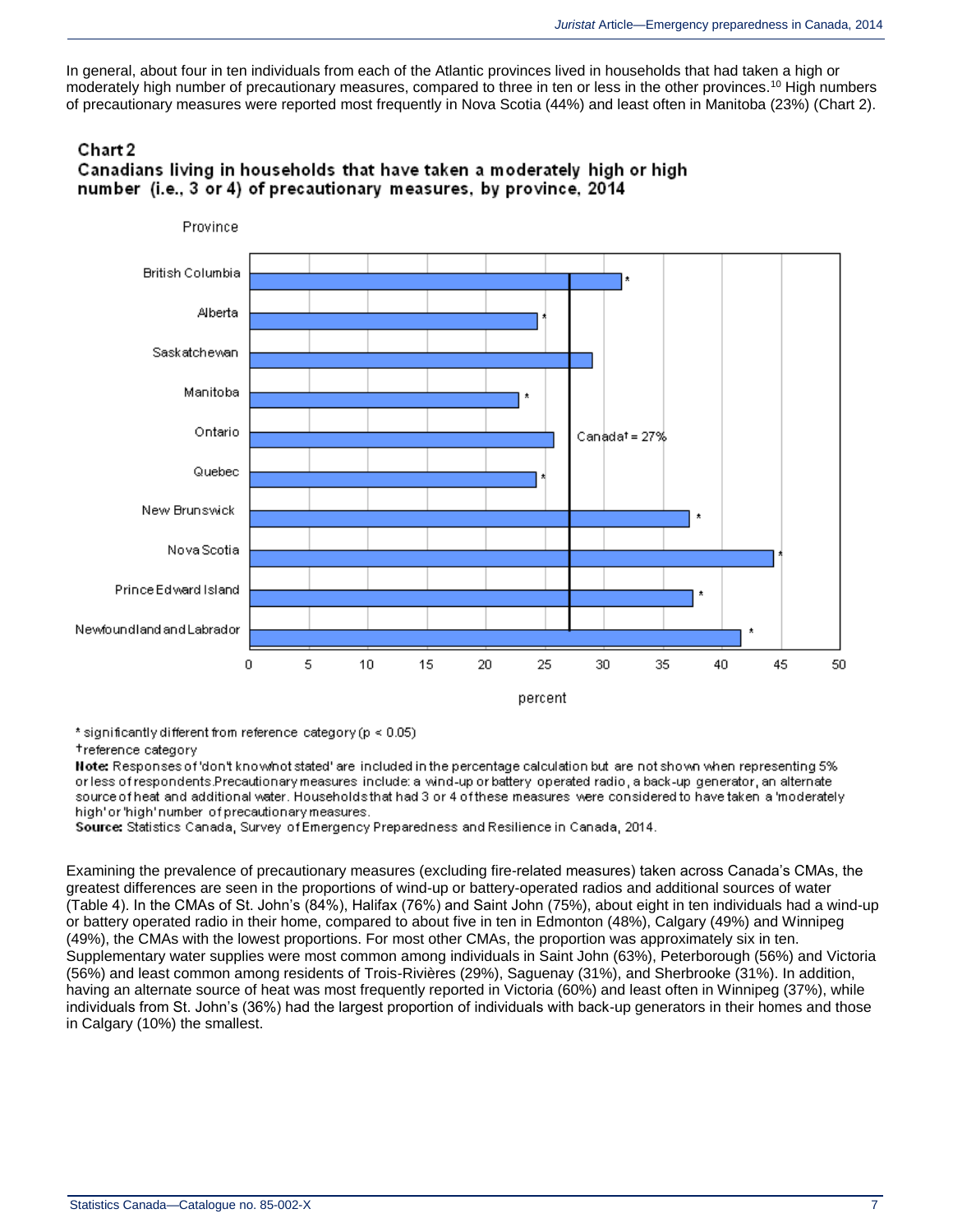### **Emergency planning activities**

#### **Majority of Canadians live in households that had engaged in some type of emergency planning**

The SEPR asks about a number of emergency planning activities that could help mitigate the confusion that can arise in the midst of a major emergency or disaster. These key planning activities include: compiling a list of emergency contact names; developing and practising a home exit plan; having a plan for how household members will contact each other in the event they are separated when an emergency occurs; establishing a designated meeting spot if an emergency prevents household members from returning home; preparing home and automobile emergency supply kits; and obtaining extra copies of important documents. Most Canadians (98%) across the provinces generally lived in households that had engaged in one or more of these key emergency planning activities.

Overall, having a list of emergency contacts was the most frequently named planning activity, reported by nearly seven in ten (69%) (Table 5). Six in ten lived in households with emergency exit plans. Nevertheless, fewer than half (45%) of those residing in homes with an emergency exit plan, indicated that they had practised or reviewed the plan in the preceding 12 months.

Just over half of Canadians (55%) reported having a plan for how household members would get in touch if separated due to an emergency situation. A similar proportion (53%) indicated that they had copies of important documents such as insurance policies, birth certificates, marriage certificates, passports, licences or deeds, stored in a safe place.

#### **Fewer than half of Canadians live in households with an emergency supply kit**

People were less likely to have set aside items such as water, food, medicine, flashlights and cash in an emergency supply kit for their homes, with fewer than half (47%) reporting that they had done so.<sup>[11](http://wwwstaging.statcan.gc.ca/pub/85-002-x/2015001/article/14234-eng.htm#n11)</sup> However, more than half (59%) of vehicleowners had an emergency supply kit for their vehicle. The least common of the planning activities was having a designated meeting place, mentioned by just one-third of Canadians across the provinces.

Individuals with special medical needs (e.g., dependence on medication, special medical equipment or mobility issues) may consider their condition when planning for an emergency to ensure that they have access to necessary medications and equipment. According to the 2014 SEPR, 62% of those with special medical needs or those who had someone in their household with such needs had a plan in place to ensure these requirements would be met in the event of an emergency.

The types of planning activities individuals were asked about on the SEPR varied depending on whether they lived in a single-person versus multiple-person household, had a vehicle, or if they or someone in their home had special health needs. All respondents, however, were asked about a minimum of four activities: having an exit plan, an emergency supply kit, extra copies of important documents and an emergency contact list. Households participating in three or four of these activities could be described as engaging in a moderately high or high number of emergency planning activities, and those participating in one or two as engaging in a low or moderately low number of planning activities.

At 42%, less than half of Canadians reported that their household had undertaken one or two of these planning activities. However, a slightly higher proportion, 47%, lived in a household that participated in at least three of the four strategies or engaged in a moderately high or high level of emergency planning.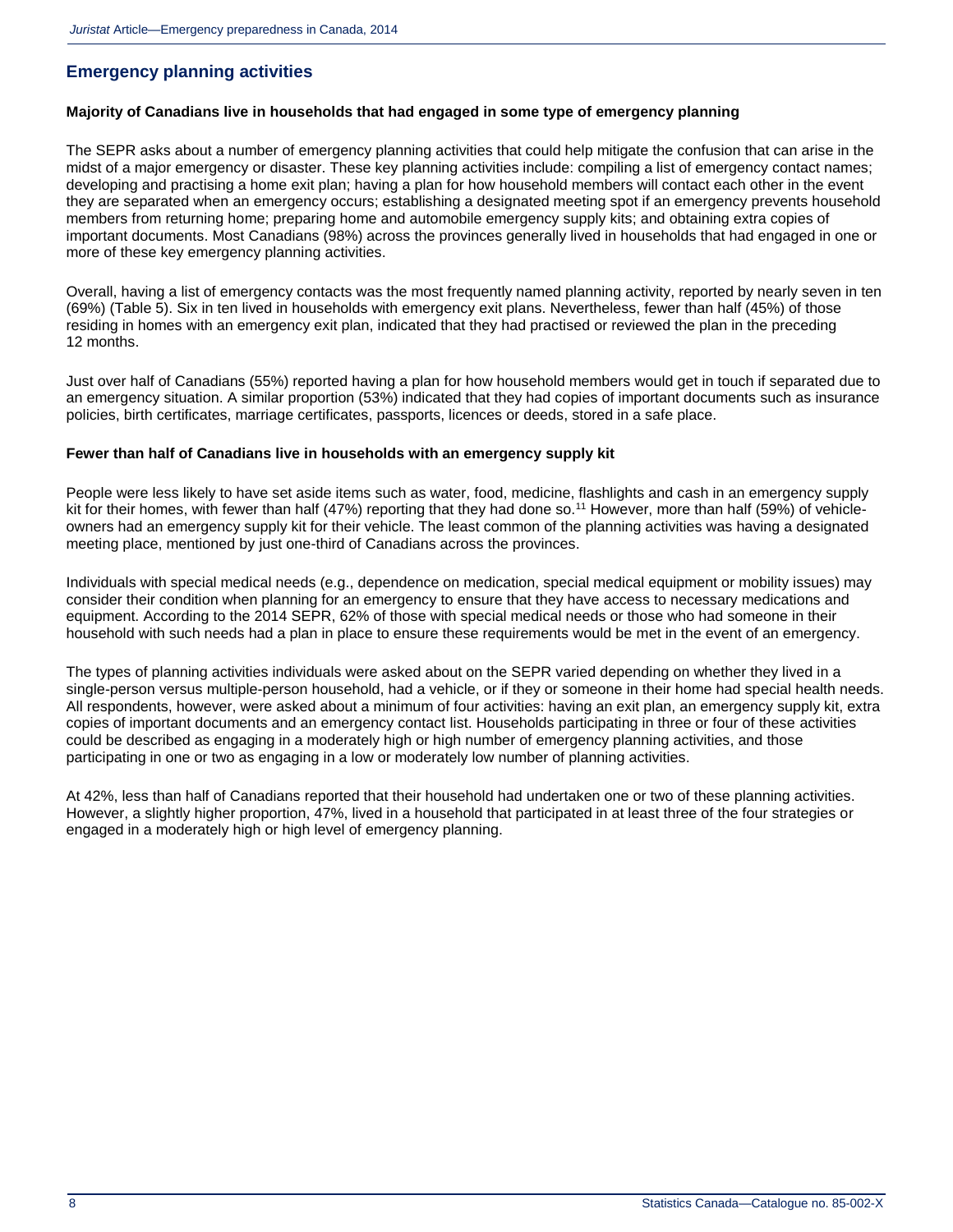#### **Text box 2 Emergency preparedness survey results from the United States, Australia, and Scotland**

A number of western countries have conducted surveys in order to measure the emergency preparedness of their citizens. The results of these studies, while not directly comparable to SEPR due to differences in survey methodologies, help provide a useful international perspective for understanding preparedness.

- In the United States, the 2012 Federal Emergency Management Agency (FEMA) National Survey, a telephone survey of 2,013 American households, found that 43% of individuals had a household emergency plan that included instructions about where to go and what to do in the event of a disaster. In addition 52% of Americans reported having disaster supplies set aside in their homes (FEMA 2013).
- In 2011, the Australian Bureau of Statistics' survey, Community Preparedness for Emergencies, Western Australia, found that 44% of households in Western Australia had an exit plan for how to get out of the dwelling if there was an emergency. This survey of 2,867 adults, conducted by telephone and through face-to-face interviews, also reported other preparedness findings such as the following: 91% of households had food that did not require cooking or refrigeration on hand; 68% had drinking water in bottles or containers; 50% had a portable radio with batteries; 82% kept important documents together and 43% of households with at least one member on medication for a long-term medical condition, stored the medications together (Australian Bureau of Statistics 2012).
- The 2013 Scottish Opinion Survey used in-person interviews with a sample of 1,012 adults to assess the nature and extent of emergency preparedness. Among the study's findings, 69% of individuals indicated that their household would have enough food for a week or less if they had no power, water or access to shopping; 46% reported having additional ways of keeping warm if their normal method was disconnected; 57% had a hard copy list of emergency contact numbers; 66% had an up-to-date first aid kit in their home and 60% had a radio and spare batteries or a wind up radio (West and Graham 2013).

#### **Emergency planning activities most prevalent among British Columbians, least in Quebec**

The extent to which Canadians participated in emergency planning varied somewhat from province to province. In particular, British Columbia had the largest proportion of individuals living in a household with an emergency exit plan (71%) and an emergency supply kit (55%), and was among the provinces with the largest proportion of individuals who had extra copies of important documents (55%). Still, Saskatchewan (74%) and Alberta (69%) stood out as having sizeable proportions of individuals with emergency supply kits for their vehicles, while those in Newfoundland and Labrador (72%) and Prince Edward Island (72%) were proportionately more likely to have made emergency plans to accommodate individuals in their households with special medical needs. In Quebec, the proportion of individuals reporting emergency exit plans (46%), extra copies of important documents (47%) and vehicle emergency supply kits (46%) was notably lower than for the provinces as a whole. However, for other types of emergency planning activities, the proportions in Quebec were more similar to those recorded in the other provinces, generally.

Overall, more than half of individuals from British Columbia (53%), and nearly as many in Newfoundland and Labrador (49%), Ontario (49%) and Nova Scotia (49%), resided in households that had engaged in a high or moderately high level of emergency planning compared to 40% of individuals in Quebec (Chart 3).<sup>[12](http://wwwstaging.statcan.gc.ca/pub/85-002-x/2015001/article/14234-eng.htm#n12)</sup>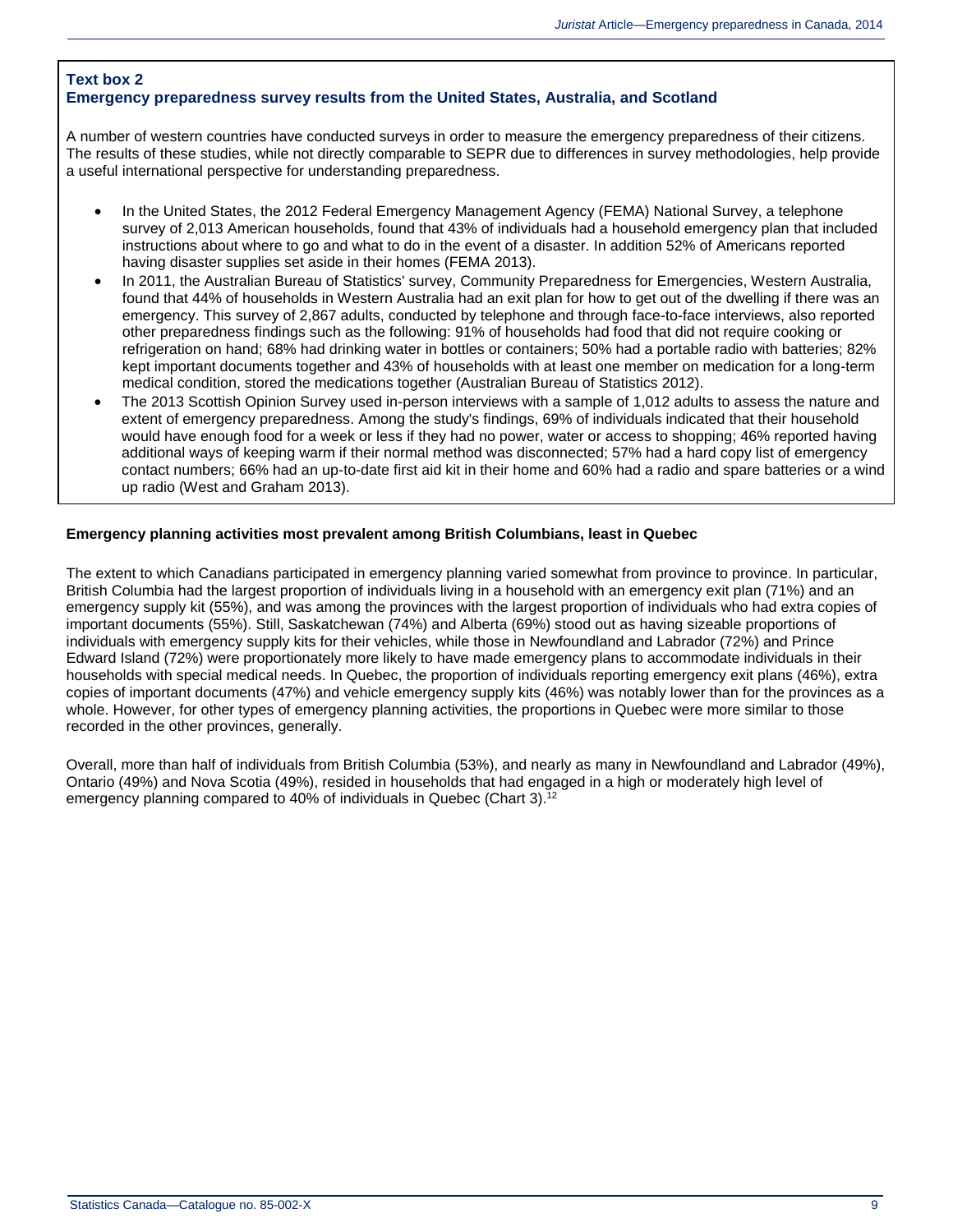## Chart 3





\* significantly different from reference category (p < 0.05)

+reference category

Note: Responses of 'don't know/not stated' are included in the percentage calculation but are not shown when representing 5% or less of respondents. Percentages represent individuals living in households that had implemented all three or four of the following emergency planning activites: having an exit plan, an emergency supply kit, extra-copies of important documents and an emergency contact list. Households that engaged in 3 or 4 of the above activities were considered to have "moderately high" or 'high' levels of emergency planning.

Source: Statistics Canada, Survey of Emergency Preparedness and Resilience in Canada, 2014.

The pattern of emergency planning activities undertaken across the CMAs largely corresponds with that of the provinces. For example, the presence of an emergency exit plan was most frequently reported by individuals in the respective British Columbia and Ontario CMAs of Victoria (74%) and Thunder Bay (74%), and least popular in the Quebec CMAs of Sherbrooke (39%) and Québec (40%). Household emergency supply kits were especially common in the CMAs of Victoria (63%), Vancouver (54%) and Abbotsford-Mission (52%). Looking at the CMA results also reveals that the proportion of individuals indicating that their household had a plan for meeting special health needs was noticeably higher in St. John's (79%) and Halifax (71%), while Regina (74%) recorded a comparatively high proportion of individuals with emergency supply kits for their vehicles (Table 6).

### **Social, economic and demographic variables related to preparedness and vulnerability in emergencies**

A number of social, economic and demographic characteristics have been found to be associated with an increased vulnerability to the adverse impacts and negative consequences of disasters – that is, they are associated with an increased likelihood of suffering harm or loss and can impede recovery following a disaster (Tierney et al. 2001; Canadian Red Cross 2007; Flanagan et al. 2011). In general, a lack of socio-economic resources can influence access to the resources necessary for emergency prevention, mitigation and recovery. Nevertheless, the relationship between these social, economic and demographic variables and emergency preparedness is complex as many of these variables intersect and occur in combination with one another (Tierney et al. 2001; Flanagan et al. 2011).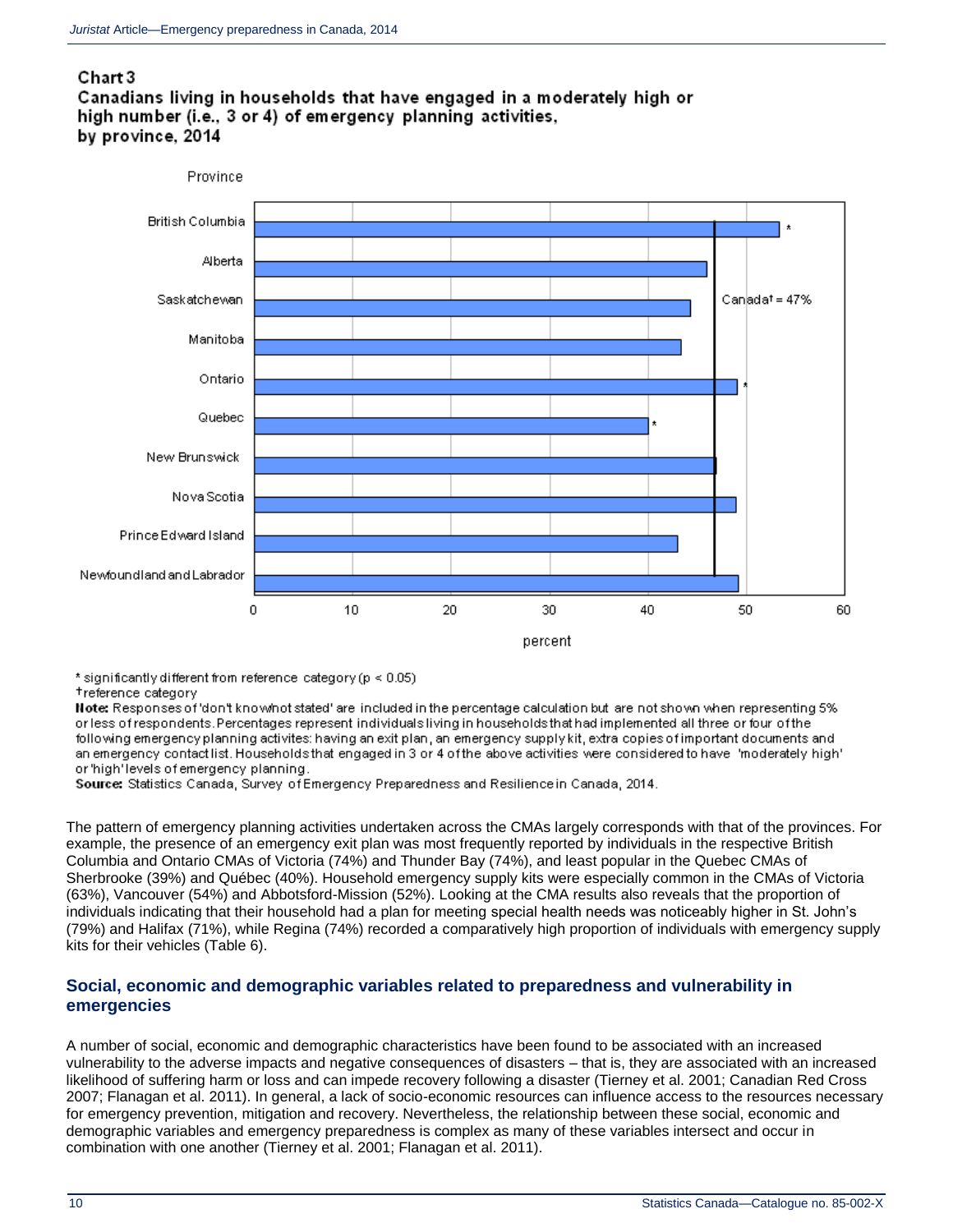Characteristics such as sex, age, race and ethnicity, disability status, education and household income, have been found to be related to differences in emergency preparedness, according to the literature (Murphy et al. 2009; Australian Bureau of Statistics 2012; FEMA 2013; FEMA 2014). As well, variations by home ownership, household size and household composition (i.e., the presence of children) have also been reported (Murphy et al. 2009; Australian Bureau of Statistics 2012; Emergency Management Queensland 2013).

Likewise, evidence from the 2014 SEPR also indicates that certain segments of the population engaged in fewer emergency preparedness behaviours. Age and household income, for example, were associated with differences in the use of fire safety and other precautionary measures and participation in emergency planning. Other factors such as immigrant status, visible minority status, the presence of an activity-limiting health condition, home tenure and household size were also related to differences in emergency preparedness as were sex, Aboriginal identity and household composition, but to a somewhat lesser extent.

#### **Adults in their mid-twenties and early thirties were more likely to report living in a household that employed fewer fire safety devices and other precautionary measures and participated in fewer planning activities**

Considering age for instance, young adults aged 25 to 34 (36%) were the least likely to live in households that had all three fire safety devices (i.e., smoke detector, carbon monoxide detector and fire extinguisher), in comparison to individuals from other age groups (Table 7). Adults in their mid-twenties and early thirties were also less likely to reside in homes that had taken other precautionary measures such as having an emergency radio, alternate source of heat, back-up generator or supplementary water supply (Table 8). Among 25- to 34-year-olds, 24% were in homes that had not implemented any of these precautionary measures, and while 17% had at least three of the precautions in their homes, this proportion was almost half that of those aged 55 to 64 (32%), the age group most likely to live in households that had done so.

Adults aged 25 to 34 also reported the lowest proportion of individuals living in households that engaged in a moderately high or high number emergency planning activities that is, having an exit plan, an emergency supply kit, extra copies of important documents and an emergency contact list (Table 9).<sup>[13](http://wwwstaging.statcan.gc.ca/pub/85-002-x/2015001/article/14234-eng.htm#n13)</sup> After age 25 to 34, levels of emergency planning climbed for each subsequent age group, reaching 49% for seniors (i.e., aged 65 and over).

It is also noteworthy that living in a household that participated in a moderately high or high number of emergency planning activities was most prevalent among the youngest age group, those aged 15 to 24 (52%). This finding may be related to the living arrangements of this younger group. According to the SEPR, about one-quarter (26%) of individuals aged 15 to 24 (compared to approximately two-thirds to three-quarters of adults from older age categories), reported that they were primarily responsible for their household's emergency planning. The low proportion of those aged 15 to 24 responsible for emergency planning may be related to the relatively high number of individuals in this age group who reside in their parental home, where primary responsibility for emergency planning may instead fall to the parents.<sup>[14](http://wwwstaging.statcan.gc.ca/pub/85-002-x/2015001/article/14234-eng.htm#n14)</sup> Consequently, a lack of direct involvement in their households' emergency planning activities may, in turn, have an impact on individuals' knowledge of the specific emergency planning that has taken place.

#### **Lower levels of emergency preparedness activities more likely for individuals from lower-income households**

Participation in emergency preparedness was also less common among those with lower household incomes. Just over onequarter (27%) of individuals from households with an annual income of less than \$20,000 reported having a smoke detector, carbon monoxide detector as well as a fire extinguisher, compared to 40% of those from households with earnings of \$60,000 to \$80,000 and more than half (54%) of those from households in the highest income group (\$150,000 a year and over). The use of other precautionary measures (i.e., wind-up or battery-operated radio, alternate source of heat, back-up generator or an additional water supply) was also less common among individuals living in homes from the lowest household income group (less than \$20,000 per year). Fewer than one in five (18%) individuals from households with earnings of less than \$20,000 or more reported a moderately high or high number of household precautionary measures, compared to 27% of those from households with an annual income of \$60,000 to \$80,000 and 32% of individuals in the highest household income group (\$150,000 or more per year).

When it came to emergency planning activities and household income, significant differences were reported between those from the lowest household income group and individuals from most of the higher household income groups. For example, fewer than four in ten (39%) individuals from households with annual earnings of less than \$20,000 reported a moderately high or high number of emergency planning activities, compared with 48% of those for whom total household income was \$[15](http://wwwstaging.statcan.gc.ca/pub/85-002-x/2015001/article/14234-eng.htm#n15)0,000 or more.<sup>15</sup>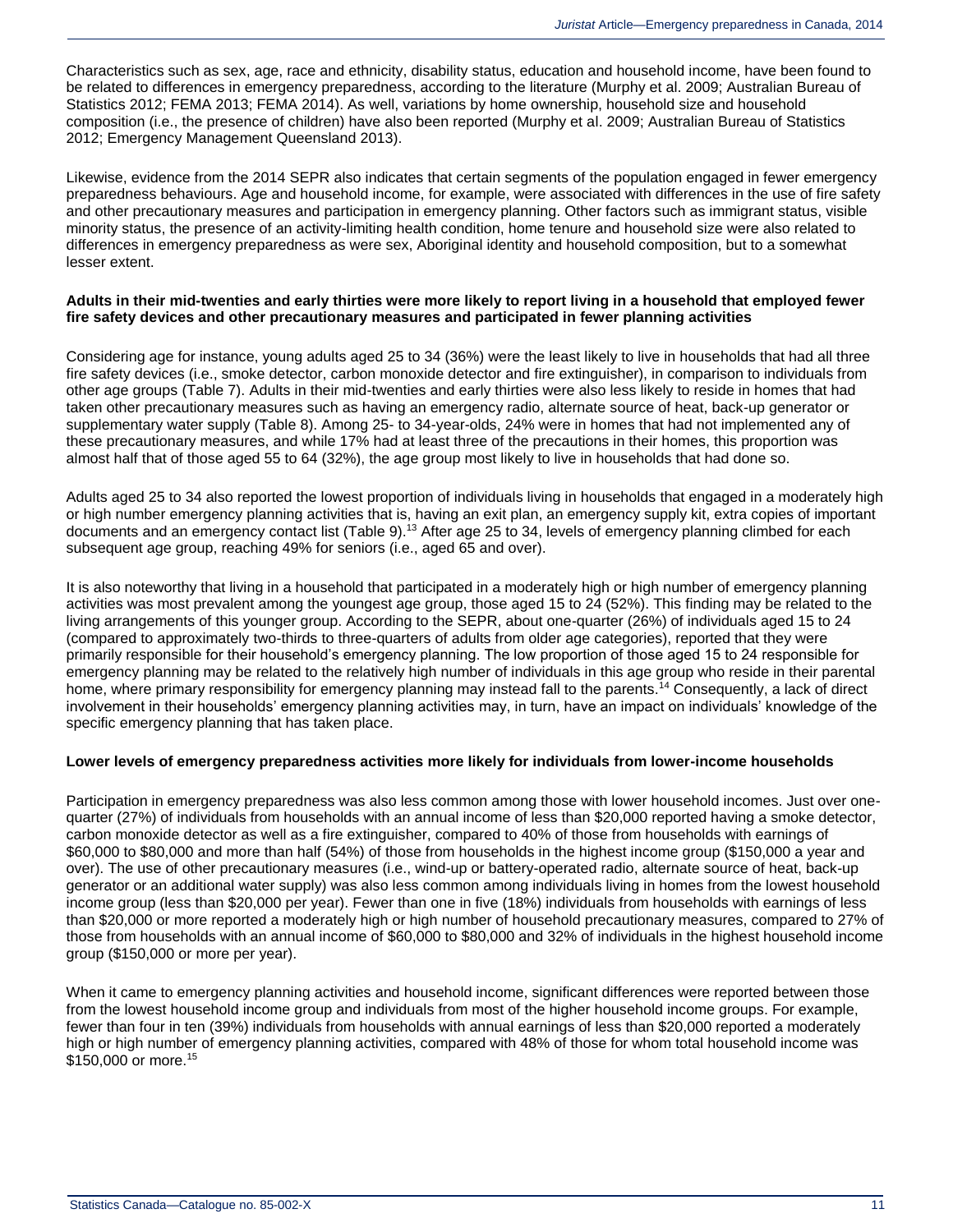#### **Presence of fire safety devices and other precautionary measures less common among immigrants, visible minorities**

Recent immigrants<sup>[16](http://wwwstaging.statcan.gc.ca/pub/85-002-x/2015001/article/14234-eng.htm#n16)</sup> (24%), specifically those who had arrived in Canada between 2004 and 2014, were less likely to live in households equipped with all three fire safety measures than more established immigrants (44%) and those born in Canada (44%). Recent immigrants as well as those who were more established also employed fewer of the non-fire related precautionary measures than non-immigrants. While the homes of nearly one-third (31%) of individuals born in Canada had adopted a moderately high or high number of emergency precautions, the figure for established immigrants was 21% and dropped to 10% for immigrants arriving within the last 10 years (i.e., 2004 to 2014). One-fifth of established immigrants and 26% of recent immigrants had not implemented any of the specified (non-fire related) precautionary measures.

In terms of emergency planning, overall, there were virtually no differences between recent immigrants, established immigrants and non-immigrants, with close to half of individuals from each group reporting that their household engaged in a moderately high or high number of emergency planning activities.<sup>[17](http://wwwstaging.statcan.gc.ca/pub/85-002-x/2015001/article/14234-eng.htm#n17)</sup>

Members of visible minority groups (35%) were less likely to live in a home with all three fire safety devices than those who did not report being a visible minority (45%), even after controlling for immigrant status. Immigrant status was taken into consideration, given the large proportion (i.e., 65%) of visible minority individuals who are also immigrants (Statistics Canada 2013a). Additionally, the use of other precautionary measures such as a wind-up or battery-operated radio, an alternate source of heat, a back-up generator or an additional water supply, was also significantly lower for visible minorities, with nearly one-quarter (22%) reporting that they did not have any of the four measures in place and just 17% having three or four (compared to 14% and 30%, respectively, for those who are not members of a visible minority group). However, controlling for immigrant status reveals that this finding only holds true for visible minorities who are also immigrants. There was no statistically meaningful difference in the level of emergency planning activities reported by visible minority individuals (48%) and those who were not members of a visible minority group (47%) even after accounting for immigration status.

According to the SEPR, while the difference between Aboriginal people and non-Aboriginal individuals in their employment of fire safety devices or in their emergency planning activities was not statistically significant, there were significant differences in their use of other precautionary measures (i.e., wind-up or battery-operated radios, alternate sources of heat, back-up generators and additional water supplies). While nearly four in ten Aboriginal persons (39%) resided in a household implementing a moderately high or high number of precautionary measures, this was less likely for non-Aboriginal individuals, with fewer than three in ten (27%) reporting this level of precautionary activity.

#### **Individuals with activity-limiting, long-term emotional or psychological conditions engage in fewer emergency preparedness behaviours**

Individuals who experienced long-term health conditions (i.e., lasting for 6 months or more) that limit their daily activities at least some of the time were less likely to have fire safety devices in their homes than those who did not experience these types of health conditions.[18](http://wwwstaging.statcan.gc.ca/pub/85-002-x/2015001/article/14234-eng.htm#n18) About one-third (32%) of those with a long-term emotional or psychological condition and 40% with a physical condition had smoke detectors, carbon monoxide detectors and fire extinguishers in their homes, compared to 44% of those who did not report either type of long-term health condition. Individuals with a long-term physical health condition did not differ significantly from those who did not experience one in terms of their usage of precautionary measures. However, those experiencing a long-term emotional or psychological condition (21%) were less likely to live in homes that employed moderately high or high numbers of precautionary measures (compared to 28% of those who did not have a mental health condition). Individuals reporting an emotional or psychological condition (41%) were also more likely to live in homes that have undertaken a smaller number of emergency planning activities compared to those who did not report having a mental health condition (48%).

#### **Emergency preparedness behaviours less common among renters and those living alone**

Home owners (i.e., those living in homes owned by themselves or by a member of their household) were nearly twice as likely as renters to have all three fire safety devices in their homes (47% versus 27%, respectively), and more than twice as likely to have taken three or four other precautionary measures (31% versus 13%, respectively). In fact, over one-quarter (27%) of renters had neither a non-electric radio, alternate source of heat, back-up generator nor a supplementary source of water. Home owners (48%) were also slightly more likely than renters (45%) to report households that engaged in a greater number of emergency planning activities.

The extent to which fire safety precautions were implemented in a household also varied by how many people lived there as well as who lived there. For instance, those living alone (30%) had a smoke detector, carbon monoxide detector and a fire extinguisher less often than those who lived with others (i.e., 43% of two-person households, 45% of three-person households, 47% of four-person households and 42% of households of five or more people). As well, individuals living in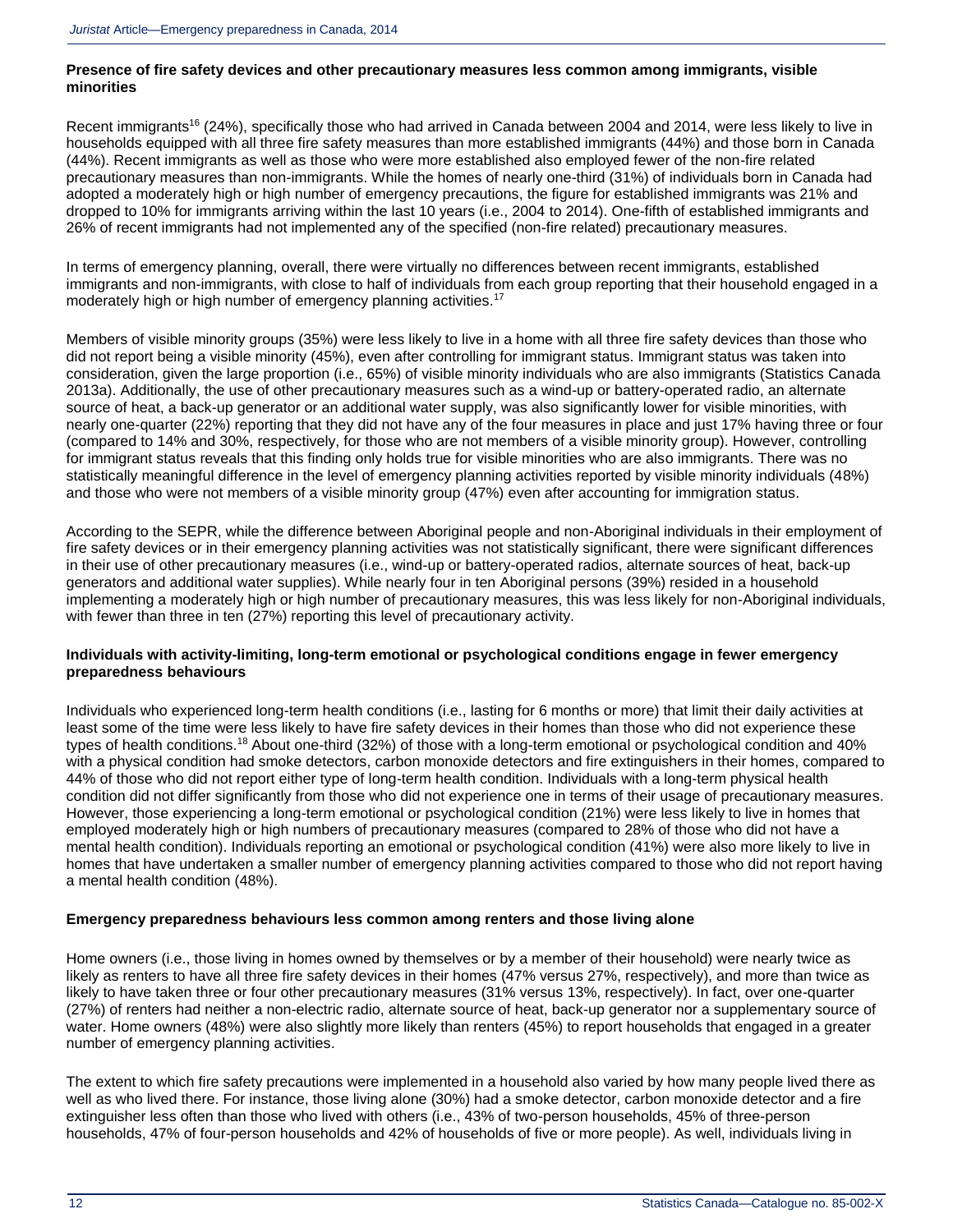households with children (45%) reported having all three fire safety measures in their homes with a slightly greater frequency than those who did not have children in the home (42%).

Higher numbers of other types of precautionary measures were also more prevalent in the homes of individuals from larger households. Individuals from households of five or more people (32%) had at least three of the four precautionary measures specified (i.e., a non-electric radio, an alternate source of heat, an auxiliary generator and an additional source of water), twice as often as individuals living alone (16%). Similarly, higher levels of emergency planning were more often found among individuals from larger households, particularly those with five or more people (53%), compared to those from single-person households (41%).

#### **Use of fire safety and other precautionary measures slightly lower for females**

There were few notable differences between males and females and the types of emergency preparedness behaviours they displayed. Still, female Canadians (40%) were, to some extent, less likely than males (45%) to live in homes where all three fire safety measures were implemented. In addition, at 29%, the proportion of men in homes implementing a moderately high or high number of precautionary measures (excluding fire-related measures) was slightly higher than for women (25%). There was a small difference in the level of emergency planning activities between males and females. For males, 48% lived in households that engaged in a moderately high or high number of emergency planning activities, as did 46% of females. However this difference was not statistically meaningful.

#### **Text box 3**

#### **Emergency preparedness and previous experience with major emergencies and disasters**

Some research to-date suggests that previous disaster experience may influence subsequent emergency preparedness behaviours. However, the exact nature of this impact is unclear (Tierney et al. 2001). Similarly, results from the 2014 SEPR were somewhat mixed when emergency preparedness behaviours were examined in conjunction with prior disaster experience. According to the SEPR, the impact of previous disaster experience on emergency planning activities was minimal. Those who, in their lifetime, had experienced a major emergency or disaster and those who had not reported similar proportions of moderately high or high levels of emergency planning activities among their households (47% of those who have experienced a disaster and 46% who had never experienced a disaster).

However, individuals with previous disaster experience were slightly more likely to live in households that had implemented all three fire safety devices (44%) and engaged in a moderately high or high number of precautionary behaviours (29%), compared to those who had not experienced a major emergency or disaster (at 41% and 25%, respectively).

### **The role of self-sufficiency and social support in emergencies**

#### **Individuals with a strong sense of confidence in their ability to handle an emergency were more likely to engage in emergency preparedness behaviours**

Prior research has linked self-efficacy, or one's confidence in his or her own ability to handle a situation, to emergency preparedness (Tierney et al. 2001; Mishra et al. 2011; FEMA 2014). According to this research, a positive perception of one's ability to successfully cope when confronted with an emergency is related to a greater sense of control over the situation which, in turn, motivates the individual to take actions that will prevent or mitigate the impacts of the emergency (Mishra et al. 2011; FEMA 2014).

According to the 2014 SEPR, most people felt confident about their own ability to manage in an emergency. Specifically, when asked to rate their self-efficacy in an emergency on a scale of one (poor) to five (excellent), nearly three-quarters (74%) of Canadians gave themselves a rating of excellent (29%) or near excellent (45%). Further, findings from the SEPR indicate that half of those with a strong sense of confidence in their ability to handle an emergency had engaged in at least three or four emergency planning activities, such as having an exit plan, an emergency supply kit, extra copies of important documents and an emergency contact list, compared to 37% of those with a lower sense of efficacy in an emergency. Similarly, for fire safety measures, nearly half (46%) of individuals who had rated their ability to manage an emergency as excellent or near excellent also reported having taken all three fire safety precautions (i.e., having a smoke detector, fire extinguisher and a carbon monoxide detector), compared to less than one-third (32%) of those with less confidence. These findings are consistent with previous research showing that those who reported a high sense of self-efficacy in an emergency also demonstrated emergency preparedness behaviours more often than those with lower levels of self-efficacy.

Household precautionary measures, such as having a wind-up or battery operated radio, back-up generator, and additional sources of heat and water were also somewhat more common among individuals with a higher sense of self-efficacy in an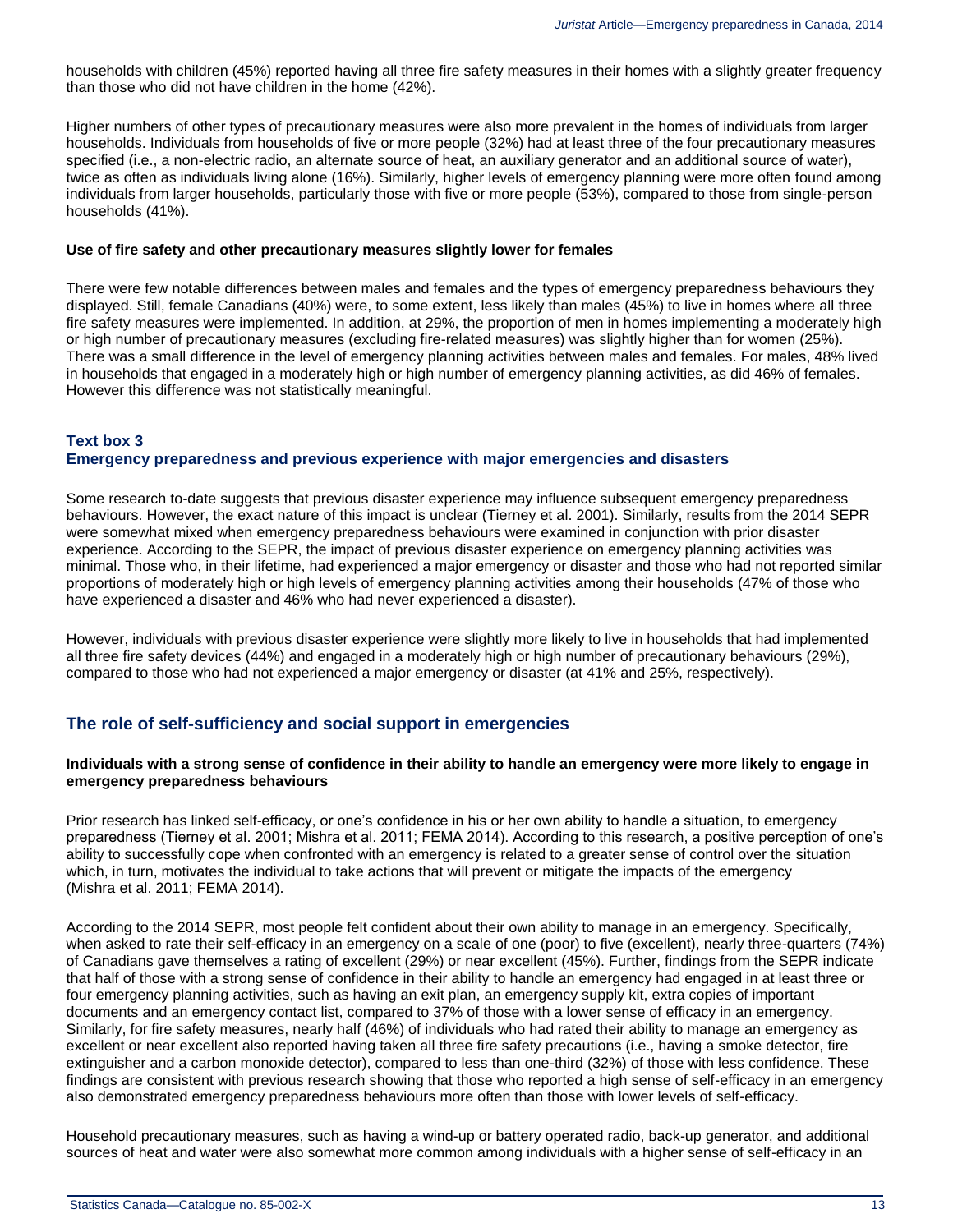emergency. While 29% of those with a strong sense of their own ability to handle an emergency reported having taken three or four of these precautionary measures, a smaller proportion (21%) of those with a lower sense of self-efficacy had done so.

#### **Social support associated with a greater sense of self-efficacy in emergencies**

Results from the 2014 SEPR suggest that Canadians who had more people, such as family, friends and neighbours, that they could turn to for support<sup>[19](http://wwwstaging.statcan.gc.ca/pub/85-002-x/2015001/article/14234-eng.htm#n19)</sup> if a major emergency were to occur, were also more likely to express higher levels of confidence in their own ability to handle an emergency situation. More precisely, 83% of individuals with a high degree of support in an emergency (i.e., they had more than 5 people they could turn to for assistance) rated their own ability to handle a crisis as excellent or near excellent, compared to 75% of those with a smaller social support network or no social support at all.

Those with a high degree of social support were proportionately more likely to have engaged in a greater number of emergency preparedness behaviours than those without that level of support. For example, one-quarter of individuals with a high degree of social support had an exit plan, an emergency supply kit, extra copies of important documents and an emergency contact list, compared to 18% of those with less support. This difference was similar to that found when comparing the presence of all three fire safety measures as well as household precautionary measures<sup>[20](http://wwwstaging.statcan.gc.ca/pub/85-002-x/2015001/article/14234-eng.htm#n20)</sup> reported by those with and without extensive social support.<sup>[21](http://wwwstaging.statcan.gc.ca/pub/85-002-x/2015001/article/14234-eng.htm#n21)</sup>

### **Section 2: Risk awareness and anticipated sources of help in an emergency**

#### **Risk awareness**

Research has shown that individuals are more likely to prepare for risks if they believe them to be imminent (Helsloot and Ruitenberg 2004; Murphy et al. 2009). Therefore, in order to more fully understand emergency and disaster preparedness among Canadians, it is important to better understand which risks they perceive are likely to affect them and their communities.

#### **Winter storms and extended power outages were the most frequently named risks by Canadians**

While a number of Canadians recognized a variety of natural disasters and weather-related events as potential hazards, human-induced disasters were also seen as possible threats. According to the 2014 SEPR, Canadians felt their communities were at greatest risk of facing winter storms (86%) and extended power outages<sup>[22](http://wwwstaging.statcan.gc.ca/pub/85-002-x/2015001/article/14234-eng.htm#n22)</sup> (76%), followed by the outbreak of serious disease (51%), industrial or transportation accidents (50%), heat waves (49%), contamination or shortage of food or water (44%) and floods (42%) (Table 10).

Winter storms, including blizzards, ice storms and extreme cold, were the most commonly anticipated weather-related or natural disasters across most provinces, according to about nine in ten Canadians. The exception was those living in British Columbia, where earthquakes (77%) were most frequently identified as a potential risk. Given Canada's immense geographic landscape and the wide array of weather conditions encountered from region to region, it is not surprising that aside from winter storms, there were a number of provincial variations on the types of natural and weather-related disasters Canadians expect their communities to experience. Wildfires were named as the second most common risk in New Brunswick (64%), Newfoundland and Labrador (61%), British Columbia (59%) and Alberta (51%), whereas floods were identified in Manitoba (65%), droughts in Saskatchewan (73%) and hurricanes in Nova Scotia (74%) and Prince Edward Island (56%). In Ontario, it was heat waves (57%), while in Quebec, heat waves (63%) and earthquakes (63%) tied as the second most frequently named weather-related or natural threat.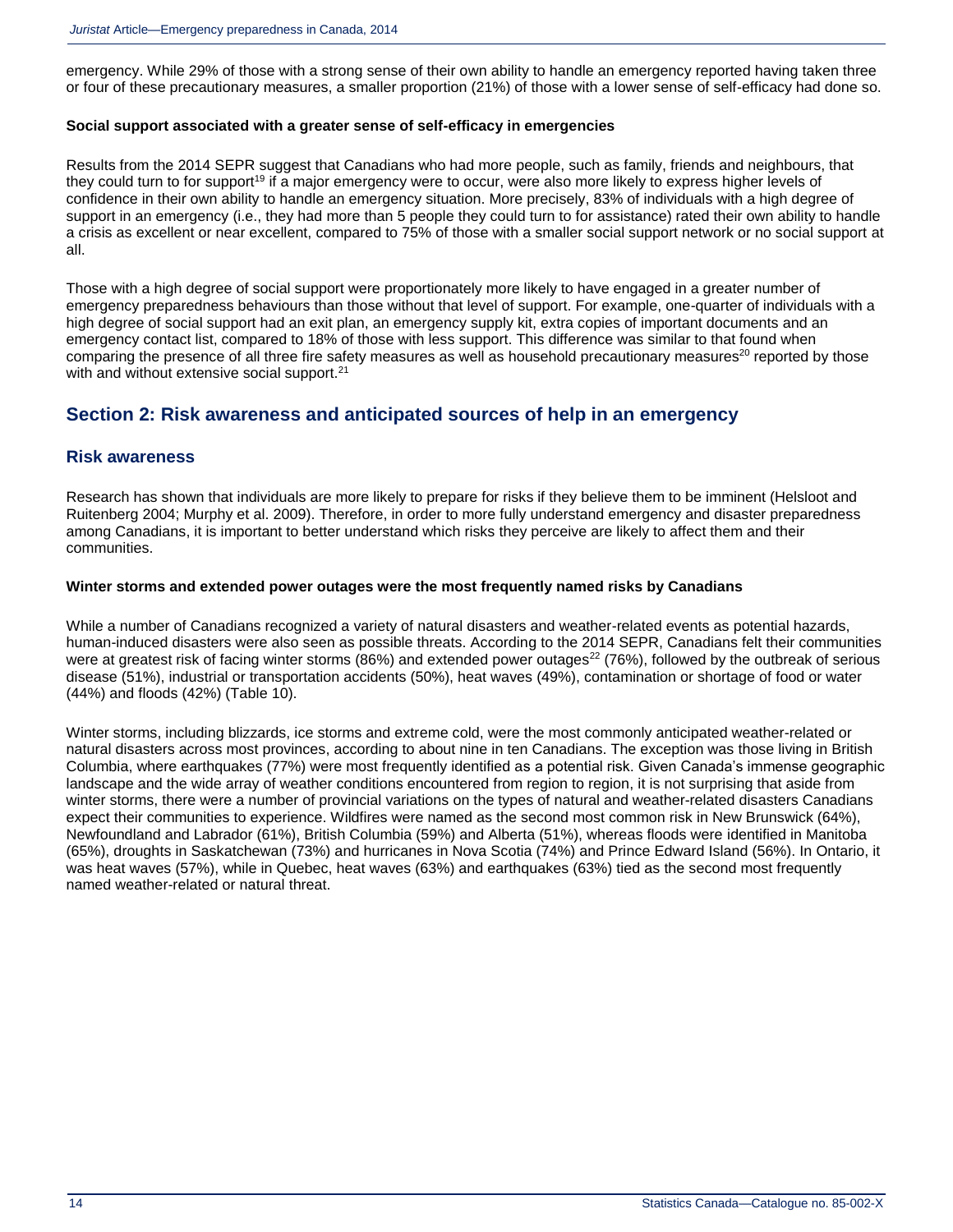#### **Text box 4 Canadian Disaster Database (CDD)**

From 2000 to 2014, there were 268 'significant disaster events', according to the Canadian Disaster Database (CDD) (see Text box 4 chart). The CDD tracks disasters directly affecting Canadians, from 1900 to present. The disasters recorded in the CDD must meet one or more of the following criteria: 10 or more people were killed in the event; 100 or more were affected/injured/infected/evacuated or homeless; an appeal for national or international assistance was made; the event was of historical significance; and/or the event resulted in significant damage or interruption of such that the community was unable to recover on its own. For more information, see the CDD at [http://www.publicsafety.gc.ca/cnt/rsrcs/cndn-dsstr](http://www.publicsafety.gc.ca/cnt/rsrcs/cndn-dsstr-dtbs/index-eng.aspx)[dtbs/index-eng.aspx.](http://www.publicsafety.gc.ca/cnt/rsrcs/cndn-dsstr-dtbs/index-eng.aspx)

### Text box 4 chart Significant disaster events for Canada recorded in the Canadian Disaster Database, 2000 to 2014



There was more uniformity across the provinces, regarding the potential for hazards other than natural disasters. About three-quarters (76%) of individuals across Canada considered extended power outages as a prospective risk for their community and while the proportions varied in every province, extended power outages were seen as the next most common threat, after earthquakes in British Columbia and winter storms in the other provinces. Emergencies involving the outbreak of serious disease were named as a likely hazard by about half of those in each province, with the exception of Newfoundland and Labrador (37%), Prince Edward Island (40%) and New Brunswick (44%), where the proportion was about four in ten for each. Similarly, industrial or transportation accidents involving hazardous materials were also considered to be a real possibility by about half of Canadians, especially those living in communities in Saskatchewan (62%) and Alberta (56%).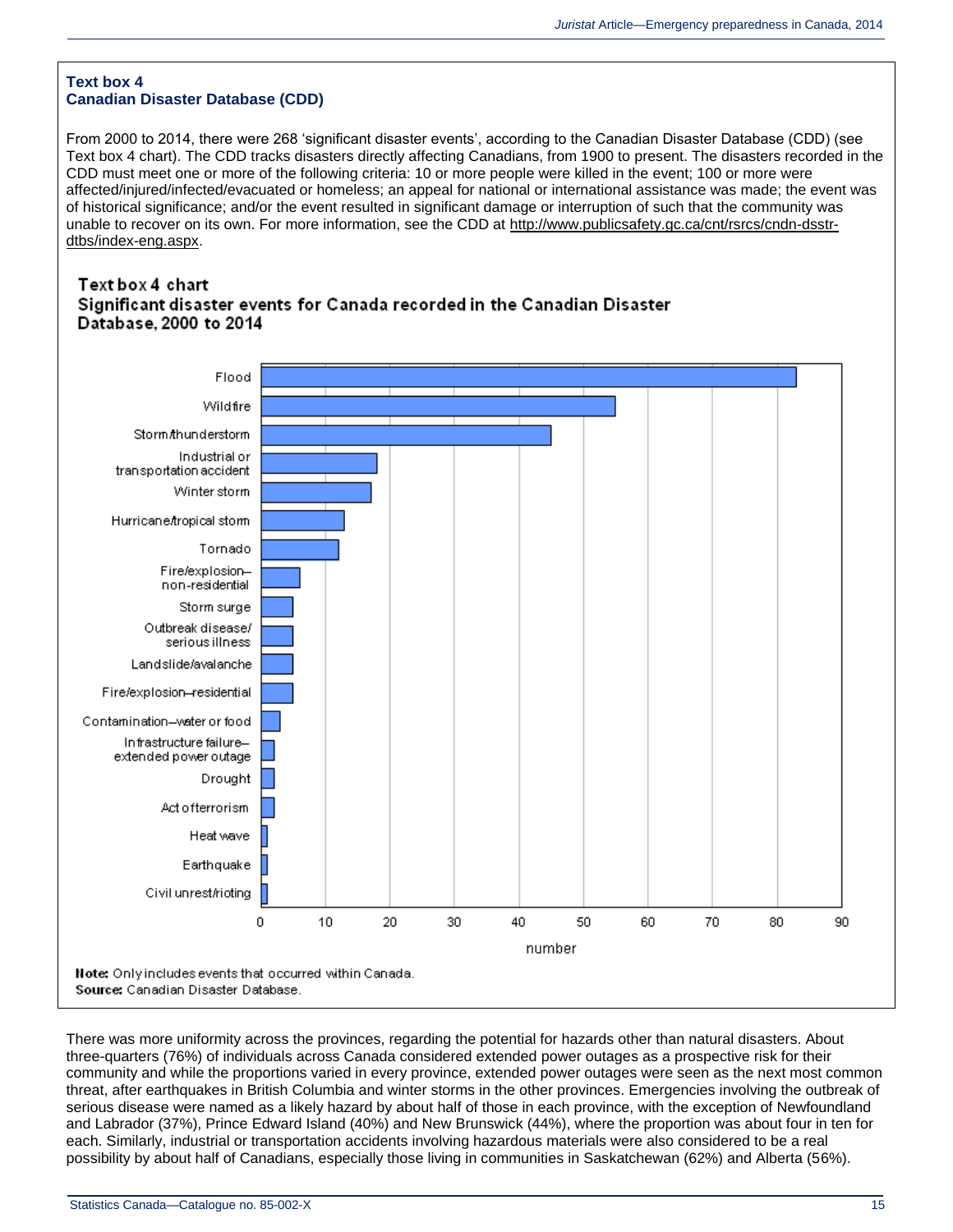However, concern over industrial or transportation spills was less prevalent in Newfoundland and Labrador (34%) and Prince Edward Island (37%), relative to Canadians living in other provinces.

### **Initial sources of help and information**

#### **Canadians expect to turn to news broadcasts as a first source of assistance during weather-related emergencies and natural disasters**

Examining who people expect to turn to if an emergency were to occur could offer useful insights into the emergencyresponse behaviours of Canadians. The 2014 SEPR asked respondents to identify who they would turn to first for information or assistance in the event of a weather-related emergency or natural disaster.<sup>[23](http://wwwstaging.statcan.gc.ca/pub/85-002-x/2015001/article/14234-eng.htm#n23)</sup> While there was not one, single source of information or assistance that was overwhelmingly identified by individuals, the news, via radio, television or Internet was the most frequently named source.

According to the SEPR, in a natural or weather-related disaster, more than one-quarter (26%) of Canadians in the provinces would first listen to the news on the radio for information or help (Table 11). About one in five (21%) would watch the news on television and a similar proportion would seek out news sites on the Internet (20%). Notably, less than 1% listed the newspaper as an initial source of information or assistance and despite the general rise in the popularity of social media [\(Statistics Canada 2013b\)](http://wwwstaging.statcan.gc.ca/pub/85-002-x/2015001/article/14234-eng.htm) this format constituted less than 2% of responses.

The local government (i.e., municipal services) followed the news as the next most likely source of information or assistance in a weather emergency or natural disaster, according to the SEPR. Overall, about one in seven Canadians (15%) stated that their local government would be the first point of contact for information or help, followed closely by police (13%), family (12%) or 9-1-1 services (11%).

#### **Reliance on police, 9-1-1 services and local government more common in Quebec**

There was some variation across the provinces in terms of the sources of information and assistance people would look to first in a weather-related emergency or natural disaster, particularly in Quebec. In Quebec, individuals anticipated initially relying on the news less often (e.g., 10% would listen to the news on the radio) than those in other provinces, but more often expected to turn to the local government (26%), police (25%) and 9-1-1 services (21%).

#### **For human-induced emergencies, initial sources of help and information varied depending on the type of event**

In addition to weather-related and natural disasters, Canadians from across the provinces were also questioned about the initial sources of information and assistance they anticipated utilizing in other types of emergencies, including power outages, industrial accidents and outbreaks of serious life-threatening illness. Not surprisingly, the utility company was identified as the first source of information during a power outage, named by nearly half (48%) of Canadians, while listening to the news over the radio was the next most frequently named option (16%) (Table 11).

As might be expected, individuals most often identified hospitals, clinics, doctors or other medical professionals (51%) as the top choices for information and help during an outbreak of serious illness or life-threatening disease. Still, about one in six indicated that they would first turn to news outlets via the television (17%), Internet (17%) or radio (16%), for information in the event of such an outbreak.

For industrial or transportation accidents, about one-quarter (24%) of Canadians across the provinces indicated that they would likely first listen to the news on the radio for information, making it the most common response provided. Watching the news on television (19%), contacting police (19%), and searching for news on-line (18%) were also each reported by about one person in five. For emergencies involving the contamination or shortage of water or food, local governments were most frequently considered as a first line of assistance (40%), according to SEPR, followed by the news, delivered either by radio (15%), television (14%), or on-line (13%).

In the event of a terrorist act or threat, people stated that they would most likely contact police (33%), watch the television news (24%) or listen to the news on the radio (23%) to initially gain information or assistance. Similarly, in emergencies related to rioting or civil unrest, individuals indicated that they would first seek information or help from the police (40%), followed by the news, either on television (19%); the radio (17%) or via the Internet (16%). About one in seven (15%) reported that they would call 9-1-1.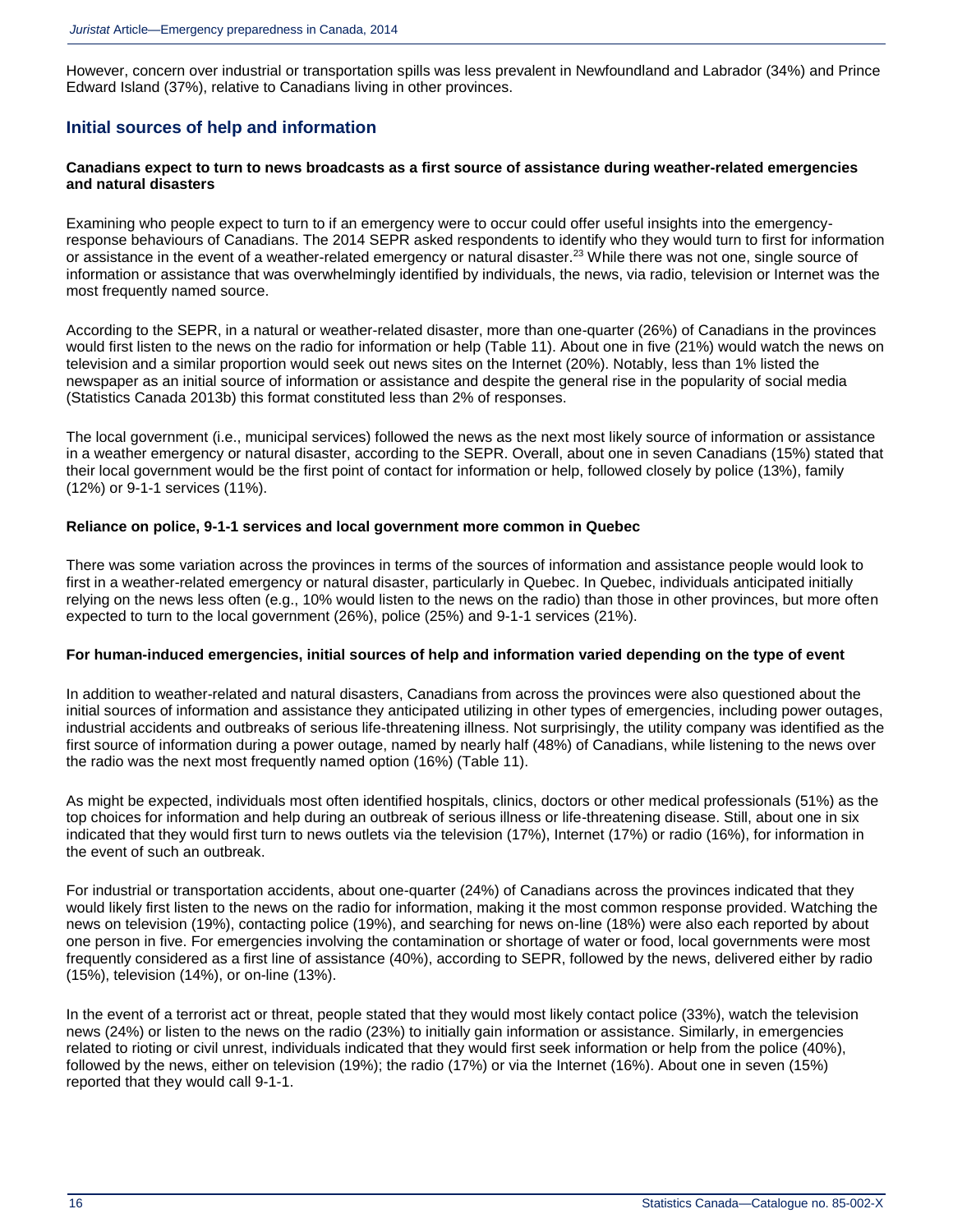### **Socio-demographic factors related to initial sources of information Canadians choose**

There are a number of socio-demographic factors including age, level of education, household income, immigration status, as well as previous experience with a disaster, which may play a role in determining the information sources individuals will choose to rely on during an emergency (Tierney et al. 2001). As one U.S. study on the use of media during disasters concluded, there is no single, best strategy for communicating disaster information, rather, the dissemination of information needs to take into consideration the demographic differences of the target audience and should use a variety of sources and forms (Liu et al. 2014). Given that weather-related emergencies and natural disasters are generally the most common types of anticipated risks, the following section examines socio-demographic characteristics in relation to the source of information or assistance individuals anticipated turning to first, specifically in weather-related emergencies and natural disasters.

#### **Youth and younger adults would turn to family, older adults to the news in a weather-related emergency or natural disaster**

In the event of a weather emergency or natural disaster, youth and younger people most often expected to rely on family first for assistance, while older adults reported that they would likely turn to the news (whether by radio, TV or the Internet). More specifically, listening to the news on the radio was the first choice for one-third of adults aged 45 to 64; a proportion notably higher than that of younger age groups (13% for 15- to 24-year olds and 19% for 25- to 34-year-olds). Television news was generally the most common 'would-be' source of information identified by adults aged 35 and over, particularly 45- to 54 year-olds (25%), but was less popular among younger age groups, particularly those aged 15 to 24 years (14%). Searching for news on-line was the most frequently cited source of information named among adults aged 25 to 34 (29%) and 35 to 44 (27%), while older adults, aged 55 to 64 (13%) and seniors (aged 65 and over) (7%) were the least likely age group to rely on this medium as their first source of information.

#### **Recent immigrants facing a weather emergency or natural disaster expect to first call 9-1-1**

For both Canadian-born individuals (28%) and established immigrants (28%), listening to the news on the radio and watching it on television (21% for those born in Canada and 25% for established immigrants) would be the most likely sources of initial information and assistance in a weather emergency or natural disaster. However, for recent immigrants, calling 9-1-1 was the most commonly mentioned source (26%).<sup>[24](http://wwwstaging.statcan.gc.ca/pub/85-002-x/2015001/article/14234-eng.htm#n24)</sup> The proportion of recent immigrants who anticipated relying on the radio (9%) as their first source of information was notably smaller than for established immigrants and individuals born in Canada. A smaller proportion of recent immigrants (17%) than established immigrants anticipated relying on television as their first source of information, but this proportion was not too different from individuals born in Canada. When it came to searching for news online – about one in four recent immigrants (26%) and one in five established immigrants (18%) and Canadian-born individuals (20%) indicated that they expect to use this method.

Aboriginal status and visible minority group membership were also examined. On the whole, findings for Aboriginal people and visible minority group members were similar to trends found for the overall population. Turning to the news via radio, television and Internet were the top three sources of disaster information for both Aboriginal and non-Aboriginal people, at relatively similar proportions. However, whereas local government was the fourth most common information source for non-Aboriginal individuals (15%), Aboriginal people instead cited family (16%).<sup>[25](http://wwwstaging.statcan.gc.ca/pub/85-002-x/2015001/article/14234-eng.htm#n25)</sup>

In a weather-related emergency or natural disaster, members of visible minority groups most often expected to turn to the news either by radio, television or on-line, similar to those who were not visible minorities. However, the proportion of visible minorities indicating that they would seek out assistance from 9-1-1- services (18%) was nearly double that of those who are not visible minority group members (10%).

#### **Individuals with higher levels of education more likely to rely on the news as their first source of information and help**

Results from the 2014 SEPR suggest that education, particularly lower levels of formal training, seems to have some bearing on the types of information sources people expect to turn to in emergencies. In a natural or weather-related disaster, those who had not completed high school, were proportionately more likely than those with higher levels of formal education, to indicate that they would initially seek out information and assistance from family (22%), followed by the police (16%), and would be less likely to consider getting it from the news (15% by radio, 14% by television, 11% by Internet). However, some of these differences may be a function of age, with younger individuals being less likely to have completed their formal education.

Controlling for age, the effect of education on differences in the likelihood of turning to family and the police first diminished, but remained when it came to seeing the radio, television or on-line news as an initial information source in a weather-related emergency or natural disaster. For example, among adults aged 35 to 44, those with a bachelor's degree or higher indicated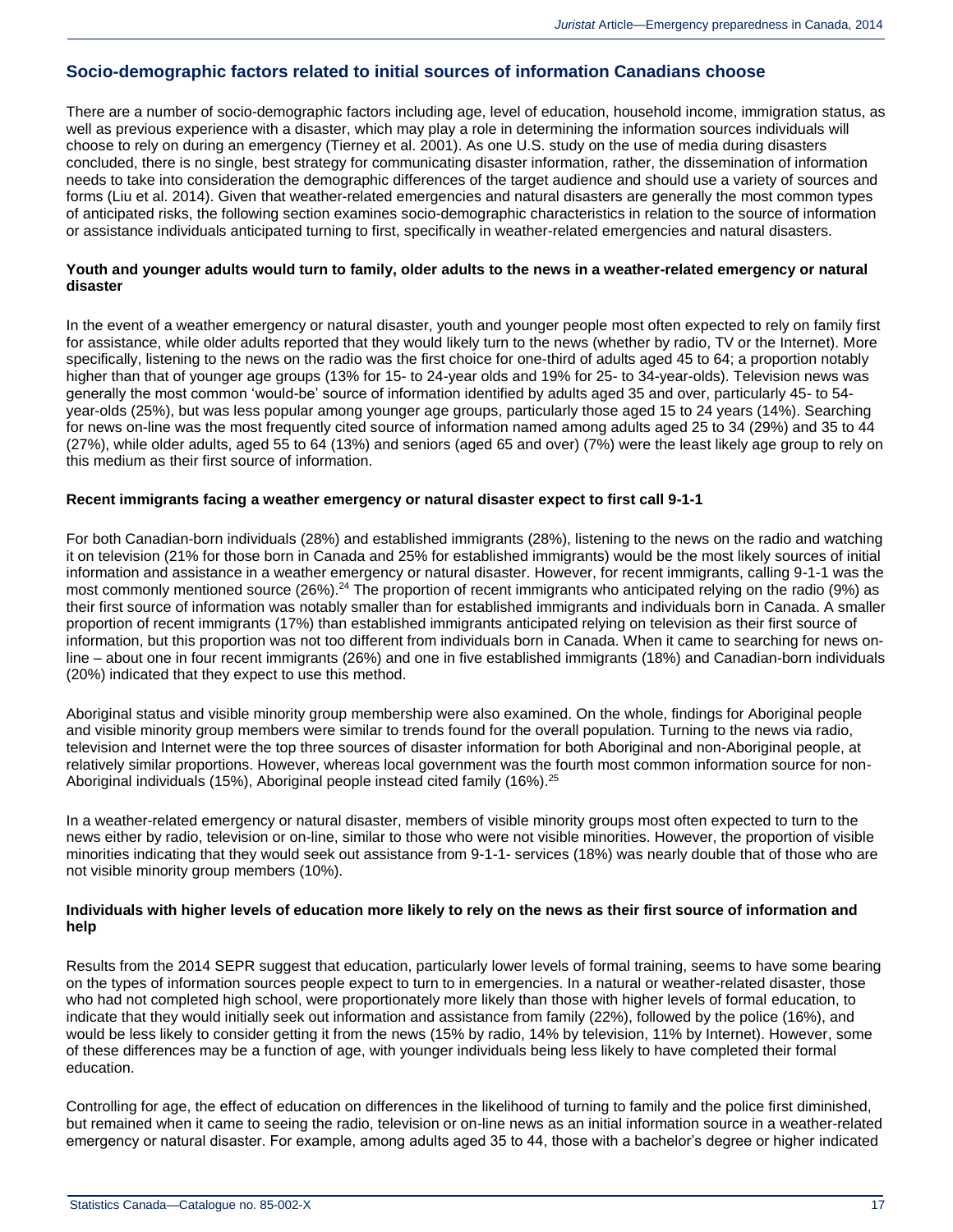that listening to the news on the radio would be the first source of help in a weather-related emergency or natural disaster about twice as often as those who had not completed high school.

#### **Individuals from lower-income households would turn to the news less often and were more likely to anticipate relying on police, 9-1-1 and first responders**

Canadians living in households with an annual income of \$150,000 or more were about twice as likely as those from households earning less than \$20,000 to report that they would first seek information from the news via the television (26%) or the radio (33%), and were over three times as likely to indicate they would turn to the Internet for news (29%).<sup>[26](http://wwwstaging.statcan.gc.ca/pub/85-002-x/2015001/article/14234-eng.htm#n26)</sup> Conversely, individuals from households in the lowest income group were about twice as likely as those in the highest group, to identify the police (17%), 9-1-1 (13%) and first responders (9% $E$ <sup>[27](http://wwwstaging.statcan.gc.ca/pub/85-002-x/2015001/article/14234-eng.htm#n27)</sup> as potential first contacts for help or information in the event of a weather emergency or natural disaster.<sup>[28](http://wwwstaging.statcan.gc.ca/pub/85-002-x/2015001/article/14234-eng.htm#n28)</sup>

#### **Previous experience with an emergency influences anticipated sources for help and information in future emergencies**

Prior experience with an emergency may influence how a person responds when confronted with an emergency situation in the future (Helsloot and Ruitenberg 2004). According to findings from the 2014 SEPR, those who had experienced some type of emergency in the past did display a greater preference for relying on the news initially, for information and assistance in the event of a weather-related emergency or natural disaster. Specifically, those who had previously experienced an emergency were more likely to report that they would listen to the news on the radio (31%) or search for news on-line (22%) than were individuals who did not have any prior emergency experience (21% and 17%, respectively).

### **Social support during or following an emergency**

Past studies highlight the significant role social attachments and relationships play in influencing emergency preparedness and response behaviours in an emergency context (Tierney et al. 2001). Moreover, findings from the 2014 SEPR reveal that while most often individuals expected to obtain initial information and assistance from news outlets, according to those who actually experienced a major emergency, help during or in the immediate aftermath, came from someone they knew (i.e., family and neighbours, followed by friends).<sup>[29](http://wwwstaging.statcan.gc.ca/pub/85-002-x/2015001/article/14234-eng.htm#n29)</sup> Thus the strength of people's social support network may be a key component to their resilience in an emergency situation.

#### **Large majority have at least one person to rely on in an emergency**

Results from the SEPR show that just over one-quarter (26%) of Canadians were living in the same community with all or most of their relatives<sup>[30](http://wwwstaging.statcan.gc.ca/pub/85-002-x/2015001/article/14234-eng.htm#n30)</sup> and two-thirds shared a community with at least some family members. Additionally, 87% of individuals had at least some friends living in their community. Moreover, the survey found that the vast majority of individuals from across the provinces had at least one person they could rely on in an emergency, whether it was for emotional support (95%); assistance in the case of a physical injury (94%); a place to stay (94%); or financial help (83%) (Chart 4).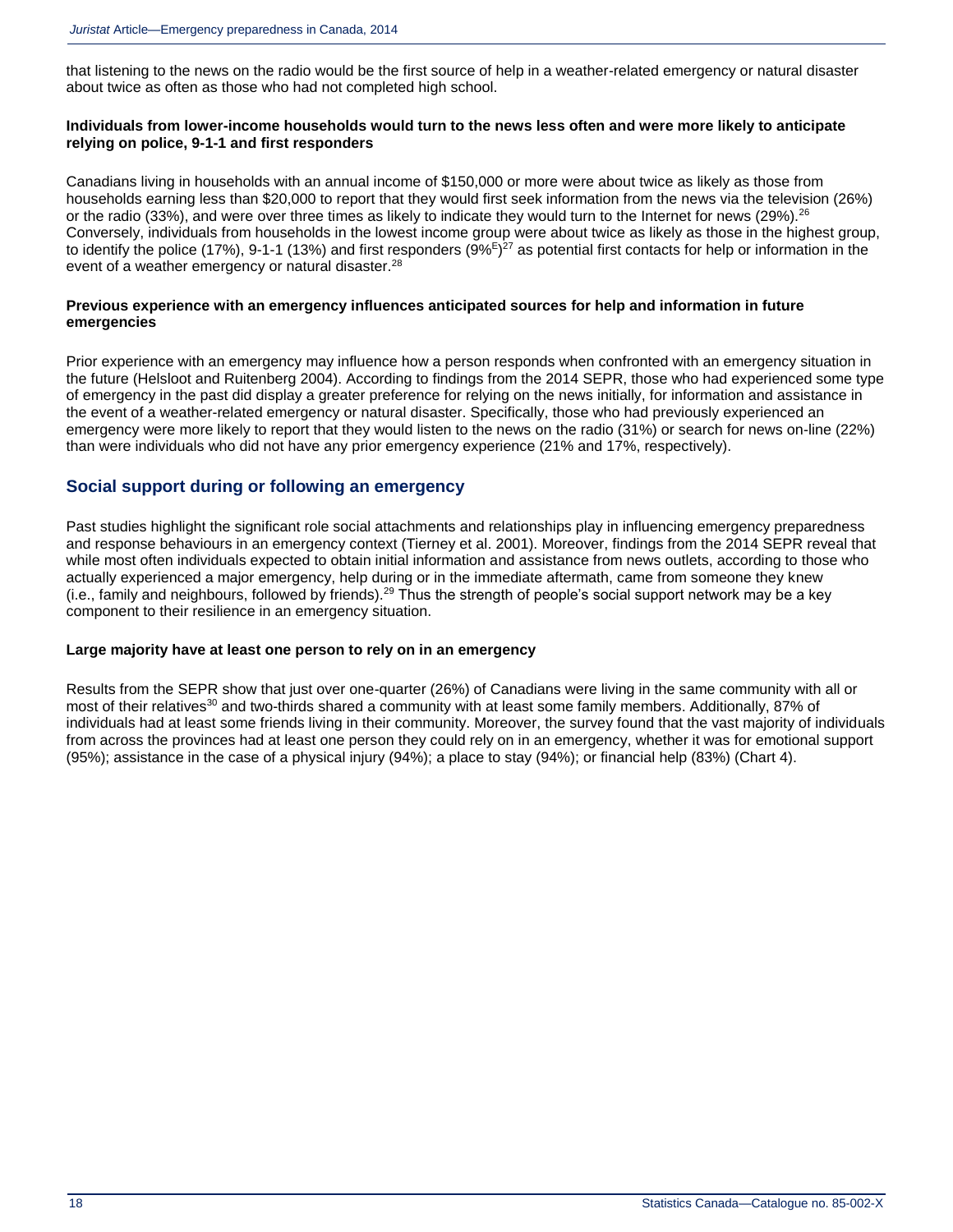### Chart 4 Number of people Canadians could turn to for support in an emergency by type of help, 2014

percent



Note: Responses of 'don't knowhot stated' are included in the percentage calculation but are not shown when representing 5% or less of respondents, with the exception of 'financial support'. Responses of don't knownot stated for 'financial support' equal 7%.

Source: Statistics Canada, Survey of Emergency Preparedness and Resilience in Canada, 2014.

In particular, the availability of emotional support and assistance during a physical injury seemed to be greatest, with about six out of ten Canadians across the provinces reporting more than five people in their social network that they could count on in this manner. Many people also had a number of options if they ever needed to evacuate their homes in an emergency, with 54% indicating that there were more than five people they could turn to for shelter. Emergency financial support, however, was somewhat more difficult to come by, with just 24% indicating that there were more than five people they could turn to for financial help. Still, more than half of individuals reported having one to five people that could assist them financially in an emergency.

A relatively small proportion of individuals had no one to turn to for help, if faced with an emergency involving a physical injury, need for emotional support or a place to stay. According to the SEPR, about 1% to 2% (or approximately 378,000 to 590,000 people) said that they had no one to rely on for assistance if they were physically injured, needed emotional support or shelter in an emergency. However, for financial help, this figure rose to 10%. Some segments of the population reported that they had no one they could turn to for financial support in an emergency more frequently than others, such as older adults aged 55 and over (16%); those who were separated or divorced (15%); immigrants (15%); individuals with activitylimiting physical (16%) or mental (15%) health conditions; and those living in homes with annual household incomes below \$20,000 (19%).

Overall, about one in five (21%) Canadians had what could be described as a high degree of social support – that is, more than five people they could turn to for help in each of the four types of emergency situations mentioned above. This proportion was slightly higher in most Atlantic provinces and in Saskatchewan. Quebecers had the lowest proportion of individuals with a high level of emergency support, compared to those living in other provinces (Chart 5).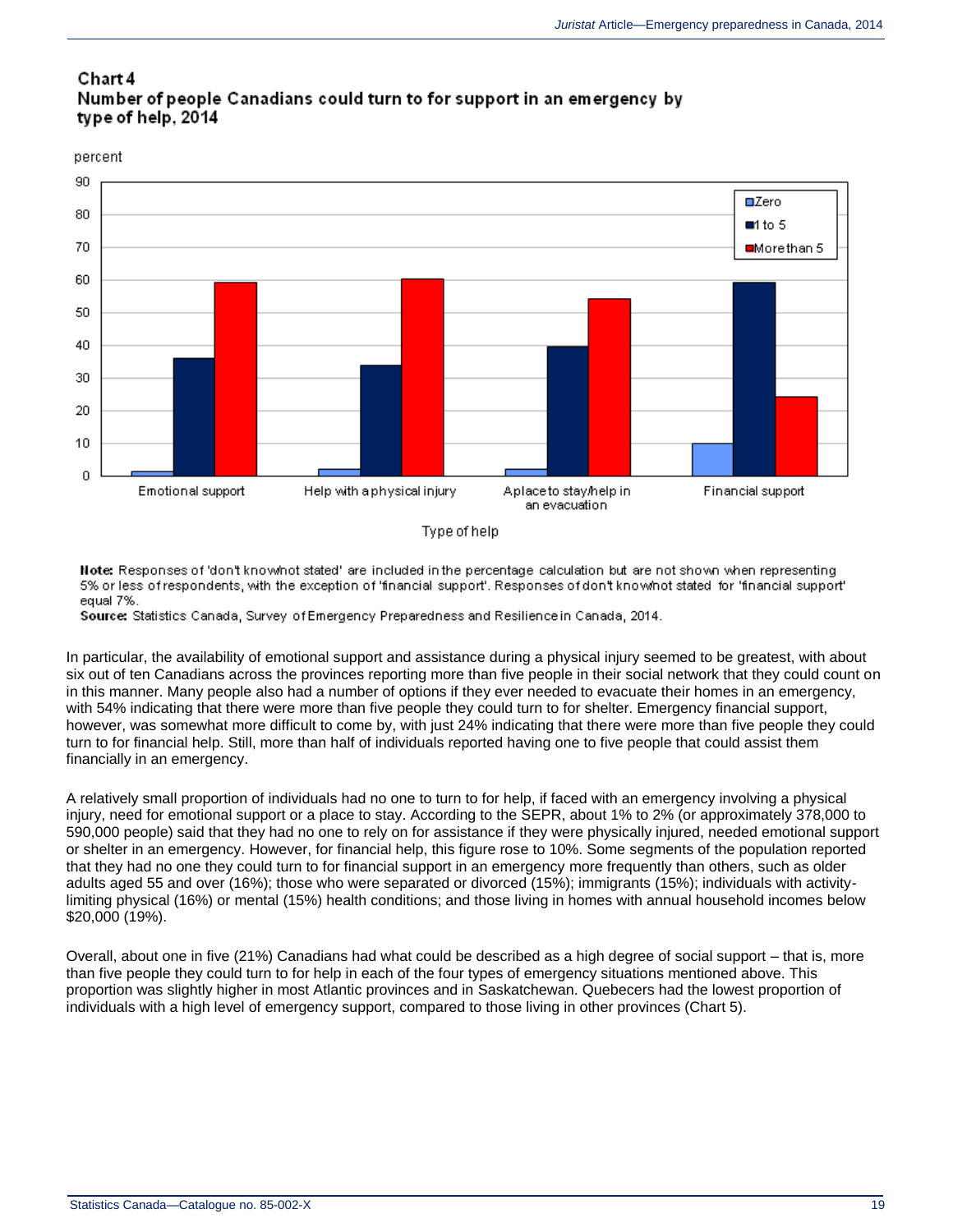### Chart 5 Canadians with a high level of social support for emergencies. by province, 2014



\* significantly different from reference category ( $p < 0.05$ ) treference category

Note: Responses of 'don't know/not stated' are included in the percentage calculation but are not shown when representing 5% or less of respondents. A 'high level' of social support is defined as having five or more people whom that individual could turn to for help in an-emergency if they are physically injured, require emotional support, shelter, and/or financial assistance. Source: Statistics Canada, Survey of Emergency Preparedness and Resilience in Canada, 2014.

There are a variety of factors that can impact the size of one's social network (Sinha 2014). Findings from the 2014 SEPR indicate that having a high degree of social support (i.e., more than five people to turn to for either emotional support, assistance with a physical injury, shelter or financial help) in an emergency varied by such socio-demographic characteristics as age, marital status, immigration status, the presence of an activity-limiting health condition, and household income.

### **Seniors less likely to have large social support networks to turn to in an emergency**

Seniors aged 65 and over, in particular, were proportionately less likely to have a large number of people to turn to for help, relative to youth and younger adults. One-quarter of those aged 15 to 34 reported having at least five people they could reach out to for help in an emergency, compared to only 13% of seniors (Table 12).

Those who were married or living common-law (22%) or were single (22%) had a higher degree of social support than individuals who were separated, divorced or widowed (15%, respectively). However, the difference observed for widowed individuals is largely due to age, as  $78\%$  of widowed individuals are also seniors. $31$ 

### **High levels of social support for emergency situations less common for immigrants**

Immigrants also seemed to have less social support in an emergency, compared to non-immigrants. Close to one-quarter (24%) of individuals who were born in Canada indicated that in the event of an emergency there were more than five people they could turn to if they required emotional support, were hurt, needed a place to stay or needed help financially. However, this figure was notably smaller for immigrants (both established and recent). For example, 15%<sup>E</sup> of recent immigrants and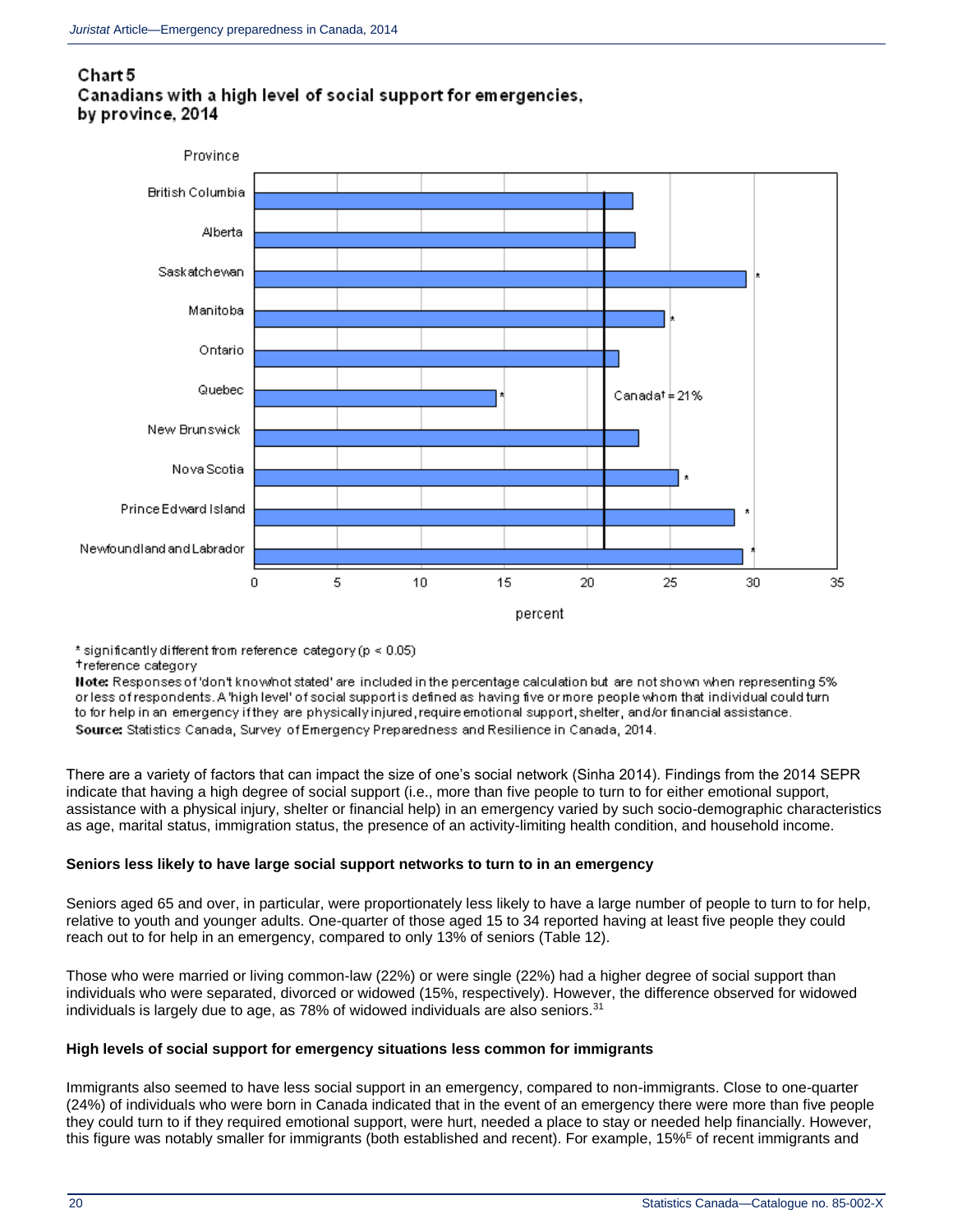16% of immigrants who had arrived in Canada more than 10 years ago reported having high degrees of social support compared to 24% of those born in Canada.<sup>[32](http://wwwstaging.statcan.gc.ca/pub/85-002-x/2015001/article/14234-eng.htm#n32)</sup>

Moreover, since a significant proportion of visible minorities are also immigrants (Statistics Canada 2013a), immigrant status may play a role in the differential levels of support observed between those who were members of a visible minority (17% of whom had high levels of social support), versus those who were not part of a visible minority group (23% of whom had this level of support). Indeed, when immigrant status is taken into account, the differences by visible minority status diminish. Among Canadian-born individuals, those who were members of a visible minority and those who were not reported having a high degree of social support in an emergency to virtually the same extent (24% and 23%, respectively).

#### **Individuals living with an activity-limiting health condition and those in lower-income households report less social support for emergencies**

Individuals who frequently experience limitations to their daily activities, at home, at work, at school or elsewhere, due to a health condition also experienced lower levels of social support in an emergency. For example, high levels of social support were reported by 18% of those with a long-term physical condition (lasting for 6 months or more) and 18% of individuals with a long-term emotional or psychological condition, as compared to nearly one-quarter of those who did not have such health concerns (23% and 22%, respectively).

Having a high level of social support in an emergency also increased with household income. Just over one in ten individuals (13%) from households with the lowest annual earnings (less than \$20,000) had more than five people they could turn to in an emergency if they needed emotional comfort, shelter, help if they were injured or needed financial assistance. However, among those in households with earnings of \$150,000 or more, the proportion rises to nearly three in ten (28%).

### **Summary**

According to results from the 2014 SEPR, the use of fire safety measures was quite common among Canadians, particularly having smoke detectors. Still, fewer than half of individuals lived in a household with all three fire safety devices, that is, a working smoke detector, carbon monoxide detector and fire extinguisher.

A number of Canadians also resided in households that took additional precautionary actions such as having a non-electric radio (58%), alternate sources of heat (48%), water (43%) and electricity (23%). Moreover, eight in ten (82%) adopted one or more of these types of precautions.

Beyond fire safety and other precautionary measures, many live in households that have developed plans or engaged in planning activities, such as preparing an emergency contact list (69%), creating an emergency escape plan for their home (60%), devising a contact plan for getting in touch with household members if separated in an emergency (55%), and keeping extra copies of important documents (53%). Most (98%) people lived in households that had participated in at least one of a variety of planning activities. Nevertheless, fewer than half (47%) of individuals indicated that their household engaged in what could be described as a moderately high or high number of emergency planning activities.

Levels of emergency preparedness – be they related to fire safety measures, other precautionary actions or emergency planning activities – differed across the provinces and by a number of important socio-demographic characteristics. In particular, adults in their mid-twenties to early thirties and individuals from lower-income households were more likely to reside in a home that used fewer fire safety and precautionary measures and engaged in fewer emergency planning activities. Recent immigrants, visible minorities, those with a long-term mental health condition, renters and individuals living in smaller households also tended to exhibit lower levels of preparedness.

Despite some gaps in preparedness, most Canadians felt confident that they would be able to figure out what to do if confronted with an emergency. Findings from the SEPR suggest that this confidence may be related to an individual's level of emergency preparedness and the strength of the social support network available to him or her in an emergency.

Results from the SEPR also demonstrate that many individuals from across Canada's provinces are aware of a number of weather-related emergencies, natural disasters and human-induced hazards that could potentially affect their community. Generally, individuals appear to be most inclined to turn to the news as a first source of assistance in an emergency. However, this choice may vary depending on the type of event, the province where the individual lives and other sociodemographic characteristics including age, immigration status, education and household income, as well as previous experience with an emergency.

During and following an emergency, people have often relied on those they know, namely family, neighbours and friends, for help. Nevertheless, while many Canadians have such support networks, not all do. Moreover, there are a number of socio-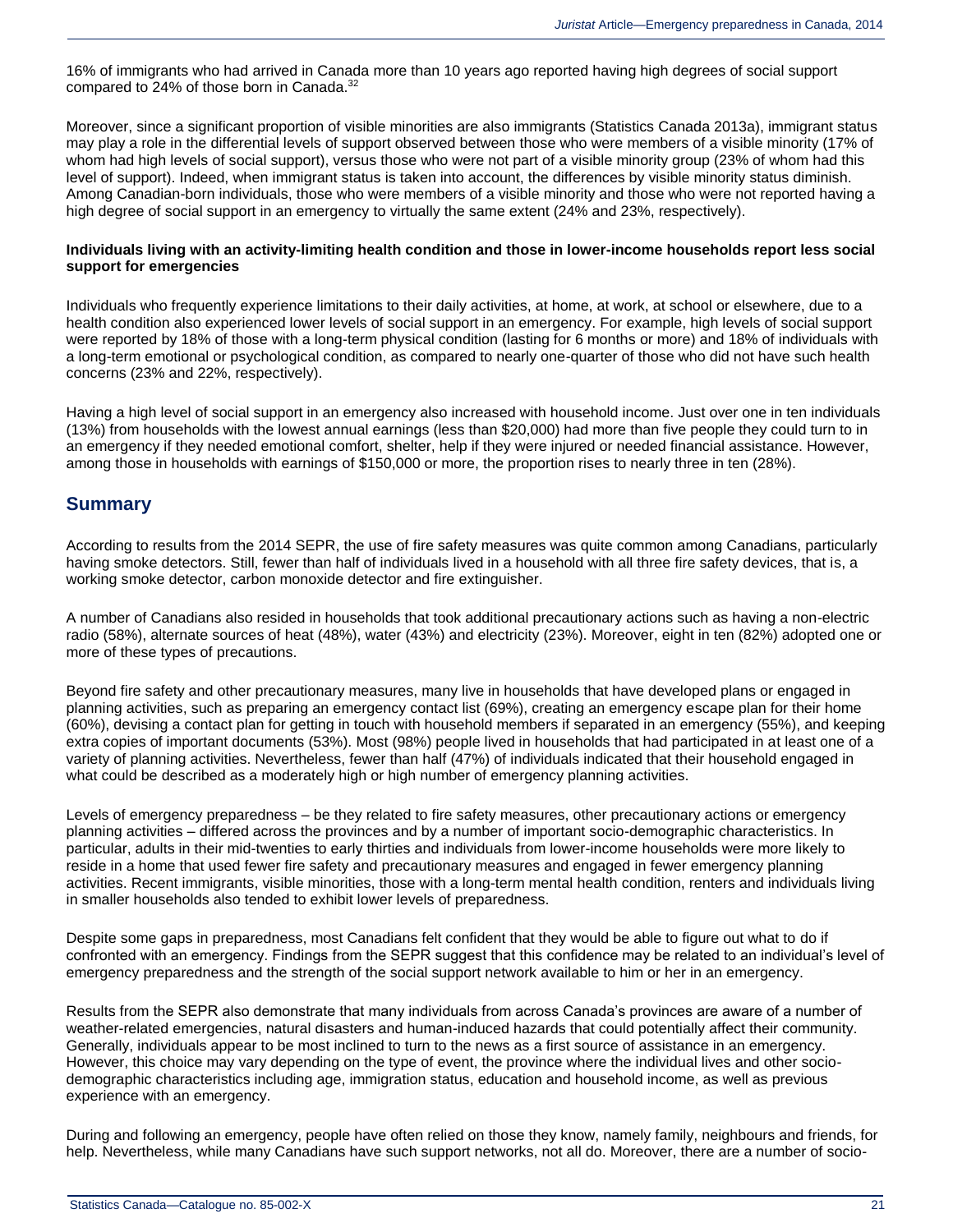demographic factors related to the level of social support an individual has access to in an emergency. Large social support networks were less common among seniors, immigrants, individuals with an activity-limiting health condition and those from lower-income households.

### **Survey description**

This report is based on the Survey of Emergency Preparedness and Resilience in Canada (SEPR). The SEPR is a new survey that was conducted by Statistics Canada for the first time from January to June 2014. Developed in partnership with Defence Research and Development Canada's Centre for Security Science and Public Safety Canada, and in consultation with experts in the field of emergency management and community resilience, the purpose of the SEPR is to improve the understanding of community resilience across Canada's provinces. Data were collected on factors that affect how well individuals and communities are able to prepare for, prevent, respond to and recover from major emergencies or disasters. The main objective of the survey is to provide estimates of emergency preparedness and resilience at the community, provincial and national levels.

#### **Survey methodology**

The target population for the SEPR included all persons 15 years of age or older, residing in Canada's 10 provinces, excluding full-time residents of institutions. This voluntary survey was conducted via the telephone, using a Computer-Assisted Telephone Interviewing (CATI) system. Therefore, persons living in households without telephone service (approximately 1%), were also excluded. One individual per household, 15 years of age or older was randomly selected to complete the survey. The overall response rate for the SEPR was 53%. The sample size for the SEPR was 72,953 with a total of 32,171 completed surveys. Respondents in the sample were weighted so that their responses represent the noninstitutionalized Canadian population aged 15 years or over, in the 10 provinces.

#### **Data limitations**

Data for SEPR were collected only from Canadians living in the 10 provinces, and therefore, results are not representative of the Canadian territories. However, a separate feasibility study was undertaken in 2014 to help determine the appropriate content and best method of collecting information on emergency preparedness and community resilience the territories. The SEPR also does not include Canadians who do not have a working telephone, or full-time residents of institutions. In addition, certain populations which may be considered vulnerable or in greater need of support in emergency or disaster situations, are not included. Such populations include the homeless, residents of nursing homes and long-term care facilities.

The SEPR is a sample survey. Consequently, due to the nature of sampling surveys, the results produced are subject to sampling error. Somewhat different results might have been obtained if the entire population had been surveyed. This report uses the coefficient of variation (CV) as a measure of the sampling error. Any estimate that has a high CV (over 33.3%) has not been published because the estimate is too unreliable. In these cases, the symbol 'F' is used in place of an estimate in the figures and data tables. An estimate that has a CV between 16.6% and 33.3% should be used with caution and the symbol 'E' is referenced with the estimate. Where descriptive statistics and cross-tabular analysis were used, statistically significant differences were determined using hypothesis tests with a 5% significance level (i.e., the probability of incorrectly concluding that the estimates are different is at most 5%).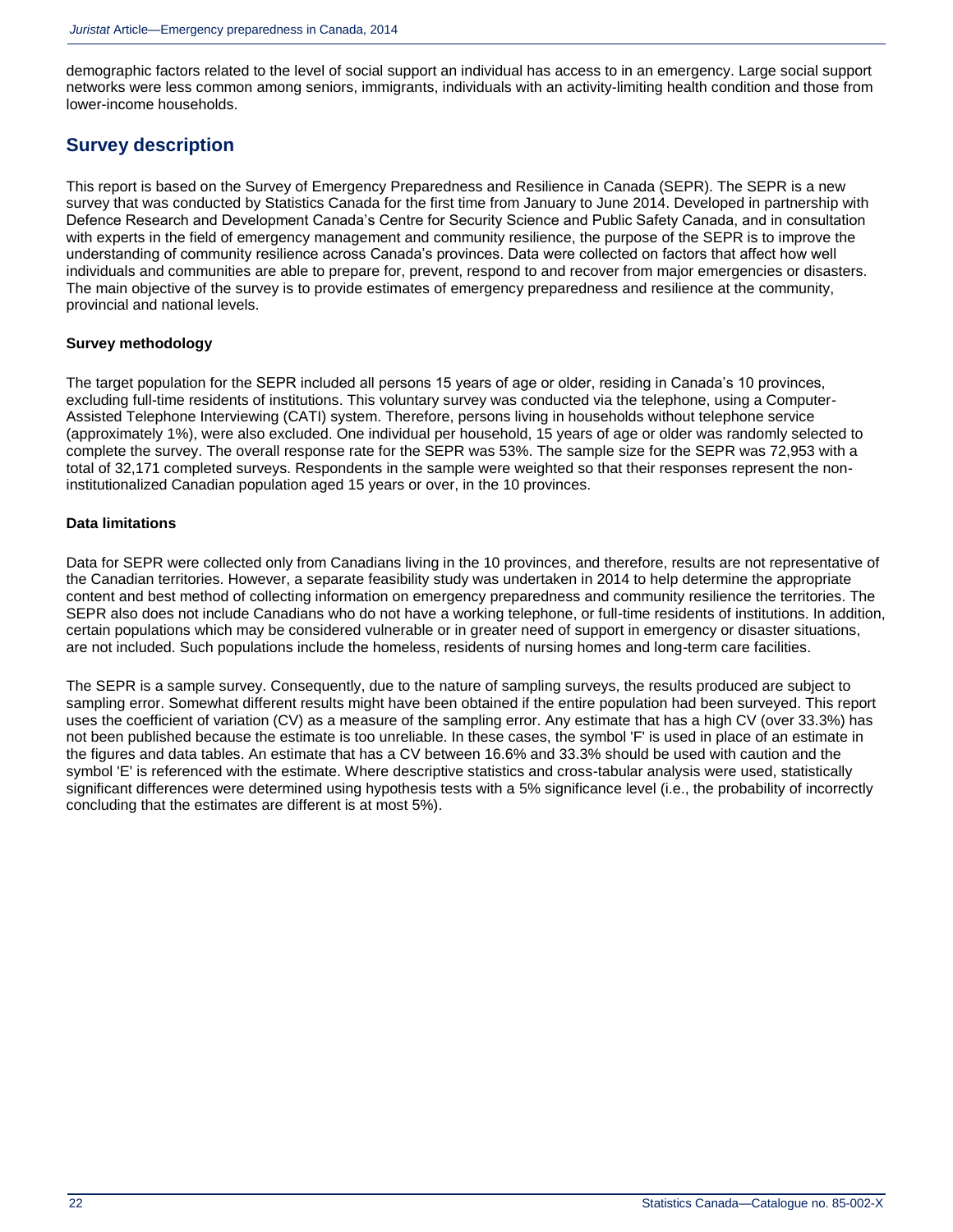### **References**

Australian Bureau of Statistics. 2012. *Community Preparedness for Emergencies, Western Australia, 2011*. Catalogue no. 4818.5. (accessed May 26, 2015).

Canadian Fire Safety Association. n.d.<http://canadianfiresafety.com/>

Canadian Red Cross. 2007. *Integrating Emergency Management and High-Risk Populations: Survey Report and Action Recommendations.* (accessed June 22, 2015).

Emergency Management Queensland. 2013. *Queensland Community Preparedness Survey 2013, Government Statistician*. Queensland, Australia. (accessed February 6, 2015).

Federal Emergency Management Agency (FEMA). 2012. *Personal Preparedness in America: Findings from the 2009 Citizen Corps National Survey*. U.S. Department of Homeland Security. (accessed May 26, 2015).

Federal Emergency Management Agency (FEMA). 2013. *Personal Preparedness in America: Findings from the 2012 National Survey*. U.S. Department of Homeland Security. (accessed May 26, 2015).

Federal Emergency Management Agency (FEMA). 2014. *Preparedness in America: Research Insights to Increase Individual, Organizational, and Community Action*. U.S. Department of Homeland Security. (accessed June 5, 2015).

Federation of Canadian Municipalities. 2006. *Emergency: Municipalities Missing from Disaster Planning*. (accessed June 3, 2015).

Fire Prevention Canada. n.d.<http://www.fiprecan.ca/home/>

Flanagan, B. E., E. W. Gregaory, E. J. Hallisey, J. L. Heitgerd and B. Lewis. 2011. "A social vulnerability index for disaster management." *Journal of Homeland Security and Emergency Management*. Vol. 8, no. 1, article 3.

Helsloot, I. and A. Ruitenberg. 2004. "Citizen response to disasters: A survey of literature and some practical implications." *Journal of Contingencies and Crisis Management*. Vol. 1, no. 3. p. 98-111.

Liu, B., J. Fraustino and Y. Jin. 2014. "Social media use during disasters: A nationally representative field experiment." *National Consortium for the Study of Terrorism and Responses to Terrorism (Start), START Research Highlights*. (accessed May 4, 2015).

Ministries Responsible for Emergency Management. 2011. *An Emergency Management Framework for Canada* (Second Edition). Public Safety Canada Catalogue no. PS4-103/2011E-PDF.

Mishra, S., D. Suar and D. Paton. 2011. "Self-esteem and sense of mastery influencing disaster preparedness behaviour." *The Australian Journal of Disaster and Trauma Studies*. 2011, no. 1. (accessed May 26, 2015).

Murphy, S.T., M.C. Cody, L. B. Frank, D. Glik and A, Ang. 2009. "Predictors of Emergency Preparedness and Compliance." *Disaster Medicine and Public Health Preparedness*. No. 3, suppl. 2. p. S1-S9.

Sinha, M. 2014. "Canadians' connections with family and friends*." Spotlight on Canadians: Results from the General Social Survey.* Statistics Canada Catalogue no. 89-652-X. No. 6. (accessed April 7, 2015).

Statistics Canada. 2013a. *Immigration and Ethnocultural Diversity in Canada.* Statistics Canada Catalogue no. 99-010- X. (accessed May 14, 2015).

Statistics Canada. 2013b."Individual Internet use and e-commerce, 2012." *The Daily.* October 28. Statistics Canada Catalogue no. 11-001-X. (accessed May 4, 2015).

Tierney, K.J., M.K. Lindell and R. W. Perry. 2001. *Facing the Unexpected: Disaster Preparedness and Response in the United States*. Washington, D.C. Joseph Henry Press.

United Nations, International Strategy for Disaster Reduction. 2015. *Sendai Framework for Disaster Risk Reduction 2015–2030.* Geneva, Switzerland. (accessed August 25, 2015).

Uscher-Pines, L., A.Chandra, J. Acosta and A. Kellermann. 2012. "Citizen preparedness for disasters: Are current assumptions valid?" *Disaster Medicine and Public Health Preparedness*. Vol. 6, no. 2. p. 170-173.

West, C. and A. Graham. 2013. *Emergency Preparedness in Scotland 2013*. The Scottish Government and British Red Cross. (accessed July 9, 2015).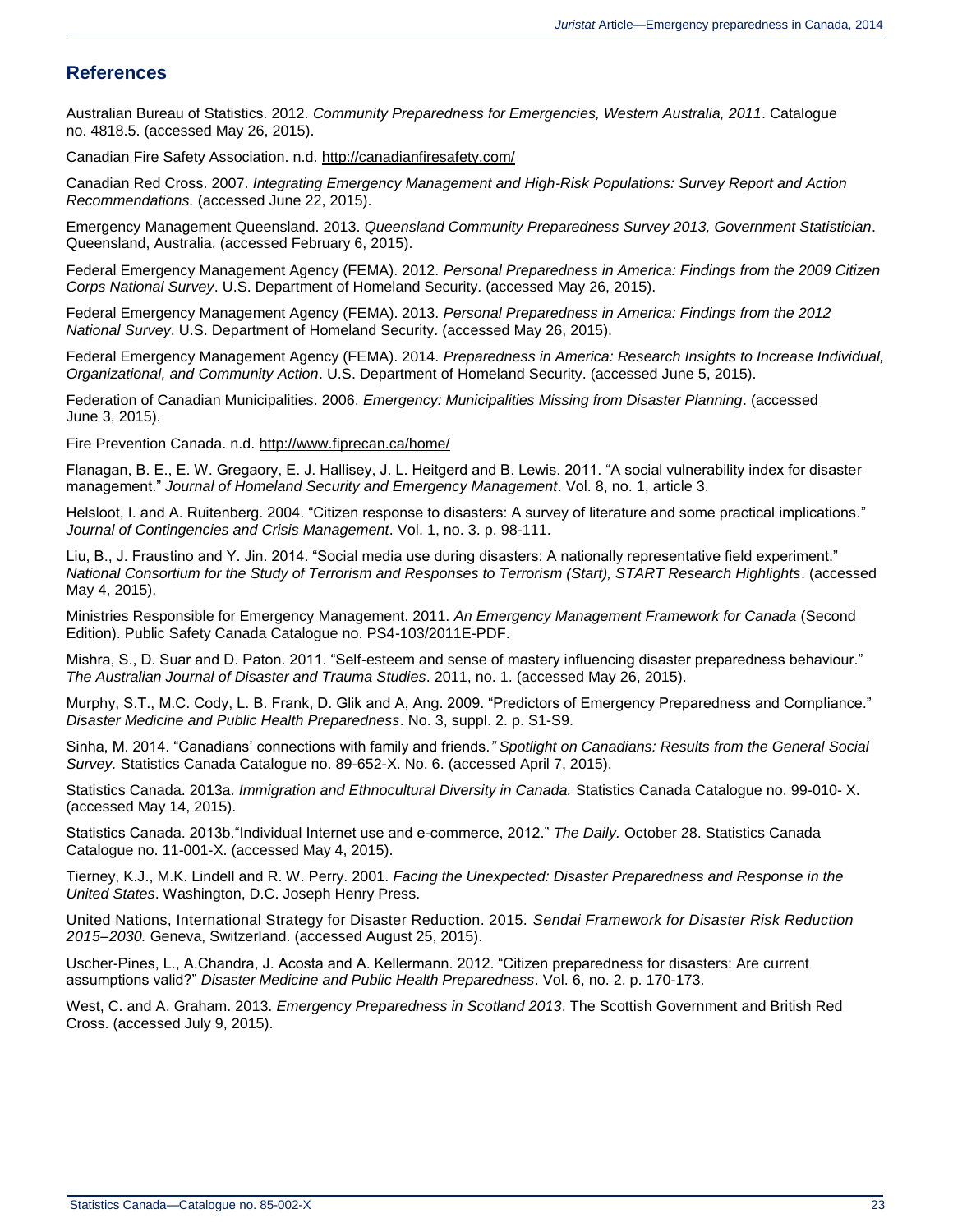### **Notes**

1. United States White House, National Security Strategy, 2010,

[\(https://m.whitehouse.gov/sites/default/files/rss\\_viewer/national\\_security\\_strategy.pdf\)](https://m.whitehouse.gov/sites/default/files/rss_viewer/national_security_strategy.pdf); U.S. Department of Homeland Security, 2014 Quadrennial Homeland Security Review, [\(http://www.dhs.gov/sites/default/files/publications/2014-qhsr-final-](http://www.dhs.gov/sites/default/files/publications/2014-qhsr-final-508.pdf)[508.pdf\)](http://www.dhs.gov/sites/default/files/publications/2014-qhsr-final-508.pdf); Cabinet Office (UK), Strategic National Framework on Community Resilience, 2011, [\(https://www.gov.uk/government/uploads/system/uploads/attachment\\_data/file/60922/Strategic-National-Framework-on-](https://www.gov.uk/government/uploads/system/uploads/attachment_data/file/60922/Strategic-National-Framework-on-Community-Resilience_0.pdf)[Community-Resilience\\_0.pdf\)](https://www.gov.uk/government/uploads/system/uploads/attachment_data/file/60922/Strategic-National-Framework-on-Community-Resilience_0.pdf); and Council of Australian Governments, 2011, National Strategy for Disaster Resilience, [\(http://www.ag.gov.au/EmergencyManagement/Documents/NationalStrategyforDisasterResilience.PDF\)](http://www.ag.gov.au/EmergencyManagement/Documents/NationalStrategyforDisasterResilience.PDF).

2. The target population for the SEPR included all persons 15 years of age or older, residing in households in Canada's 10 provinces, excluding full-time residents of institutions (e.g. nursing homes, group homes, hospitals). The SEPR did not examine differences in the structural characteristics and/or dwelling configuration of respondents, that is, whether the dwelling they lived in was a single-detached house, an apartment in a high-rise building, a row house, a mobile home, etc.

3. Given the differences in the way of life in the territories compared to elsewhere in Canada, in conjunction with the unique challenges related to data collection in the territories (e.g., high turnover in telephone numbers, high population mobility and the remoteness of many communities), in 2014 Statistics Canada also partnered with Public Safety Canada and Defence Research and Development Canada's Centre for Security Science to complete a feasibility study to help determine the appropriate content and best method of collecting similar information in on emergency preparedness and community resilience the territories.

4. The Survey of Emergency Preparedness and Resilience in Canada (SEPR) was developed in partnership with Defence Research and Development Canada's Centre for Security Science and Public Safety Canada.

5. On the SEPR, respondents were not asked about the presence of a fire alarm system, but rather whether or not their home had a working smoke detector (i.e., "Does your home have a working smoke detector?").

6. Throughout this report, differences presented are statistically significant (p <0.05), unless otherwise noted.

7. For each province, with the exception of Manitoba (41%) and Saskatchewan (44%), the proportion of individuals living in a household with all three fire safety devices was significantly different from the total proportion for all provinces combined (42%).

8. Legislation requiring that all residential homes in Ontario have carbon monoxide detectors installed came into force in October 2014 (see Ontario Ministry of Community Safety and Correctional Services, [http://news.ontario.ca/mcscs/en/2014/10/keeping-ontarians-safe-from-carbon](http://news.ontario.ca/mcscs/en/2014/10/keeping-ontarians-safe-from-carbon-monoxide.html?_ga=1.235882561.1548894329.1386863416)[monoxide.html?\\_ga=1.235882561.1548894329.1386863416\)](http://news.ontario.ca/mcscs/en/2014/10/keeping-ontarians-safe-from-carbon-monoxide.html?_ga=1.235882561.1548894329.1386863416).

9. A census metropolitan area (CMA) consists of one or more neighbouring municipalities situated around a major urban core. A CMA must have a total population of at least 100,000 of which 50,000 or more live in the urban core. To be included in the CMA, other adjacent municipalities must have a high degree of integration with the central urban area, as measured by commuting flows derived from census data.

10. The proportions for all provinces, except Saskatchewan (29%) and Ontario (26%), were significantly different from the total proportion for all provinces, combined (27%).

11. Items for the emergency supply kit must be set aside specifically for use in case of an emergency; not just things one might happen to have on hand at the time (e.g., a 72-hour emergency kit).

12. Only proportions for British Columbia (53%), Ontario (49%) and Quebec (40%) were significantly different from the total proportion for all provinces (47%).

13. Households with 'moderately high' or 'high' levels of emergency planning engaged in three or four of the following: having an exit plan, an emergency supply kit, extra copies of important documents and an emergency contact list.

14. According to the 2011 Census, approximately three-quarters (76%) of individuals aged 15 to 24 were living at home with their parents, compared to just 17% of 25- to 34-year-olds.

15. Less variation was reported for individuals with household incomes falling between these two extremes. For example, for those with household incomes of \$100,000 to \$150,000 annually, 44% reported a moderately high or high number of emergency planning activities. This figure was not statistically different from the proportion reported by individuals from households with annual earnings of less than \$20,000 (39%).

16. Throughout this paper, 'established immigrants' refers to landed immigrants who arrived in Canada prior to 2004; while 'recent immigrants' refers to those who arrived from 2004 to 2014.

17. There were slight differences between established immigrants (45%), recent immigrants (arrived from 2004 to 2014) (53%) and Canadian-born individuals (47%) with close to half of each group reporting engagement in 3 or 4 of the planning activities mentioned. The difference between immigrants and non-immigrants was not statistically significant.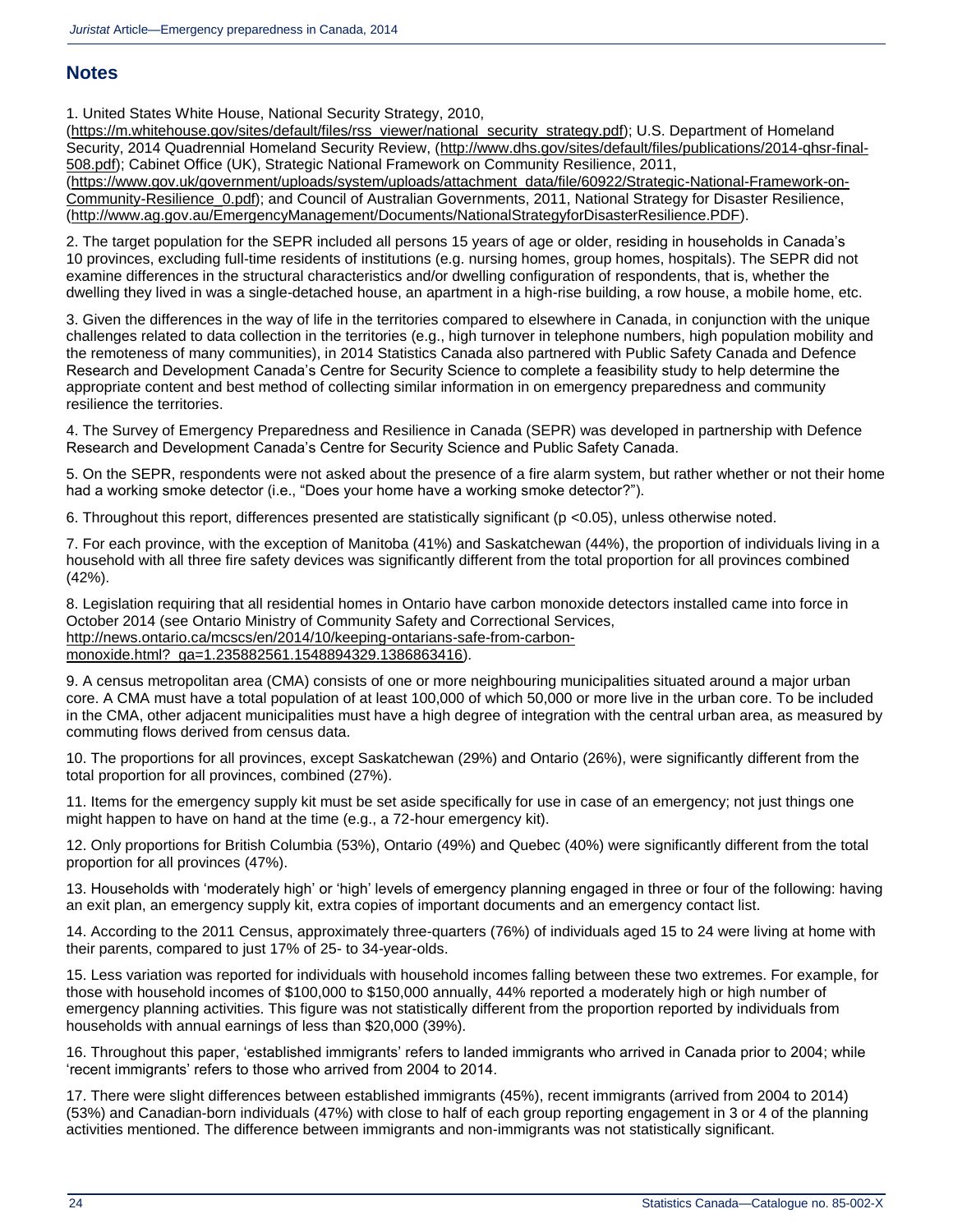18. Individuals were asked if they experienced a long-term physical condition or a long-term (i.e., lasting six months or more) psychological, emotional or mental health condition that limited their daily activities. Long-term physical health conditions could involve, for example, difficulty with hearing, seeing, mobility or communication. Individuals could have reported experiencing either type of health condition often/always, sometimes, or not at all.

19. This social support includes the following four types of help in an emergency: 1) providing shelter; 2) assisting in the case of a physical injury; 3) offering emotional support; and 4) providing financial assistance. An individual is considered to have a high degree of social support if he or she has more than five people to turn to for help in all four of these circumstances.

20. Fire safety measures include the presence of a smoke detector, fire extinguisher and carbon monoxide detector. Household safety precautions include having the following: a wind-up or battery operated radio, a back-up generator, an alternate source of heat and additional water.

21. All three of the previously mentioned fire safety measures (smoke detector, carbon monoxide detector and fire extinguisher) had been implemented by more than half (51%) of those with an emergency support network of more than 5 people; 40% of those with smaller networks had all three fire safety measures. Similarly, 34% of individuals with a high degree of social support compared to 26% without had taken three or four of the previously discussed household precautionary measures.

22. Extended power outages include a black-out or failure of a power grid that lasts for 24 hours or longer and is not directly weather-related.

23. On the SEPR, respondents were asked to answer the following question: "In the event of a weather-related emergency or natural disaster, who would you turn to first for information or assistance?" Respondents could provide as many responses as applied.

24. The proportion of Canadian-born individuals and established immigrants listing 9-1-1 services as their first source of information was notably smaller, at 9% and 13%, respectively.

25. Local government was named as an anticipated source of information by 10% of Aboriginal people, while family was mentioned by 11% of non-Aboriginal individuals.

26. Individuals from households with an annual income of less than \$20,000 reported that they would turn to the news via the television, radio or Internet at 15%, 15% and 9%, respectively.

27.  $E$  use with caution.

28. The proportion of individuals from households with earnings of \$150,000 and over stated that they would first call these sources is 10%, 6% and 4%, respectively.

29. The SEPR asks individuals to speculate about who they would turn to first for information and assistance if a major emergency or disaster were to occur. However, it also questions individuals who have actually experienced a major emergency or disaster about who they in fact received help from during or following the specified emergency or disaster.

30. 'Relatives' could include aunts, uncles, cousins and in-laws as well as any parents, children or siblings not living with the respondent.

31. When controlling for age, widowed individuals aged 25 to 34 and 55 and over had a proportionately similar likelihood of having high levels of social support in an emergency as those who were married/living common law. However, 45- to 54 year-olds were still proportionately less likely to report a high degree of support, while widows and widowers aged 15 to 24 and 35 to 44 were actually more likely than others their age to report high levels of support.

32. The proportion of recent and established immigrants with five or more people to turn to for social support is significantly lower than for those born in Canada.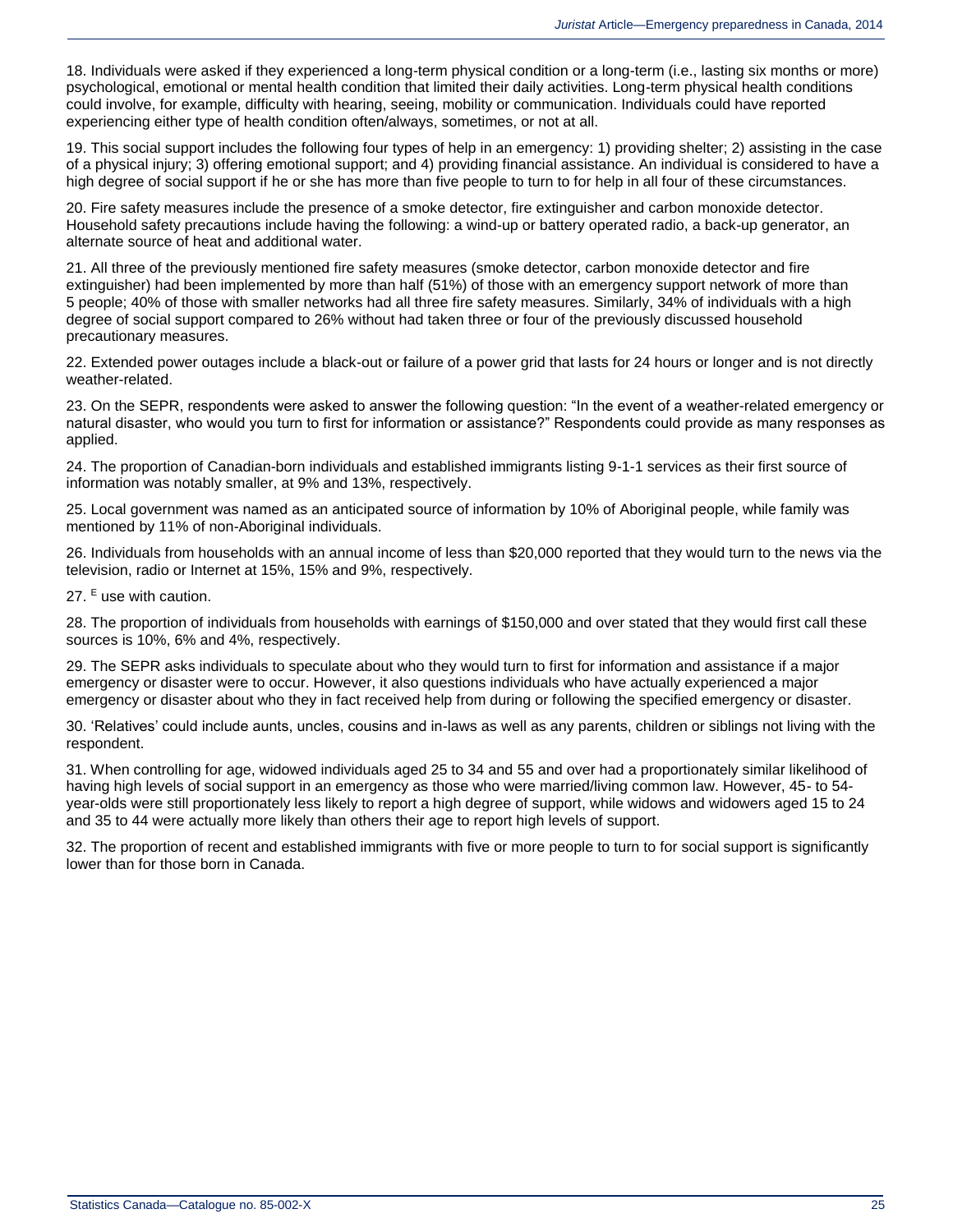### **Detailed data tables**

### **Table 1 Fire safety devices, by province, 2014**

|                             |                | Canadians whose household has a working: |    |  |  |
|-----------------------------|----------------|------------------------------------------|----|--|--|
|                             | Smoke detector | Carbon monoxide detector                 |    |  |  |
| <b>Province</b>             |                | percent                                  |    |  |  |
| Newfoundland and Labrador   | 99             | 42                                       | 84 |  |  |
| <b>Prince Edward Island</b> | 98             | 42                                       | 75 |  |  |
| Nova Scotia                 | 97             | 43                                       | 71 |  |  |
| <b>New Brunswick</b>        | 98             | 35                                       | 72 |  |  |
| Quebec                      | 98             | 34                                       | 67 |  |  |
| Ontario                     | 99             | 80                                       | 64 |  |  |
| Manitoba                    | 97             | 60                                       | 63 |  |  |
| Saskatchewan                | 98             | 66                                       | 63 |  |  |
| Alberta                     | 96             | 65                                       | 65 |  |  |
| <b>British Columbia</b>     | 95             | 52                                       | 69 |  |  |
| Total                       | 98             | 60                                       | 66 |  |  |

**Note:** Responses of 'don't know/not stated' are included in the percentage calculation but are not shown when representing 5% or less of respondents.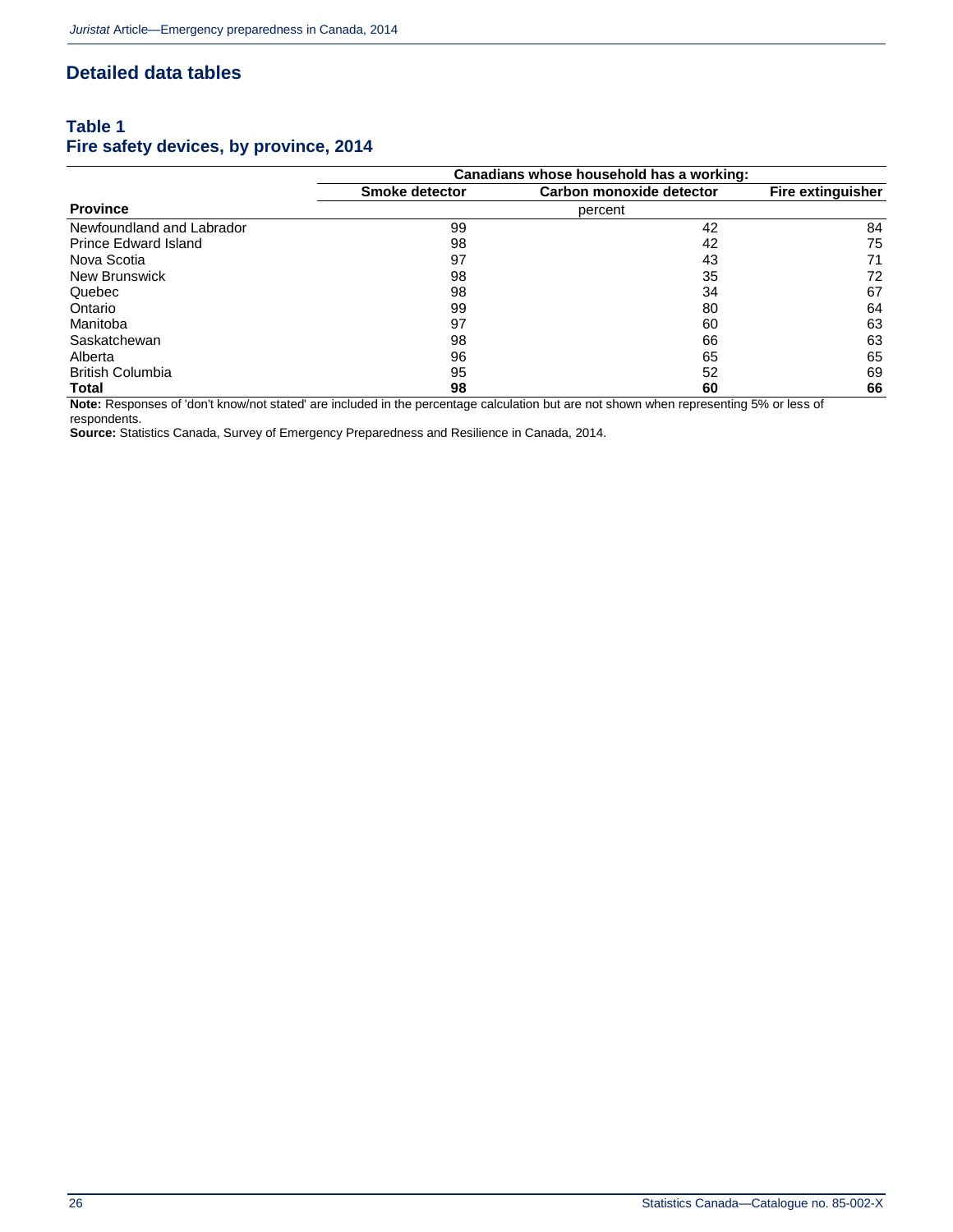### **Table 2 Fire safety devices, by census metropolitan area, 2014**

|                                                                          |                 | Canadians whose household has a working: |                   |
|--------------------------------------------------------------------------|-----------------|------------------------------------------|-------------------|
|                                                                          | Smoke detector  | Carbon monoxide detector                 | Fire extinguisher |
| Census metropolitan area                                                 |                 | percent                                  |                   |
| St. John's                                                               | 98              | 42                                       | 82                |
| Halifax                                                                  | 98              | 43                                       | 67                |
| Moncton                                                                  | 97              | 35                                       | 66                |
| Saint John                                                               | 98              | 39                                       | 73                |
| Saguenay                                                                 | 99              | 31                                       | 72                |
| Québec                                                                   | 99              | 27                                       | 71                |
| Sherbrooke                                                               | 98              | 40                                       | 66                |
| <b>Trois-Rivières</b>                                                    | 99              | 43                                       | 67                |
| Montréal                                                                 | 97              | 31                                       | 59                |
| Ottawa-Gatineau (Quebec part)                                            | 98              | 43                                       | 64                |
| Ottawa-Gatineau (Ontario part)                                           | 98              | 74                                       | 62                |
| Kingston                                                                 | 99              | 75                                       | 65                |
| Peterborough                                                             | 99              | 80                                       | 71                |
| Oshawa                                                                   | 99              | 89                                       | 71                |
| Toronto                                                                  | 98              | 82                                       | 56                |
| Hamilton                                                                 | 99              | 85                                       | 62                |
| St. Catharines-Niagara                                                   | 100             | 85                                       | 69                |
| Kitchener                                                                | 100             | 75                                       | 69                |
| <b>Brantford</b>                                                         | 99              | 84                                       | 66                |
| Guelph                                                                   | 99              | 80                                       | 67                |
| London                                                                   | 100             | 77                                       | 64                |
| Windsor                                                                  | 99              | 80                                       | 68                |
| <b>Barrie</b>                                                            | 100             | 85                                       | 75                |
| <b>Greater Sudbury</b>                                                   | 100             | 85                                       | 74                |
| <b>Thunder Bay</b>                                                       | 100             | 69                                       | 74                |
| Winnipeg                                                                 | 97              | 66                                       | 60                |
| Regina                                                                   | 99              | 65                                       | 59                |
| Saskatoon                                                                | 98              | 72                                       | 64                |
| Calgary                                                                  | 97              | 67                                       | 59                |
| Edmonton                                                                 | 96              | 59                                       | 67                |
| Kelowna                                                                  | 98              | 65                                       | 74                |
| Abbotsford-Mission                                                       | 99              | 54                                       | 64                |
| Vancouver                                                                | 94              | 51                                       | 64                |
| Victoria                                                                 | 98              | 47                                       | 74                |
| Canada<br>Nata: Deparange of Idealt Impuring tatated are included in the | 98<br>$\ddotsc$ | 60<br>ممثغمان بملم                       | 66<br>$\sim$      |

**Note:** Responses of 'don't know/not stated' are included in the percentage calculation but are not shown when representing 5% or less of respondents.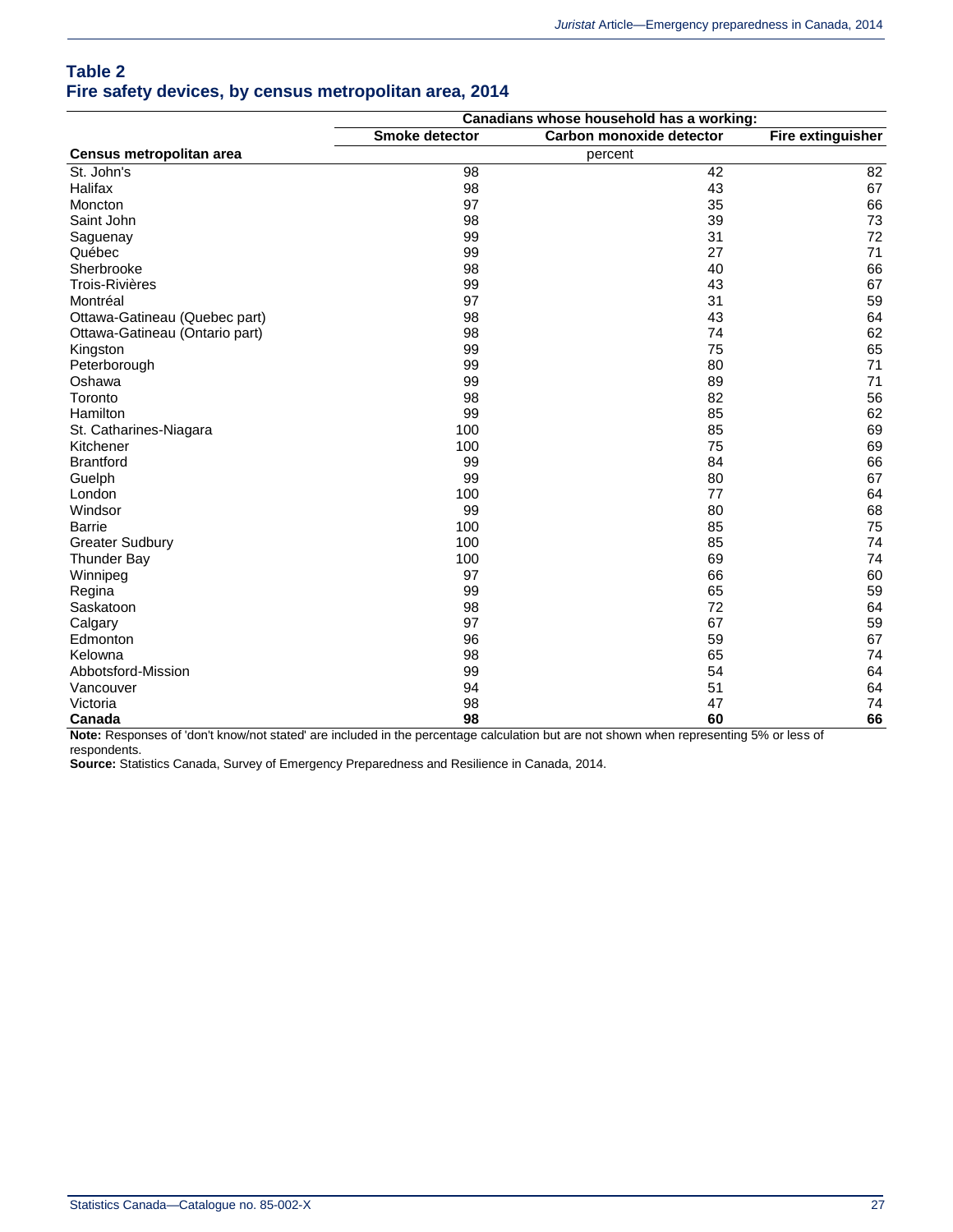### **Table 3 Precautionary measures taken in case of emergency, by province, 2014**

|                             |                                             | Canadians whose household has:    |                      |                                    |                                                                        |
|-----------------------------|---------------------------------------------|-----------------------------------|----------------------|------------------------------------|------------------------------------------------------------------------|
|                             | <b>Battery-operated or</b><br>wind-up radio | <b>Alternative</b><br>heat source | Back-up<br>qenerator | <b>Alternative</b><br>water source | Other emergency<br>precautions<br>employed in the<br>home <sup>1</sup> |
| <b>Province</b>             |                                             |                                   | percent              |                                    |                                                                        |
| Newfoundland and Labrador   | 75                                          | 57                                | 44                   | 48                                 | 25                                                                     |
| <b>Prince Edward Island</b> | 78                                          | 53                                | 29                   | 53                                 | 24                                                                     |
| Nova Scotia                 | 77                                          | 57                                | 36                   | 55                                 | 28                                                                     |
| <b>New Brunswick</b>        | 66                                          | 51                                | 30                   | 56                                 | 25                                                                     |
| Quebec                      | 58                                          | 48                                | 22                   | 38                                 | 20                                                                     |
| Ontario                     | 59                                          | 46                                | 20                   | 44                                 | 22                                                                     |
| Manitoba                    | 51                                          | 41                                | 21                   | 44                                 | 19                                                                     |
| Saskatchewan                | 58                                          | 44                                | 30                   | 48                                 | 20                                                                     |
| Alberta                     | 49                                          | 45                                | 22                   | 41                                 | 17                                                                     |
| <b>British Columbia</b>     | 59                                          | 55                                | 22                   | 48                                 | 21                                                                     |
| Total                       | 58                                          | 48                                | 23                   | 43                                 | 21                                                                     |

1. 'Other' emergency precautions includes measures such as: checking and replenishing emergency supplies, having an extra supply of

fuel on hand, keeping exits clear and ensuring arrangements have been made for pets.

**Note:** Responses of 'don't know/not stated' are included in the percentage calculation but are not shown when representing 5% or less of respondents.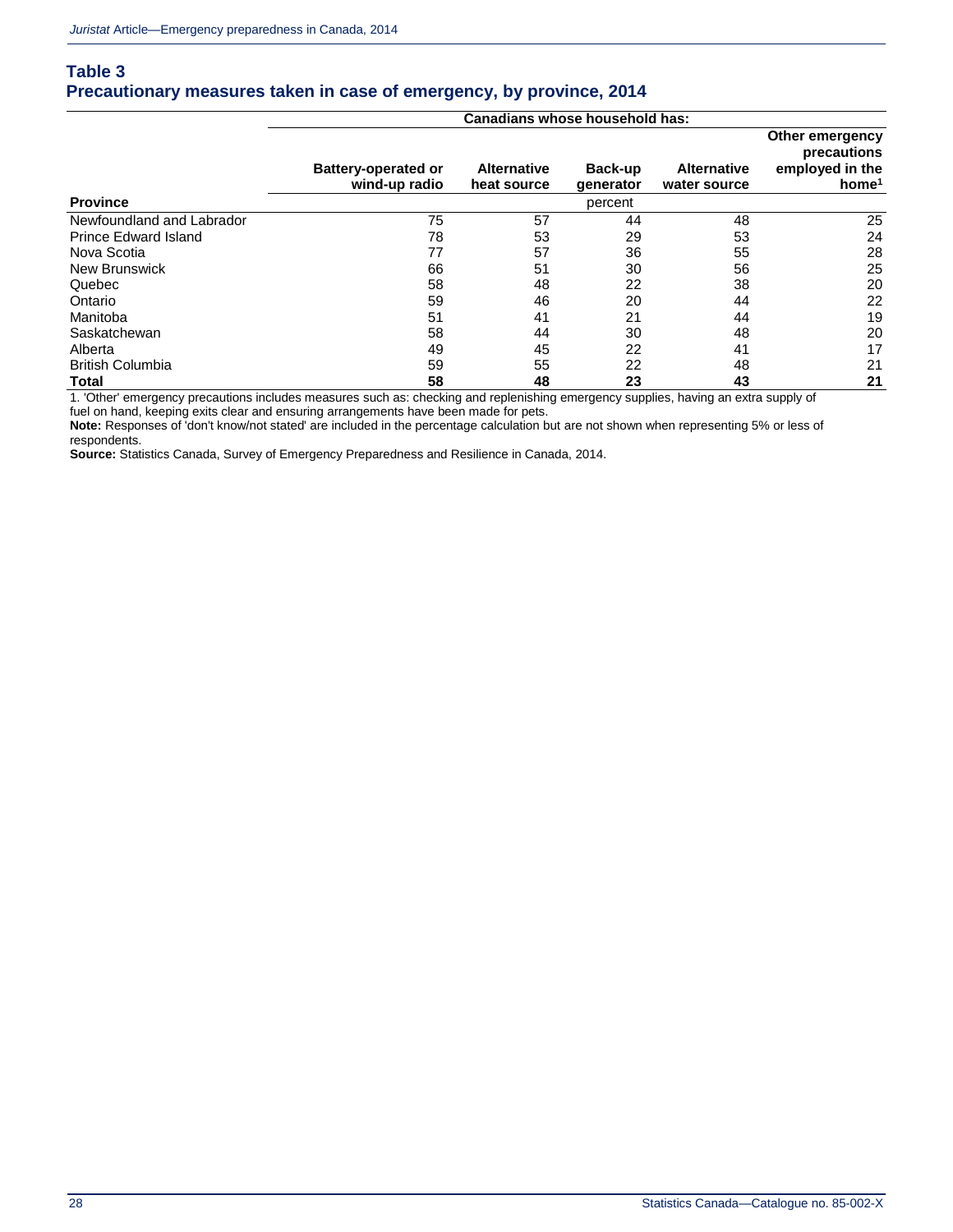### **Table 4 Precautionary measures taken in case of emergency, by census metropolitan area, 2014**

|                                |                         |                    | Canadians whose household has: |                        |                          |
|--------------------------------|-------------------------|--------------------|--------------------------------|------------------------|--------------------------|
|                                |                         |                    |                                |                        | Other emergency          |
|                                | <b>Battery-operated</b> | <b>Alternative</b> | Back-up                        | <b>Alternative</b>     | precautions employed     |
|                                | or wind-up radio        | heat source        |                                | generator water source | in the home <sup>1</sup> |
| Census metropolitan area       |                         |                    | percent                        |                        |                          |
| St. John's                     | 84                      | 54                 | 36                             | 43                     | 26                       |
| Halifax                        | 76                      | 46                 | 27                             | 45                     | 28                       |
| Moncton                        | 64                      | 41                 | 20                             | 43                     | 26                       |
| Saint John                     | 75                      | 54                 | 29                             | 63                     | 27                       |
| Saguenay                       | 64                      | 47                 | 24                             | 31                     | 19                       |
| Québec                         | 58                      | 43                 | 14                             | 34                     | 19                       |
| Sherbrooke                     | 58                      | 48                 | 18                             | 31                     | 21                       |
| <b>Trois-Rivières</b>          | 54                      | 47                 | 16                             | 29                     | 17                       |
| Montréal                       | 57                      | 40                 | 16                             | 32                     | 19                       |
| Ottawa-Gatineau (Quebec part)  | 61                      | 46                 | 21                             | 51                     | 22                       |
| Ottawa-Gatineau (Ontario part) | 58                      | 48                 | 14                             | 38                     | 23                       |
| Kingston                       | 64                      | 44                 | 21                             | 50                     | 25                       |
| Peterborough                   | 67                      | 48                 | 25                             | 56                     | 23                       |
| Oshawa                         | 65                      | 47                 | 13                             | 43                     | 18                       |
| Toronto                        | 55                      | 42                 | 14                             | 37                     | 20                       |
| Hamilton                       | 60                      | 51                 | 13                             | 40                     | 20                       |
| St. Catharines-Niagara         | 59                      | 47                 | 22                             | 52                     | 24                       |
| Kitchener                      | 64                      | 45                 | 13                             | 42                     | 19                       |
| <b>Brantford</b>               | 63                      | 49                 | 21                             | 54                     | 24                       |
| Guelph                         | 61                      | 47                 | 14                             | 43                     | 20                       |
| London                         | 58                      | 48                 | 17                             | 37                     | 23                       |
| Windsor                        | 62                      | 44                 | 19                             | 47                     | 18                       |
| <b>Barrie</b>                  | 64                      | 50                 | 23                             | 53                     | 21                       |
| <b>Greater Sudbury</b>         | 66                      | 44                 | 33                             | 44                     | 22                       |
| <b>Thunder Bay</b>             | 62                      | 47                 | 32                             | 47                     | 22                       |
| Winnipeg                       | 49                      | 37                 | 13                             | 37                     | 19                       |
| Regina                         | 57                      | 40                 | 16                             | 40                     | 18                       |
| Saskatoon                      | 60                      | 40                 | 23                             | 37                     | 18                       |
| Calgary                        | 49                      | 44                 | 10                             | 37                     | 15                       |
| Edmonton                       | 48                      | 40                 | 17                             | 35                     | 20                       |
| Kelowna                        | 50                      | 48                 | 19                             | 41                     | 23                       |
| Abbotsford-Mission             | 56                      | 54                 | 26                             | 53                     | 19                       |
| Vancouver                      | 57                      | 51                 | 15                             | 44                     | 21                       |
| Victoria                       | 68                      | 60                 | 19                             | 56                     | 25                       |
| Canada                         | 58                      | 48                 | 23                             | 43                     | 21                       |

1. 'Other' emergency precautions includes measures such as: checking and replenishing emergency supplies, having an extra supply of fuel

on hand, keeping exits clear and ensuring arrangements have been made for pets.

**Note:** Responses of 'don't know/not stated' are included in the percentage calculation but are not shown when representing 5% or less of respondents.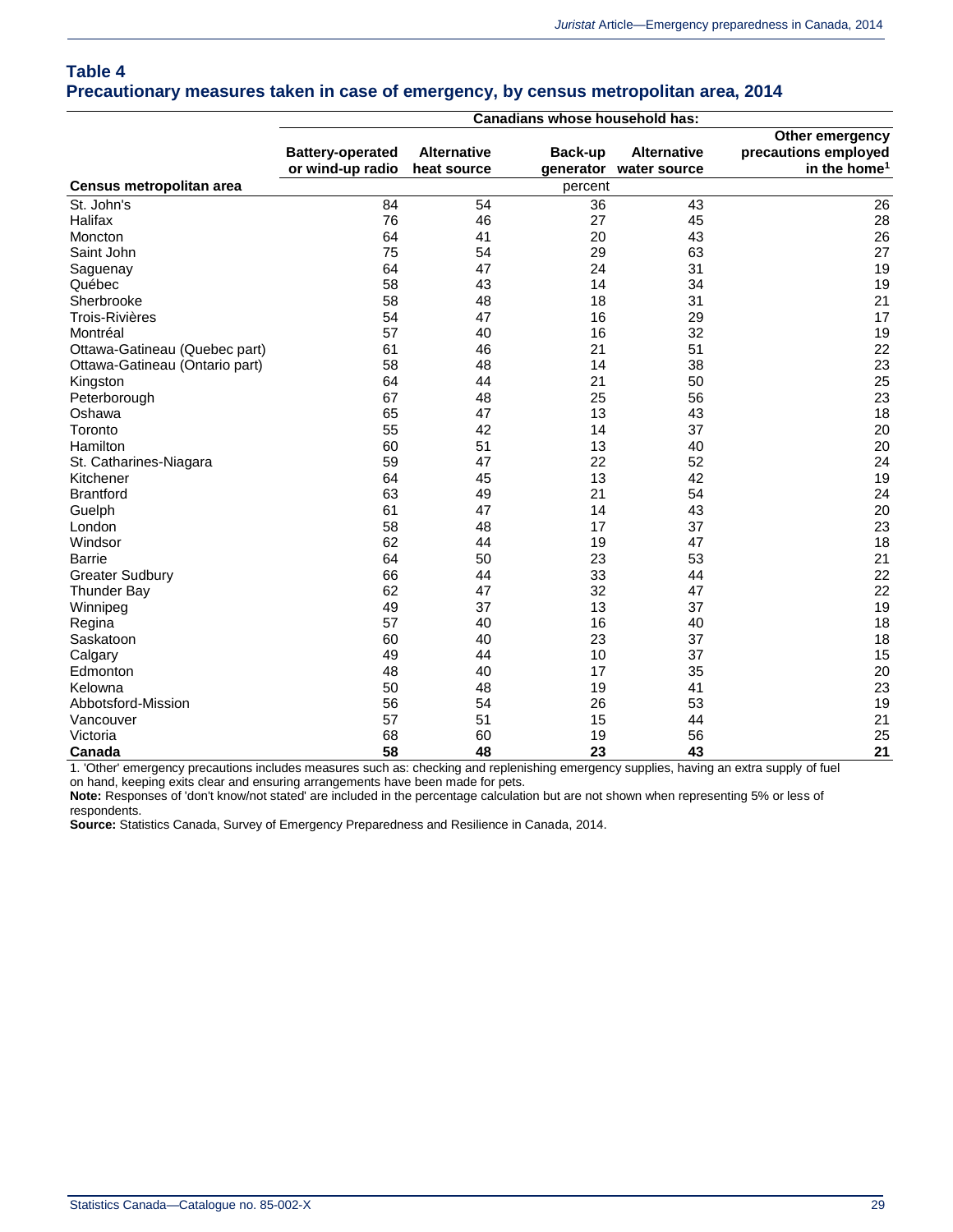### **Table 5 Emergency planning activities, by province, 2014**

|                                |                        |                                                                                |                                                                 |                               | Canadians whose household has (a/an):                           |                                                   |                                            |                                                                       |
|--------------------------------|------------------------|--------------------------------------------------------------------------------|-----------------------------------------------------------------|-------------------------------|-----------------------------------------------------------------|---------------------------------------------------|--------------------------------------------|-----------------------------------------------------------------------|
|                                | Emergency<br>exit plan | <b>Designated</b><br>meeting<br>place for<br>household<br>members <sup>1</sup> | <b>Contact</b><br>plan for<br>household<br>members <sup>1</sup> | <b>Household</b><br>emergency | emergency<br>supply kit <sup>2</sup> supply kit <sup>3, 4</sup> | Vehicle Extra copies<br>of important<br>documents | List of<br>emergency<br>contact<br>numbers | <b>Plan for</b><br>meeting<br>special<br>health<br>needs <sup>5</sup> |
| <b>Province</b>                |                        |                                                                                |                                                                 | percent                       |                                                                 |                                                   |                                            |                                                                       |
| Newfoundland<br>and Labrador   | 63                     | 39                                                                             | 56                                                              | 51                            | 61                                                              | 51                                                | 76                                         | 72                                                                    |
| <b>Prince Edward</b><br>Island | 65                     | 36                                                                             | 51                                                              | 45                            | 56                                                              | 47                                                | 63                                         | 72                                                                    |
| Nova Scotia                    | 67                     | 37                                                                             | 55                                                              | 48                            | 62                                                              | 48                                                | 67                                         | 68                                                                    |
| New Brunswick                  | 65                     | 38                                                                             | 53                                                              | 48                            | 61                                                              | 51                                                | 67                                         | 66                                                                    |
| Quebec                         | 46                     | 34                                                                             | 51                                                              | 47                            | 46                                                              | 47                                                | 68                                         | 61                                                                    |
| Ontario                        | 63                     | 30                                                                             | 57                                                              | 47                            | 62                                                              | 56                                                | 71                                         | 61                                                                    |
| Manitoba                       | 64                     | 39                                                                             | 53                                                              | 41                            | 67                                                              | 50                                                | 65                                         | 62                                                                    |
| Saskatchewan                   | 61                     | 40                                                                             | 57                                                              | 41                            | 74                                                              | 52                                                | 66                                         | 54                                                                    |
| Alberta                        | 63                     | 33                                                                             | 55                                                              | 43                            | 69                                                              | 55                                                | 68                                         | 64                                                                    |
| <b>British</b><br>Columbia     | 71                     | 38                                                                             | 54                                                              | 55                            | 58                                                              | 55                                                | 68                                         | 61                                                                    |
| Total                          | 60                     | 33                                                                             | 55                                                              | 47                            | 59                                                              | 53                                                | 69                                         | 62                                                                    |

1. Excludes single-person households (13%).

2. A household emergency supply kit could include items to be used in an emergency, for example, water, food, medicine, flashlight, cash, etc. (e.g., a 72-hour emergency kit).

3. A vehicle emergency supply kit could include items such as a blanket, first aid kit, flashlight, shovel, etc.

4. Excludes those who reported that they lived in a household that did not have a vehicle (6%).

5. Percentage based only on those indicating that they or someone in their household has special medical needs (e.g., dependence on medication, special medical equipment or mobility issues) (22%).

**Note:** Responses of 'don't know/not stated' are included in the percentage calculation but are not shown when representing 5% or less of respondents, unless otherwise noted.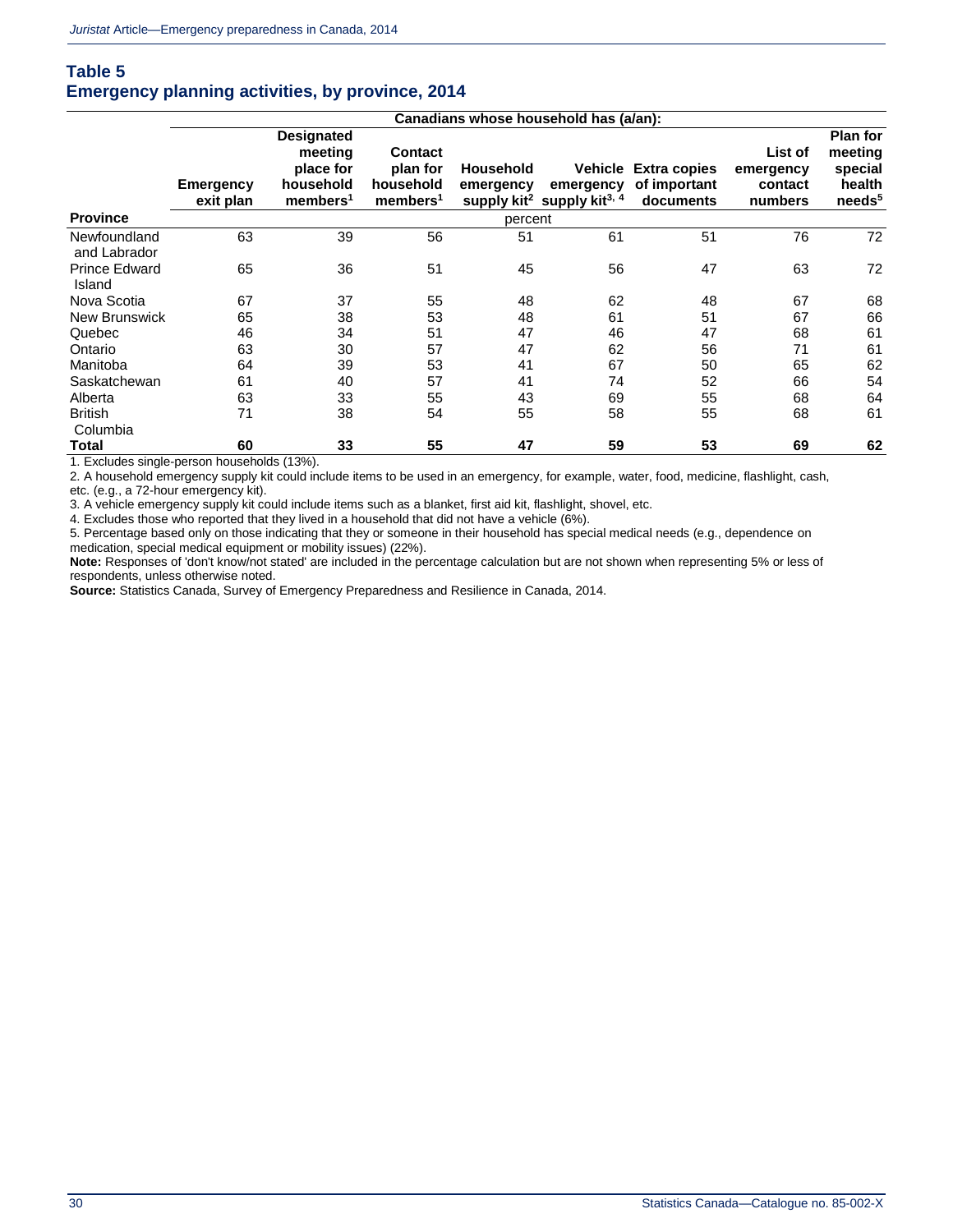### **Table 6 Emergency planning activities, by census metropolitan area, 2014**

|                          | Canadians whose household has (a/an): |                      |                      |                |                            |                     |           |                    |
|--------------------------|---------------------------------------|----------------------|----------------------|----------------|----------------------------|---------------------|-----------|--------------------|
|                          |                                       | <b>Designated</b>    |                      |                |                            |                     |           | <b>Plan for</b>    |
|                          |                                       | meeting              |                      |                |                            |                     | List of   | meeting            |
|                          |                                       | place for            | Contact plan         | Household      | <b>Vehicle</b>             | <b>Extra copies</b> | emergency | special            |
|                          | Emergency                             | household            | for household        | emergency      | emergency                  | of important        | contact   | health             |
|                          | exit plan                             | members <sup>1</sup> | members <sup>1</sup> | supply $kit^2$ | supply kit <sup>3, 4</sup> | documents           | numbers   | needs <sup>5</sup> |
| Census metropolitan area |                                       |                      |                      | percent        |                            |                     |           |                    |
| St. John's               | 64                                    | 35                   | 58                   | 50             | 62                         | 49                  | 71        | 79                 |
| Halifax                  | 70                                    | 34                   | 56                   | 48             | 62                         | 51                  | 66        | 71                 |
| Moncton                  | 61                                    | 30                   | 53                   | 43             | 65                         | 52                  | 64        | 63                 |
| Saint John               | 63                                    | 41                   | 52                   | 52             | 65                         | 48                  | 68        | 62                 |
| Saguenay                 | 42                                    | 35                   | 49                   | 49             | 47                         | 42                  | 63        | 59                 |
| Québec                   | 40                                    | 22                   | 48                   | 45             | 49                         | 44                  | 68        | 52                 |
| Sherbrooke               | 39                                    | 34                   | 47                   | 43             | 45                         | 43                  | 62        | 54                 |
| <b>Trois-Rivières</b>    | 46                                    | 38                   | 51                   | 46             | 50                         | 43                  | 68        | 46                 |
| Montréal                 | 46                                    | 29                   | 53                   | 42             | 43                         | 50                  | 68        | 64                 |
| Ottawa-Gatineau          | 50                                    | 34                   | 50                   | 51             | 49                         | 47                  | 69        | 55                 |
| (Quebec part)            |                                       |                      |                      |                |                            |                     |           |                    |
| Ottawa-Gatineau          | 61                                    | 26                   | 51                   | 43             | 62                         | 61                  | 67        | 56                 |
| (Ontario part)           |                                       |                      |                      |                |                            |                     |           |                    |
| Kingston                 | 70                                    | 35                   | 54                   | 46             | 68                         | 56                  | 69        | 62                 |
| Peterborough             | 69                                    | 34                   | 58                   | 44             | 64                         | 54                  | 71        | 62                 |
| Oshawa                   | 64                                    | 33                   | 57                   | 38             | 61                         | 51                  | 74        | 68                 |
| Toronto                  | 56                                    | 25                   | 58                   | 49             | 58                         | 55                  | 72        | 61                 |
| Hamilton                 | 61                                    | 34                   | 61                   | 44             | 64                         | 59                  | 71        | 41                 |
| St. Catharines-Niagara   | 66                                    | 32                   | 55                   | 45             | 63                         | 54                  | 72        | 68                 |
| Kitchener                | 70                                    | 33                   | 56                   | 42             | 69                         | 59                  | 64        | 54                 |
| <b>Brantford</b>         | 66                                    | 33                   | 55                   | 41             | 64                         | 52                  | 71        | 48                 |
| Guelph                   | 65                                    | 30                   | 55                   | 41             | 63                         | 51                  | 73        | 52                 |
| London                   | 72                                    | 37                   | 56                   | 38             | 66                         | 57                  | 71        | 62                 |
| Windsor                  | 66                                    | 39                   | 62                   | 44             | 59                         | 61                  | 73        | 58                 |
| Barrie                   | 72                                    | 36                   | 56                   | 47             | 66                         | 61                  | 72        | 69                 |
| <b>Greater Sudbury</b>   | 73                                    | 40                   | 59                   | 50             | 70                         | 53                  | 60        | 68                 |
| <b>Thunder Bay</b>       | 74                                    | 39                   | 53                   | 43             | 63                         | 49                  | 65        | 56                 |
| Winnipeg                 | 64                                    | 35                   | 50                   | 40             | 64                         | 50                  | 63        | 58                 |
| Regina                   | 59                                    | 34                   | 51                   | 41             | 74                         | 55                  | 63        | 48                 |
| Saskatoon                | 56                                    | 29                   | 53                   | 36             | 71                         | 56                  | 65        | 57                 |
| Calgary                  | 58                                    | 27                   | 52                   | 39             | 65                         | 54                  | 67        | 64                 |
| Edmonton                 | 66                                    | 36                   | 59                   | 44             | 67                         | 59                  | 67        | 61                 |
| Kelowna                  | 73                                    | 38                   | 52                   | 42             | 62                         | 55                  | 65        | 70                 |
| Abbotsford-Mission       | 68                                    | 38                   | 56                   | 52             | 57                         | 47                  | 70        | 55                 |
| Vancouver                | 71                                    | 36                   | 53                   | 54             | 53                         | 57                  | 68        | 57                 |
| Victoria                 | 74                                    | 38                   | 60                   | 63             | 58                         | 55                  | 65        | 67                 |
| Canada                   | 60                                    | 33                   | 55                   | 47             | 59                         | 53                  | 69        | 62                 |

1. Excludes single-person households (13%).

2. A household emergency supply kit could include items to be used in an emergency, for example, water, food, medicine, flashlight, cash, etc. (e.g., a 72-hour emergency kit).

3. A vehicle emergency supply kit could include items such as a blanket, first aid kit, flashlight, shovel, etc. 4. Excludes those who reported that they lived in a household that did not have a vehicle (6%).

5. Percentage based only on those indicating that they or someone in their household has special medical needs (e.g., dependence

on medication, special medical equipment or mobility issues) (22%).

**Note:** Percentage calculation includes responses of "don't know" and not stated.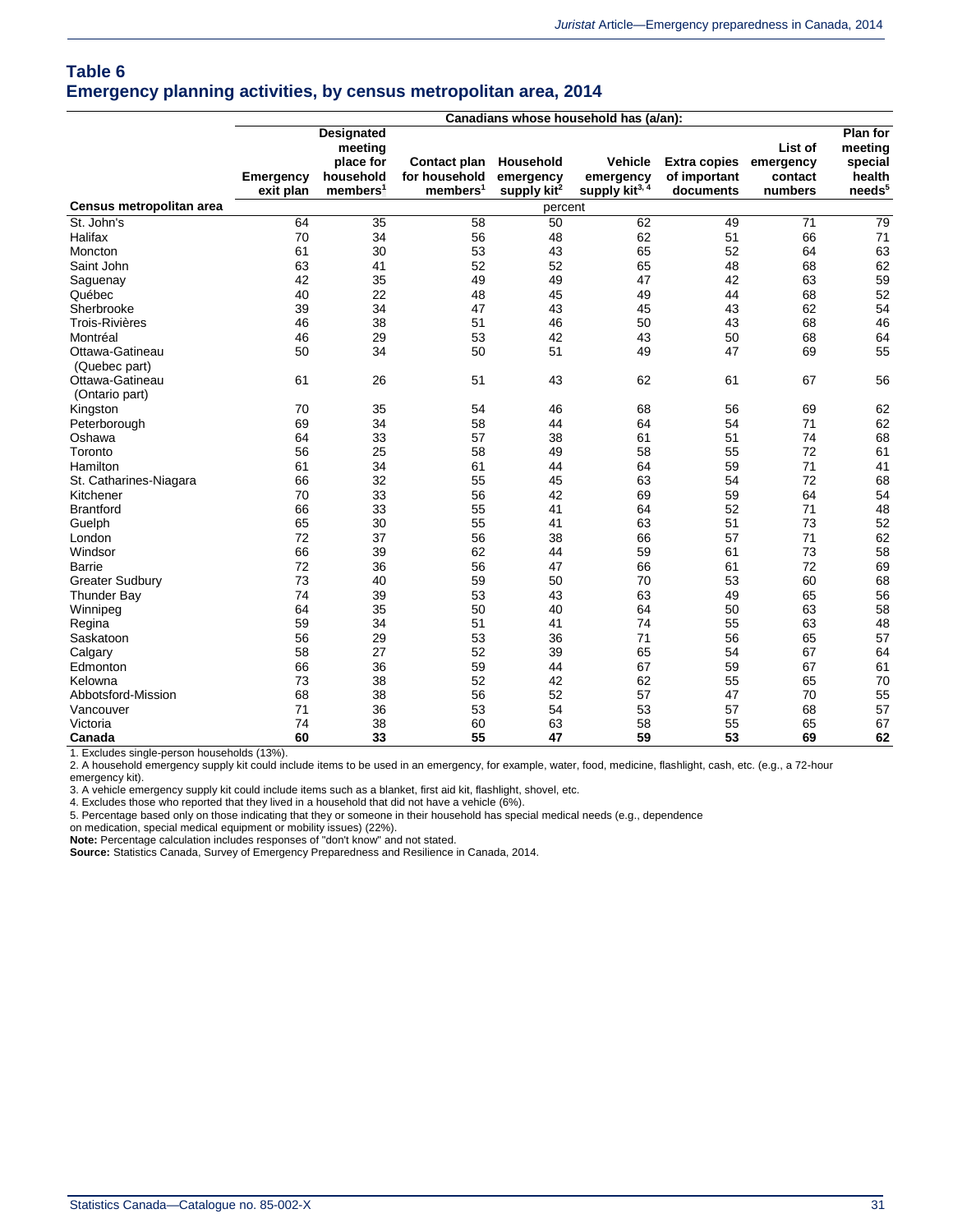### **Table 7 Number of fire safety measures taken by Canadians, by selected characteristics, 2014**

|                                                                                     | Number of fire safety devices in the household: |             |             |
|-------------------------------------------------------------------------------------|-------------------------------------------------|-------------|-------------|
|                                                                                     | <b>None</b>                                     | 1 to $2$    | $\mathbf 3$ |
| <b>Selected characteristics</b>                                                     |                                                 | percent     |             |
| <b>Sex</b>                                                                          |                                                 |             |             |
| Male <sup>t</sup>                                                                   | 1 <sup>E</sup>                                  | 50          | 45          |
| Female <sup>1</sup>                                                                 | 1 <sup>E</sup>                                  | 52          | $40*$       |
| Age group                                                                           |                                                 |             |             |
| 15 to $24^{+,2}$                                                                    | F                                               | 46          | 41          |
| 25 to 34 <sup>t</sup>                                                               | 1 <sup>E</sup>                                  | 56*         | $36*$       |
| 35 to 44                                                                            | F                                               | $53^{\ast}$ | 43          |
| 45 to 54                                                                            | 1 <sup>E</sup>                                  | 51          | 45          |
| 55 to 64                                                                            | 0 <sup>E</sup>                                  | 50          | 46*         |
| 65 and older                                                                        | 0 <sup>E</sup>                                  | $51*$       | 43          |
| <b>Immigrant status</b>                                                             |                                                 |             |             |
| Canadian-born <sup>t</sup>                                                          | 0                                               | 51          | 44          |
| Established immigrant (arrival before 2004)                                         | F                                               | 51          | 44          |
| Recent immigrant (arrival 2004 to 2014) <sup>1</sup>                                | F                                               | $65*$       | $24*$       |
| <b>Visible minority status</b>                                                      |                                                 |             |             |
| Visible minority <sup>†, 1</sup>                                                    | F                                               | 56          | 35          |
| Not a visible minority                                                              | 0 <sup>E</sup>                                  | $51*$       | 45*         |
| <b>Aboriginal identity</b>                                                          |                                                 |             |             |
| Aboriginal <sup>+</sup>                                                             | F                                               | 50          | 43          |
| Non-Aboriginal                                                                      | 1                                               | 52          | 43          |
| Activity-limitation - long-term physical condition                                  |                                                 |             |             |
| Yes (often/always or sometimes) <sup>†</sup>                                        | 1 <sup>E</sup>                                  | 55          | 40          |
| No                                                                                  | 0 <sup>E</sup>                                  | $51*$       | $44*$       |
| Activity-limitation - long-term psychological, emotional or mental health condition |                                                 |             |             |
| Yes (often/always or sometimes) <sup>†, 1</sup>                                     | 1 <sup>E</sup>                                  | 61          | 32          |
| No.                                                                                 | 0 <sup>E</sup>                                  | $51*$       | $44*$       |
| <b>Household income</b>                                                             |                                                 |             |             |
| Less than \$20,000 (includes income loss) <sup><math>\dagger</math>, 1</sup>        | $2^E$                                           | 65          | 27          |
| \$20,000 to less than \$40,000 <sup>1</sup>                                         | F                                               | 63          | 29          |
| \$40,000 to less than \$60,000                                                      | F                                               | 59          | $37*$       |
| \$60,000 to less than \$80,000                                                      | $1^E$                                           | $55*$       | $40*$       |
| \$80,000 to less than \$100,000 <sup>1</sup>                                        | F                                               | $52*$       | $42*$       |
| \$100,000 to less than \$150,000                                                    | F                                               | $50*$       | $47*$       |
| \$150,000 and over                                                                  | F                                               | $42*$       | $54*$       |
| <b>Tenure</b>                                                                       |                                                 |             |             |
| Own <sup>t</sup>                                                                    | 0 <sup>E</sup>                                  | 48          | 47          |
| Rent <sup>1</sup>                                                                   | 1 <sup>E</sup>                                  | $65*$       | $27*$       |
| Household size                                                                      |                                                 |             |             |
| 1 person <sup><math>\dagger</math>, 1</sup>                                         | 1 <sup>E</sup>                                  | 63          | 30          |
| 2 persons                                                                           | 0 <sup>E</sup>                                  | $53*$       | $43*$       |
| $3$ persons <sup>1</sup>                                                            | F                                               | 48*         | 45*         |
|                                                                                     | F                                               | 46*         | $47*$       |
| 4 persons <sup>1</sup>                                                              |                                                 |             |             |
| 5 persons or more <sup>1</sup>                                                      | F                                               | 49*         | $42*$       |
| <b>Household composition</b>                                                        |                                                 |             |             |
| Household with senior(s) <sup>†</sup>                                               | 1 <sup>E</sup>                                  | 51          | 44          |
| Household without senior(s) <sup>1</sup>                                            | 1 <sup>E</sup>                                  | 52          | 42          |
| Household with child(ren) <sup><math>\dagger</math>, 1</sup>                        | 1 <sup>E</sup>                                  | 48          | 45          |
| Household without child(ren)                                                        | 1 <sup>E</sup>                                  | $52*$       | $42*$       |
| Total                                                                               | 1                                               | 51          | 42          |

use with caution F too unreliable to be published

\* significantly different from reference category (p < 0.05)

† reference category

1. Responses of don't know/not stated greater than 5% but not above 10%.

2. Responses of don't know/not stated equal 12%.

**Note:** Responses of 'don't know/not stated' are included in the percentage calculation but are not shown when representing 5% or less of respondents. Fire safety devices include a working smoke detector, a working carbon monoxide detector and a working fire extinguisher. **Source:** Statistics Canada, Survey of Emergency Preparedness and Resilience in Canada, 2014.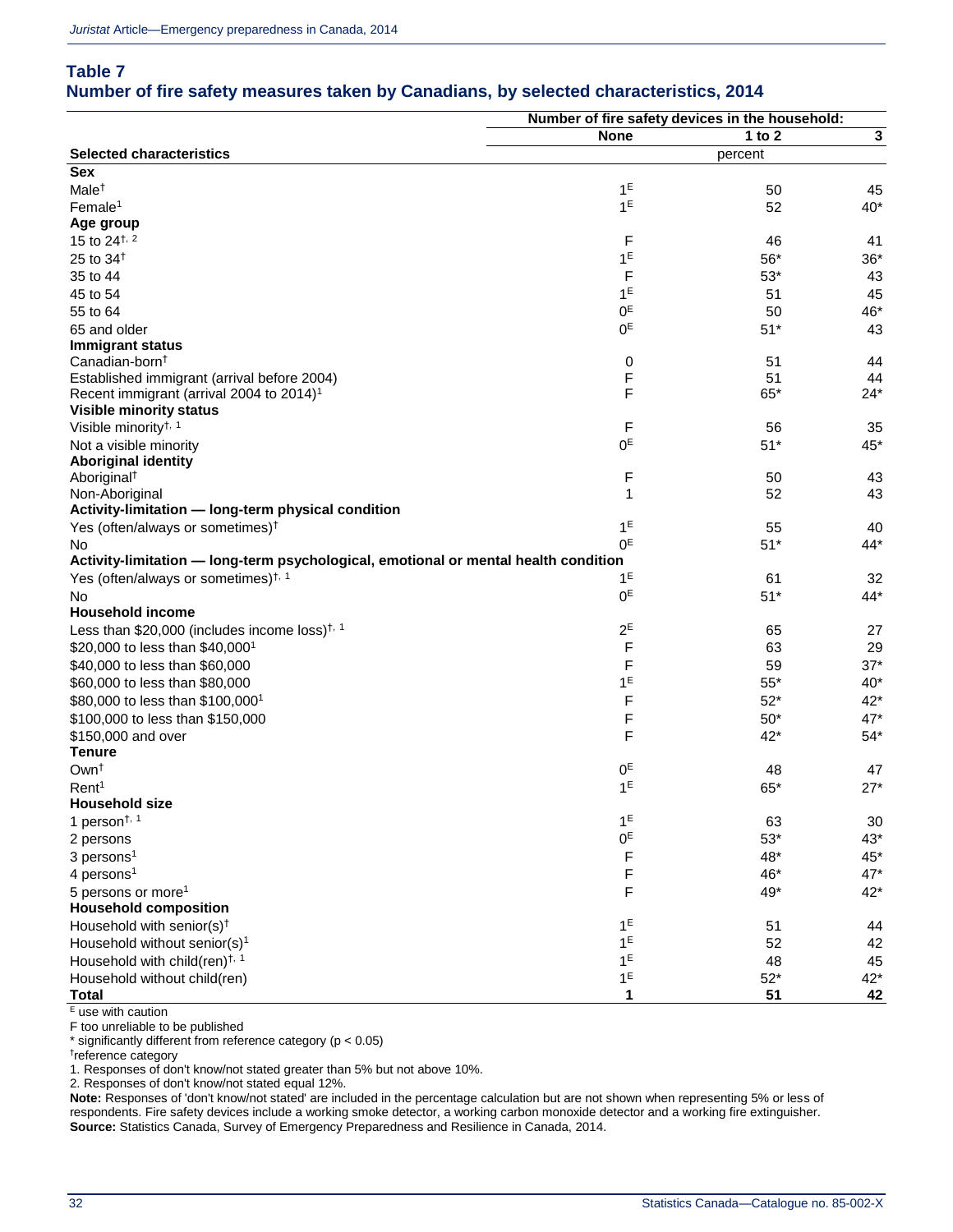#### **Table 8**

### **Number of precautionary measures taken in case of emergency by Canadians, by selected characteristics, 2014**

|                                                                                     | Number of precautionary measures in the household: |          |                     |
|-------------------------------------------------------------------------------------|----------------------------------------------------|----------|---------------------|
|                                                                                     | <b>None</b>                                        | 1 to $2$ | $3$ to $4$          |
| <b>Selected characteristics</b>                                                     |                                                    | percent  |                     |
| <b>Sex</b>                                                                          |                                                    |          |                     |
| Male <sup>+</sup>                                                                   | 15                                                 | 55       | 29                  |
| Female                                                                              | 17                                                 | 54       | $25*$               |
| Age group                                                                           |                                                    |          |                     |
| 15 to $24†$                                                                         | 15                                                 | 51       | 29                  |
| 25 to 34                                                                            | $24*$                                              | $57*$    | $17*$               |
| 35 to 44                                                                            | 17                                                 | 55       | 27                  |
| 45 to 54                                                                            | 15                                                 | 54       | 30                  |
| 55 to 64                                                                            | 11                                                 | 56       | 32                  |
| 65 and older                                                                        | 13                                                 | 55       | 28                  |
| <b>Immigrant status</b>                                                             |                                                    |          |                     |
| Canadian-born <sup>t</sup>                                                          | 14                                                 | 54       | 31                  |
| Established immigrant (arrival before 2004)                                         | $20*$                                              | 58       | $21*$               |
| Recent immigrant (arrival 2004 to 2014)                                             | $26*$                                              | 60       | $10*$               |
| <b>Visible minority status</b>                                                      |                                                    |          |                     |
| Visible minority <sup>†</sup>                                                       | 22                                                 | 58       | 17                  |
| Not a visible minority                                                              | $14*$                                              | 55       | $30*$               |
| <b>Aboriginal identity</b>                                                          |                                                    |          |                     |
| Aboriginal <sup>+</sup>                                                             | 12                                                 | 47       | 39                  |
| Non-Aboriginal                                                                      | 16                                                 | $56*$    | $27*$               |
| Activity-limitation - long-term physical condition                                  |                                                    |          |                     |
| Yes (often/always or sometimes) <sup>†</sup>                                        | 16                                                 | 54       | 28                  |
| No.                                                                                 | 15                                                 | 56       | 27                  |
| Activity-limitation - long-term psychological, emotional or mental health condition |                                                    |          |                     |
| Yes (often/always or sometimes) <sup>†</sup>                                        | 20                                                 | 56       | 21                  |
| No                                                                                  | $15*$                                              | 55       | $28*$               |
| <b>Household income</b>                                                             |                                                    |          |                     |
| Less than $$20,000$ (includes income loss) <sup>†</sup>                             | 26                                                 | 54       | 18                  |
| \$20,000 to less than \$40,000                                                      | $20*$                                              | 55       | $23*$               |
| \$40,000 to less than \$60,000                                                      | $19*$                                              | 54       | $26*$               |
| \$60,000 to less than \$80,000                                                      | $16*$                                              | 55       | $27*$               |
| \$80,000 to less than \$100,000                                                     | $12*$                                              | 57       | $30*$               |
| \$100,000 to less than \$150,000                                                    | $15*$                                              | 55       | $29*$               |
| \$150,000 and over                                                                  | $10*$                                              | 56       | $32*$               |
| <b>Tenure</b>                                                                       |                                                    |          |                     |
| Own <sup>+</sup>                                                                    | 13                                                 | 55       | 31                  |
| Rent                                                                                | $27*$                                              | 56       | $13*$               |
| <b>Household size</b>                                                               |                                                    |          |                     |
| 1 person <sup><math>\dagger</math></sup>                                            | 24                                                 | 56       | 16                  |
| 2 persons                                                                           | $14*$                                              | 56       | $29*$               |
|                                                                                     |                                                    |          |                     |
| 3 persons<br>4 persons                                                              | $14*$<br>$16*$                                     | 56<br>53 | 28*<br>$27^{\star}$ |
|                                                                                     | $14*$                                              | $50*$    | $32*$               |
| 5 persons or more                                                                   |                                                    |          |                     |
| <b>Household composition</b>                                                        |                                                    |          |                     |
| Household with senior(s) <sup>t</sup>                                               | 13                                                 | 55       | 29                  |
| Household without senior(s)                                                         | $16*$                                              | 54       | 27                  |
| Household with child(ren) <sup>†</sup>                                              | 16                                                 | 55       | 26                  |
| Household without child(ren)                                                        | 16                                                 | 54       | 27                  |
| <b>Total</b>                                                                        | 16                                                 | 55       | 27                  |

significantly different from reference category ( $p < 0.05$ )

† reference category

**Note:** Responses of 'don't know/not stated' are included in the percentage calculation but are not shown when representing 5% or less of respondents. Precautionary measures include: a wind-up or battery operated radio, a back-up generator, an alternate source of heat and additional water. Households that had 3 or 4 of the above measures were considered to have taken a 'moderately high' or 'high' number of precautionary measures.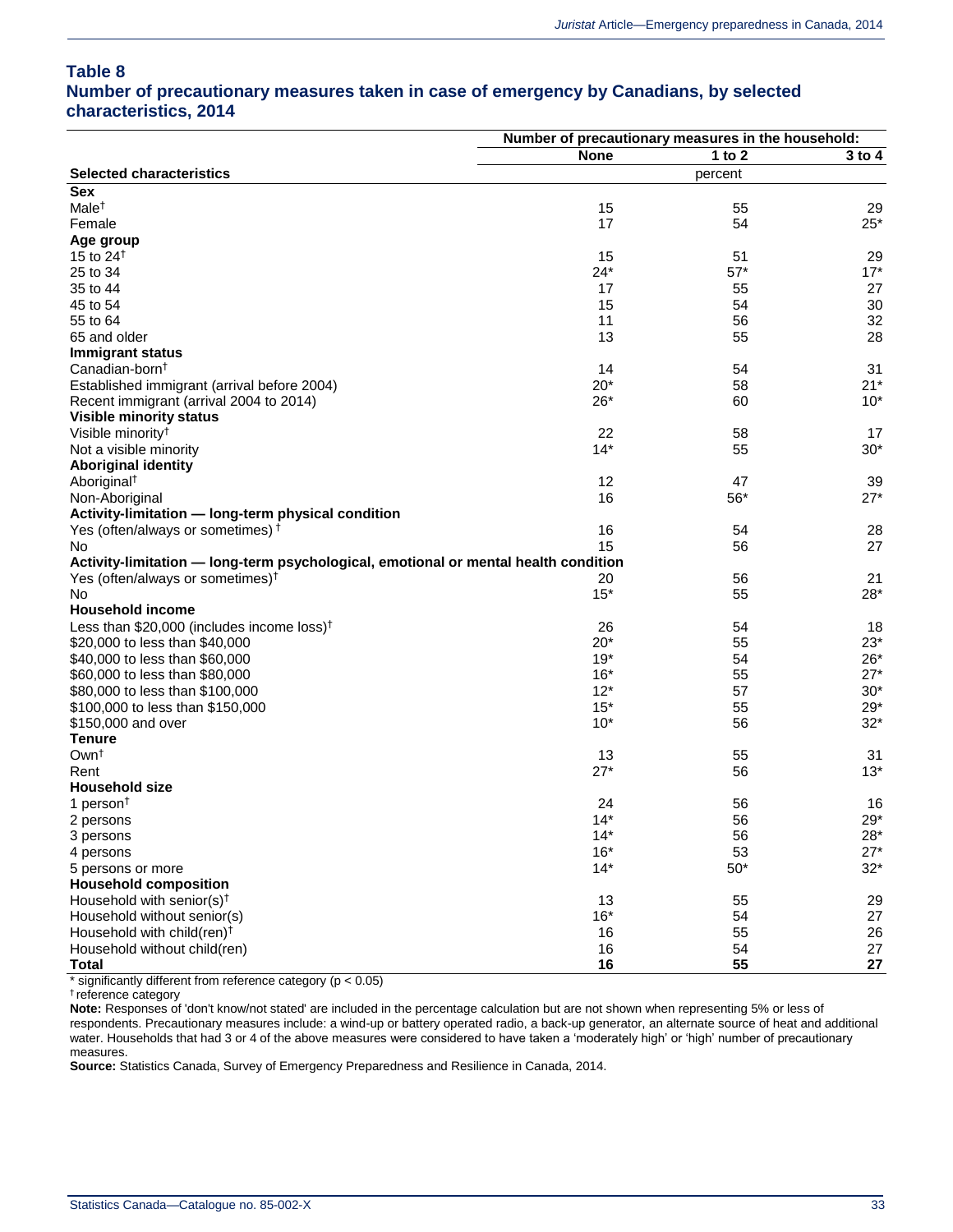### **Table 9**

### **Number of emergency planning activities engaged in by Canadians,**

**by selected characteristics, 2014**

|                                                                                     | Number of emergency planning activities in the household: |          |            |
|-------------------------------------------------------------------------------------|-----------------------------------------------------------|----------|------------|
|                                                                                     | <b>None</b>                                               | 1 to $2$ | $3$ to $4$ |
| <b>Selected characteristics</b>                                                     |                                                           | percent  |            |
| <b>Sex</b>                                                                          |                                                           |          |            |
| Male <sup>t</sup>                                                                   | 8                                                         | 42       | 48         |
| Female                                                                              | 9                                                         | 43       | 46         |
| Age group                                                                           |                                                           |          |            |
| 15 to $24^{+, 1}$                                                                   | $7^E$                                                     | 34       | 52         |
| 25 to 34                                                                            | $11*$                                                     | $47*$    | $41*$      |
| 35 to 44                                                                            | 8                                                         | $45*$    | 45*        |
| 45 to 54                                                                            | 9                                                         | $43*$    | 46*        |
| 55 to 64                                                                            | 8                                                         | $43*$    | 48         |
| 65 and older                                                                        | 7                                                         | $42*$    | 49         |
| <b>Immigrant status</b>                                                             |                                                           |          |            |
| Canadian-born <sup>†</sup>                                                          | 9                                                         | 42       | 47         |
| Established immigrant (arrival before 2004)                                         | 7                                                         | $47*$    | 45         |
| Recent immigrant (arrival 2004 to 2014)                                             | $6E*$                                                     | 40       | 53         |
| <b>Visible minority status</b>                                                      |                                                           |          |            |
| Visible minority <sup>†</sup>                                                       |                                                           | 44       | 48         |
| Not a visible minority                                                              | 6<br>$9*$                                                 | 43       | 47         |
| <b>Aboriginal identity</b>                                                          |                                                           |          |            |
|                                                                                     |                                                           |          |            |
| Aboriginal <sup>+</sup>                                                             | 9<br>8                                                    | 38       | 51         |
| Non-Aboriginal                                                                      |                                                           | 43       | 47         |
| Activity-limitation - long-term physical condition                                  |                                                           |          |            |
| Yes (often/always or sometimes) <sup>†</sup>                                        | 8                                                         | 41       | 49         |
| No.                                                                                 | 8                                                         | 43       | 47         |
| Activity-limitation - long-term psychological, emotional or mental health condition |                                                           |          |            |
| Yes (often/always or sometimes) <sup>†</sup>                                        | 11                                                        | 43       | 41         |
| No.                                                                                 | 8                                                         | 43       | 48*        |
| <b>Household income</b>                                                             |                                                           |          |            |
| Less than \$20,000 (includes income loss) <sup>†</sup>                              | 9                                                         | 49       | 39         |
| \$20,000 to less than \$40,000                                                      | 8                                                         | 45       | 47*        |
| \$40,000 to less than \$60,000                                                      | 8                                                         | 44       | $47*$      |
| \$60,000 to less than \$80,000                                                      | 7                                                         | $43*$    | 48*        |
| \$80,000 to less than \$100,000                                                     | 10                                                        | 43       | $47*$      |
| \$100,000 to less than \$150,000                                                    | 9                                                         | 45       | 44         |
| \$150,000 and over                                                                  | 9                                                         | $42*$    | 48*        |
| <b>Tenure</b>                                                                       |                                                           |          |            |
| Own <sup>t</sup>                                                                    | 8                                                         | 42       | 48         |
| Rent                                                                                | 9                                                         | $45*$    | 45*        |
| <b>Household size</b>                                                               |                                                           |          |            |
| 1 person $†$                                                                        | 10                                                        | 48       | 41         |
| 2 persons                                                                           | 9                                                         | 43*      | $47*$      |
| 3 persons                                                                           | 8                                                         | $42*$    | 46*        |
| 4 persons                                                                           | 9                                                         | $42*$    | $45*$      |
| 5 persons or more                                                                   | $5E*$                                                     | $37*$    | $53*$      |
| <b>Household composition</b>                                                        |                                                           |          |            |
| Household with senior(s) <sup>t</sup>                                               | 7                                                         | 40       | 51         |
| Household without senior(s)                                                         | $9*$                                                      | 43*      | 45*        |
| Household with child(ren) <sup>t</sup>                                              | 8                                                         | 42       | 47         |
| Household without child(ren)                                                        | 9                                                         | 42       | 47         |
| <b>Total</b>                                                                        | 8                                                         | 42       | 47         |

 $E$  use with caution

\* significantly different from reference category (p < 0.05)

† reference category

1. Responses of don't know/not stated greater than 5% but not above 10%.

**Note:** Responses of 'don't know/not stated' are included in the percentage calculation but are not shown when representing 5% or less of respondents. Emergency planning activities included the following: having an exit plan, an emergency supply kit, extra copies of important documents and an emergency contact list. Households that engaged in 3 or 4 of the above activities were considered to have 'moderately high' or 'high' levels of emergency planning.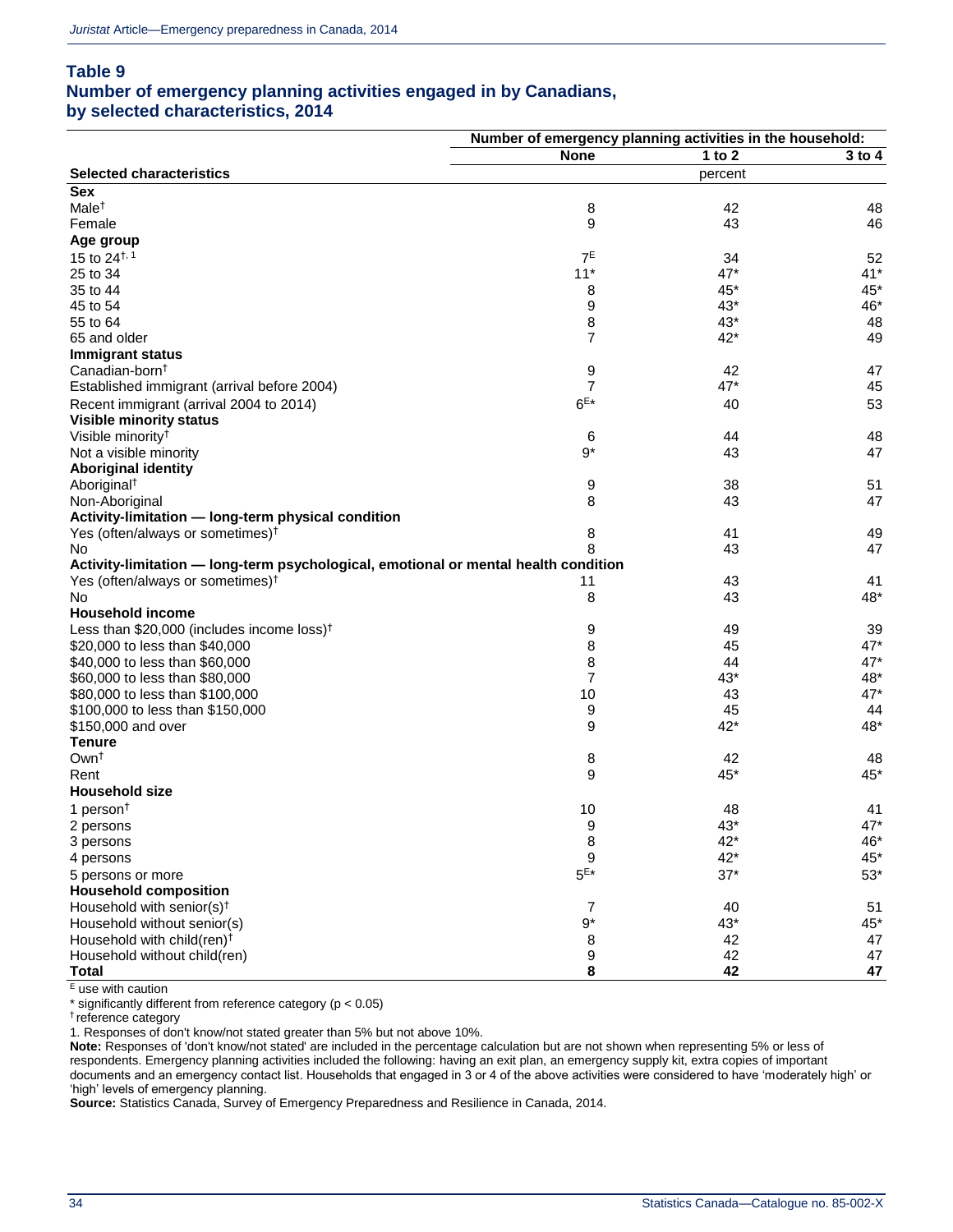#### **Table 10**

### **Types of weather-related, natural disasters and human-induced risks Canadians believe their community is likely to face, by province, 2014**

|                                                           |                                        | <b>Prince</b> |                |            |                |         |                |                                                                 |       |                |               |                |
|-----------------------------------------------------------|----------------------------------------|---------------|----------------|------------|----------------|---------|----------------|-----------------------------------------------------------------|-------|----------------|---------------|----------------|
|                                                           | Newfoundland                           | Edward        | <b>Nova</b>    | <b>New</b> |                |         |                |                                                                 |       | <b>British</b> |               |                |
|                                                           | and Labrador                           | <b>Island</b> | Scotia         |            |                |         |                | Brunswick Quebec Ontario Manitoba Saskatchewan Alberta Columbia |       |                | <b>Total</b>  |                |
|                                                           |                                        |               |                |            |                | percent |                |                                                                 |       |                |               | number percent |
|                                                           | Weather-related/natural disaster risks |               |                |            |                |         |                |                                                                 |       |                |               |                |
| Blizzards,                                                | 96                                     | 96            | 96             | 95         | 91             | 93      | 96             | 95                                                              | 90    |                | 44 25,152,220 | 86             |
| winter storms,                                            |                                        |               |                |            |                |         |                |                                                                 |       |                |               |                |
| ice storms or                                             |                                        |               |                |            |                |         |                |                                                                 |       |                |               |                |
| extreme cold                                              |                                        |               |                |            |                |         |                |                                                                 |       |                |               |                |
| Heat waves                                                | 8                                      | 22            | 22             | 30         | 63             | 57      | 50             | 41                                                              | 30    |                | 31 14,297,401 | 49             |
| Floods                                                    | 44                                     | 35            | 37             | 48         | 45             | 36      | 65             | 43                                                              | 45    |                | 43 12,257,664 | 42             |
| Earthquakes                                               | $\overline{7}$                         | 8             | $\overline{7}$ | 24         | 63             | 34      | 6              | 10                                                              | 14    | 77             | 11,990,028    | 41             |
| Wildfires or                                              | 61                                     | 36            | 61             | 64         | 42             | 23      | 39             | 49                                                              | 51    | 59             | 11,501,421    | 39             |
| forest fires                                              |                                        |               |                |            |                |         |                |                                                                 |       |                |               |                |
| <b>Droughts</b>                                           | 6                                      | 26            | 17             | 25         | 38             | 30      | 47             | 73                                                              | 48    | 26             | 10,057,721    | 34             |
| Tornadoes                                                 | $4^E$                                  | 8             | 6              | 15         | 33             | 35      | 49             | 68                                                              | 49    | 5              | 9,316,601     | 32             |
| <b>Hurricanes</b>                                         | 48                                     | 56            | 74             | 33         | 22             | 13      | 4E             | 6                                                               | 6     | 9              | 4,729,212     | 16             |
| Landslides or                                             | 14                                     | F             | $4^E$          | 6          | 24             | 4       | F              | $2^E$                                                           | 10    | 35             | 3,897,169     | 13             |
| avalanches                                                |                                        |               |                |            |                |         |                |                                                                 |       |                |               |                |
| Storm surge or<br>tsunamis                                | 31                                     | 46            | 33             | 15         | $\overline{7}$ | 6       | 3 <sup>E</sup> | F                                                               | $2^E$ | 33             | 3,050,485     | 10             |
| No risks                                                  | 2E                                     | $2^E$         | $2^E$          | $2^E$      | $\overline{4}$ | 3       | $2^E$          | $2^E$                                                           | 5     | 6              | 1,094,622     | 4              |
| Other types of risks                                      |                                        |               |                |            |                |         |                |                                                                 |       |                |               |                |
| Extended                                                  | 89                                     | 77            | 81             | 80         | 80             | 81      | 70             | 73                                                              | 63    |                | 65 22,245,917 | 76             |
| power outage                                              |                                        |               |                |            |                |         |                |                                                                 |       |                |               |                |
| Outbreak of<br>serious or life-<br>threatening<br>disease | 37                                     | 40            | 47             | 44         | 54             | 50      | 48             | 52                                                              | 51    |                | 50 14,804,291 | 51             |
| Industrial or                                             | 34                                     | 37            | 45             | 51         | 51             | 48      | 51             | 62                                                              | 56    |                | 51 14,729,640 | 50             |
| transportation                                            |                                        |               |                |            |                |         |                |                                                                 |       |                |               |                |
| accident                                                  |                                        |               |                |            |                |         |                |                                                                 |       |                |               |                |
| Contamination<br>or shortage of<br>water or food          | 30                                     | 32            | 32             | 36         | 59             | 37      | 44             | 47                                                              | 41    |                | 45 12,799,533 | 44             |
| Act of terrorism                                          | 12                                     | 12            | 20             | 19         | 35             | 29      | 23             | 18                                                              | 27    | 25             | 8,230,601     | 28             |
| or terrorist                                              |                                        |               |                |            |                |         |                |                                                                 |       |                |               |                |
| threat                                                    |                                        |               |                |            |                |         |                |                                                                 |       |                |               |                |
| Rioting or civil<br>unrest                                | 8                                      | 9             | 14             | 22         | 37             | 18      | 18             | 15                                                              | 20    | 25             | 6,739,905     | 23             |
| No risks                                                  | 9                                      | 17            | 13             | 13         | 11             | 12      | 17             | 11                                                              | 17    | 16             | 3,853,056     | 13             |

 $E$  use with caution

F too unreliable to be published

**Note:** Responses of 'don't know/not stated' are included in the percentage calculation but are not shown when representing 5% or less of respondents. Respondents were asked to indicate which events they believe their community is likely to experience. Respondents were asked to include only events that would result in a severe disruption to their daily activities and could provide as many responses as applied. **Source:** Statistics Canada, Survey of Emergency Preparedness and Resilience in Canada, 2014.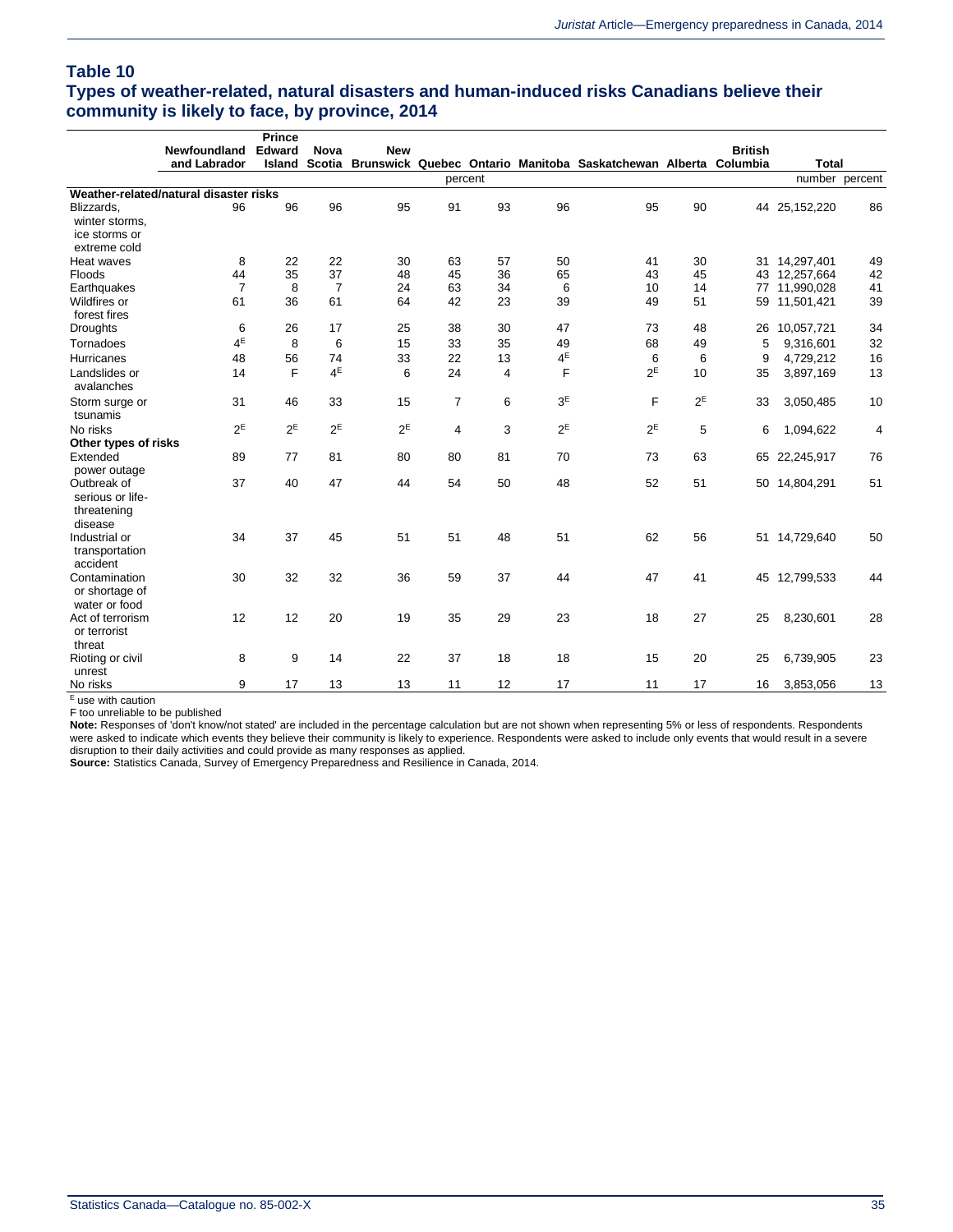#### **Table 11 Anticipated initial sources of help and information for emergencies and disasters, by type of event, 2014**

|                                                                                                        | Weather-related  |                  | <b>Outbreak of</b>        |                         |                                               | Act of           |                         |
|--------------------------------------------------------------------------------------------------------|------------------|------------------|---------------------------|-------------------------|-----------------------------------------------|------------------|-------------------------|
|                                                                                                        | emergencies      |                  | Extended serious or life- |                         | Industrial or Contamination or                | terrorism        | <b>Rioting</b>          |
|                                                                                                        | and natural      | power            | threatening               |                         | transportation shortage of water or terrorist |                  | or civil                |
|                                                                                                        | disasters        | outage           | disease                   | accident                | or food                                       | threat           | unrest                  |
|                                                                                                        |                  |                  |                           | percent                 |                                               |                  |                         |
| News - radio                                                                                           | 26               | 16               | 16                        | 24                      | 15                                            | 23               | 17                      |
| News - television                                                                                      | 21               | 4                | 17                        | 19                      | 14                                            | 24               | 19                      |
| News - Internet                                                                                        | 20               | 7                | 17                        | 18                      | 13                                            | 18               | 16                      |
| Local government (e.g.,<br>city/town hall, municipal<br>services)                                      | 15               | 9                | $\mathbf 5$               | 14                      | 40                                            | $\overline{7}$   | 8                       |
| Police or law                                                                                          | 13               | 3                | $\overline{c}$            | 19                      | 4                                             | 33               | 40                      |
| enforcement                                                                                            |                  |                  |                           |                         |                                               |                  |                         |
| Family                                                                                                 | 12               | 10               | 4                         | 5                       | 7                                             | $\overline{4}$   | 5                       |
| 9-1-1 services                                                                                         | 11               | $\overline{c}$   | 5                         | 15                      | 4                                             | 16               | 15                      |
| First responders (e.g.,<br>paramedics or<br>firefighters)                                              | 6                | $\mathbf{1}$     | $\overline{2}$            | 10                      | $\overline{c}$                                | 2                | $2^E$                   |
| Neighbours                                                                                             | 4                | 5                | $0.5^E$                   | 1                       | 2                                             | 1 <sup>E</sup>   | 1 <sup>E</sup>          |
| Friends                                                                                                | 3                | 4                | 1                         | $\overline{\mathbf{c}}$ | 3                                             | $\sqrt{2}$       | $\overline{\mathbf{c}}$ |
| Provincial government<br>(e.g., representative or<br>service)                                          | $\overline{2}$   | 2                | 5                         | 4                       | 5                                             | $\overline{2}$   | $2^E$                   |
| Not-for-profit/charitable<br>organization (e.g., Red<br>Cross, Salvation Army,<br>United Way, shelter) | $\overline{2}$   | $0.4^E$          | $0.5^E$                   | 0.4 <sup>E</sup>        | $\overline{2}$                                | $0.2^E$          | $\mathsf F$             |
| Federal government<br>(e.g., representative or<br>service)                                             | $\overline{c}$   | $0.2^E$          | 4                         | $\overline{2}$          | 3                                             | $\overline{4}$   | $2^E$                   |
| Social media (e.g.,<br>Twitter or Facebook)                                                            | $\overline{c}$   | $\mathbf{1}$     | 1 <sup>E</sup>            | $\mathbf{1}$            | 1 <sup>E</sup>                                | $2^E$            | $2^{\mathsf{E}}$        |
| Utility company/provider                                                                               | 1                | 48               | 0.1 <sup>E</sup>          | $1^E$                   | 3                                             | F                | F                       |
| Hospital, clinic, doctor or<br>other medical<br>professional                                           | $\mathbf{1}$     | 0.3 <sup>E</sup> | 51                        | 1 <sup>E</sup>          | 6                                             | 0.4 <sup>E</sup> | F                       |
| Newspapers                                                                                             | 1                | 1 <sup>E</sup>   | $\mathbf 1$               | 1                       | $\mathbf{1}$                                  | 1 <sup>E</sup>   | $1^E$                   |
| Other community<br>organization                                                                        | 1                | 1 <sup>E</sup>   | 0.3 <sup>E</sup>          | $1^E$                   | $2^E$                                         | $0.2^E$          | $\mathsf F$             |
| Religious or cultural<br>organization                                                                  | 0.3 <sup>E</sup> | F                | $\mathsf F$               | F                       | 0.3 <sup>E</sup>                              | F                | F                       |
| Insurance<br>agent/company                                                                             | $0.2^E$          | F                | $\mathsf F$               | $0.2^E$                 | F                                             | 0.0              | F                       |
| Other                                                                                                  | 1                | 1                | F                         | 1                       | 2                                             | 1 <sup>E</sup>   | F                       |

<sup>E</sup> use with caution

F too unreliable to be published

**Note:** Responses of 'don't know/not stated' are included in the percentage calculation but are not shown when representing 5% or less of respondents. On the SEPR, respondents were asked to answer the following question: "In the event of a weather-related emergency or natural disaster, who would you turn to first for information or assistance?". Respondents were also asked to indicate who they would turn to first for information or assistance in the event of humaninduced emergencies or disasters. Respondents could provide as many responses as applied.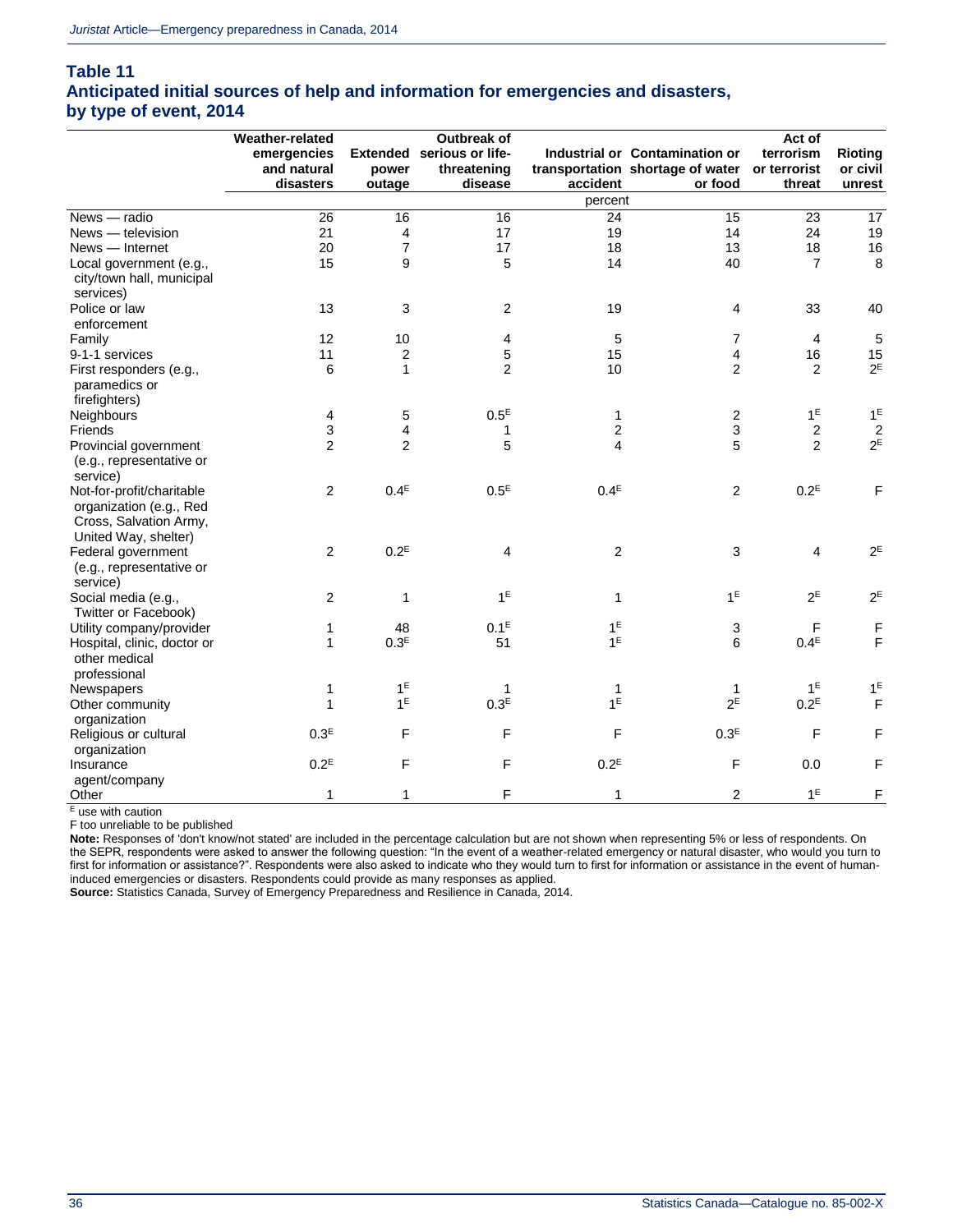### **Table 12 High levels of social support in emergencies, by selected characteristics, 2014**

|                                                                                     | Number of people individual<br>could turn to:<br>Between 1 and 5<br>5 or more |           |  |
|-------------------------------------------------------------------------------------|-------------------------------------------------------------------------------|-----------|--|
|                                                                                     |                                                                               |           |  |
|                                                                                     |                                                                               |           |  |
| <b>Selected characteristics</b>                                                     |                                                                               | percent   |  |
| <b>Sex</b>                                                                          |                                                                               |           |  |
| Male <sup>+</sup>                                                                   | 76                                                                            | 20        |  |
| Female                                                                              | 75                                                                            | 22        |  |
| Age group                                                                           |                                                                               |           |  |
| 15 to $24†$                                                                         | 72                                                                            | 25        |  |
| 25 to 34                                                                            | 71                                                                            | 26        |  |
| 35 to 44                                                                            | 79*                                                                           | $18*$     |  |
| 45 to 54                                                                            | 73                                                                            | 24        |  |
| 55 to 64                                                                            | 76                                                                            | $21*$     |  |
| 65 and older                                                                        | $81*$                                                                         | $13*$     |  |
| <b>Marital status</b>                                                               |                                                                               |           |  |
| Single, never married <sup>†</sup>                                                  | 74                                                                            | 22        |  |
| Married/common-law                                                                  | 75                                                                            | 22        |  |
| Separated/divorced                                                                  | $81*$                                                                         | $15*$     |  |
| Widowed <sup>1</sup>                                                                | $79*$                                                                         | $15*$     |  |
| <b>Immigrant status</b>                                                             |                                                                               |           |  |
| Canadian-born <sup>†</sup>                                                          | 75                                                                            | 24        |  |
| Established immigrant (arrival before 2004)                                         | 83*                                                                           | $16*$     |  |
| Recent immigrant (arrival 2004 to 2014)                                             | 84*                                                                           | $15^{E*}$ |  |
| <b>Visible minority status</b>                                                      |                                                                               |           |  |
| Visible minority <sup>†</sup>                                                       | 83                                                                            | 17        |  |
| Not a visible minority                                                              | $77*$                                                                         | $23*$     |  |
| <b>Aboriginal identity</b>                                                          |                                                                               |           |  |
| Aboriginal <sup>†</sup>                                                             | 73                                                                            | 27        |  |
| Non-Aboriginal                                                                      | 78                                                                            | 21        |  |
| Activity-limitation - long-term physical condition                                  |                                                                               |           |  |
| Yes (often/always or sometimes) <sup>†</sup>                                        | 82                                                                            | 18        |  |
| No                                                                                  | $77*$                                                                         | $23*$     |  |
| Activity-limitation - long-term psychological, emotional or mental health condition |                                                                               |           |  |
| Yes (often/always or sometimes) <sup>†</sup>                                        | 82                                                                            | 18        |  |
| No                                                                                  | 78                                                                            | 22        |  |
| <b>Household income</b>                                                             |                                                                               |           |  |
| Less than \$20,000 (includes income loss) <sup>†</sup>                              | 85                                                                            | 13        |  |
| \$20,000 to less than \$40,000                                                      | 83                                                                            | 16        |  |
| \$40,000 to less than \$60,000                                                      | $80*$                                                                         | $20*$     |  |
| \$60,000 to less than \$80,000                                                      | $78*$                                                                         | $22*$     |  |
| \$80,000 to less than \$100,000                                                     | $75*$                                                                         | $25*$     |  |
| \$100,000 to less than \$150,000                                                    | $75*$                                                                         | $25*$     |  |
| \$150,000 and over                                                                  | $72*$                                                                         | $28*$     |  |
| Total                                                                               | 75                                                                            | 21        |  |

<sup>E</sup> use with caution

\* significantly different from reference category (p < 0.05)

† reference category

1. Responses of don't know/not stated equal 6%.

**Note:** Responses of 'don't know/not stated' are included in the percentage calculation but are not shown when representing 5% or less of

respondents. A 'high level' of social support is defined as having five or more people whom that individual could turn to for help in an emergency if they are physically injured, require emotional support, shelter, and/or financial assistance.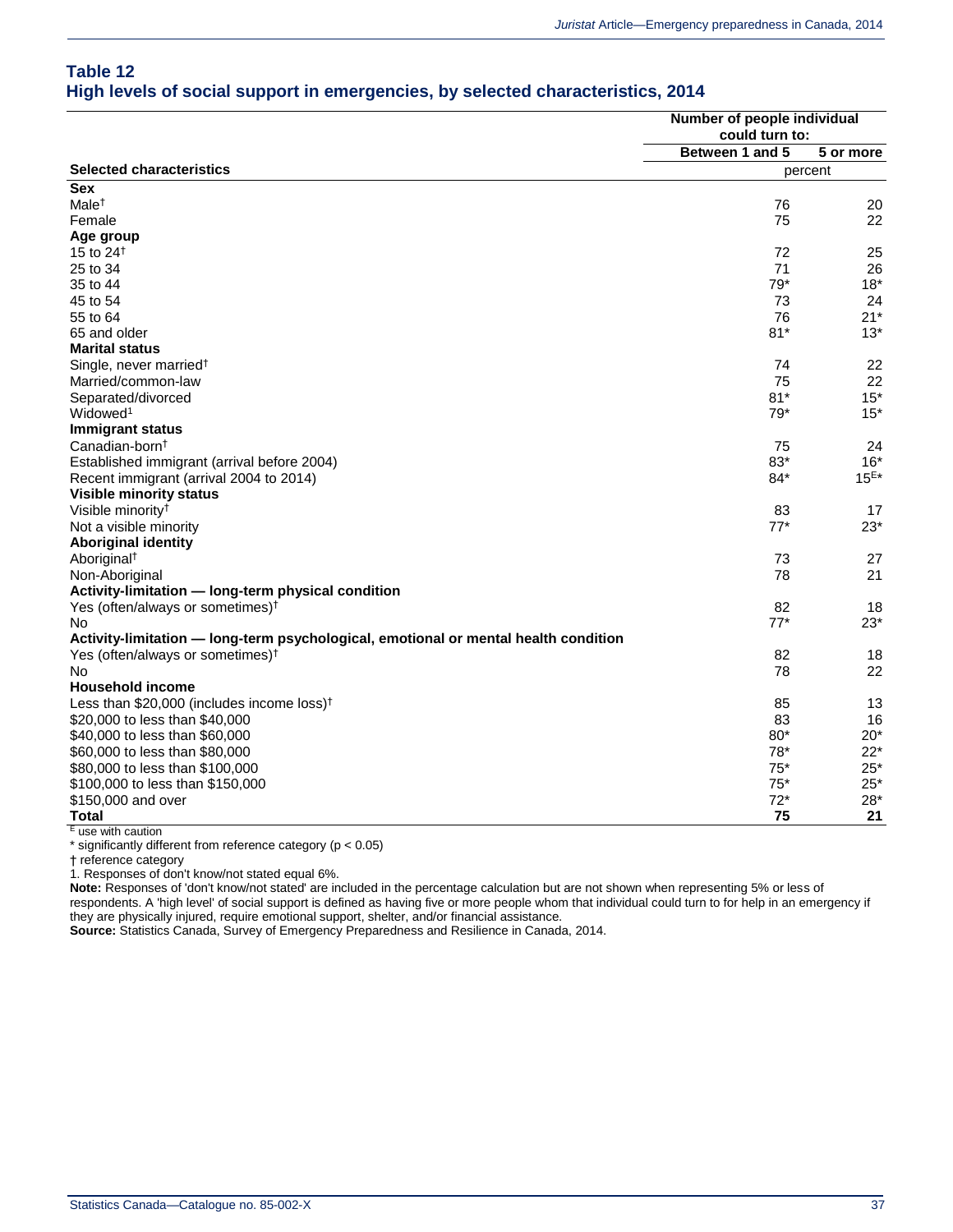### **Appendix A table Fire safety devices, by selected characteristics, 2014**

|                                                                                     | Canadians whose household has a working: |                          |              |  |
|-------------------------------------------------------------------------------------|------------------------------------------|--------------------------|--------------|--|
|                                                                                     |                                          |                          | <b>Fire</b>  |  |
|                                                                                     | Smoke detector                           | Carbon monoxide detector | extinguisher |  |
| <b>Selected characteristics</b>                                                     |                                          | percent                  |              |  |
| <b>Sex</b>                                                                          |                                          |                          |              |  |
| Male <sup>t</sup>                                                                   | 98                                       | 62                       | 69           |  |
| Female <sup>1</sup>                                                                 | 97                                       | 58*                      | $64*$        |  |
| Age group                                                                           |                                          |                          |              |  |
| 15 to 24 <sup><math>\dagger</math>, 1</sup>                                         | 97                                       | 59                       | 66           |  |
| 25 to 34 <sup>1</sup>                                                               | 98                                       | 57                       | $57*$        |  |
| 35 to 44                                                                            | 98                                       | 63                       | 63           |  |
| 45 to 54                                                                            | 98                                       | 63                       | 68           |  |
| 55 to 64                                                                            | $98*$                                    | 60                       | $73*$        |  |
| 65 and older                                                                        | 97                                       | 58                       | 70           |  |
| <b>Immigrant status</b>                                                             |                                          |                          |              |  |
| Canadian-born <sup>t</sup>                                                          | 99                                       | 60                       | 69           |  |
| Established immigrant (arrival before 2004)                                         | 99                                       | $70*$                    | $61*$        |  |
| Recent immigrant (arrival 2004 to 2014) <sup>1</sup>                                | 96                                       | $51*$                    | 49*          |  |
| <b>Visible minority status</b>                                                      |                                          |                          |              |  |
| Visible minority <sup>†, 1</sup>                                                    | 98                                       | 63                       | 53           |  |
| Not a visible minority                                                              | 99                                       | 61                       | $70*$        |  |
| <b>Aboriginal identity</b>                                                          |                                          |                          |              |  |
|                                                                                     | 97                                       | 55                       | 71           |  |
| Aboriginal <sup>†</sup>                                                             |                                          | 61                       | 67           |  |
| Non-Aboriginal                                                                      | 99                                       |                          |              |  |
| Activity-limitation - long-term physical condition                                  |                                          |                          |              |  |
| Yes (often/always or sometimes) <sup>†</sup>                                        | 98                                       | 56                       | 67           |  |
| No                                                                                  | 98                                       | $62*$                    | 67           |  |
| Activity-limitation — long-term psychological, emotional or mental health condition |                                          |                          |              |  |
| Yes (often/always or sometimes) <sup>†</sup>                                        | 98                                       | 55                       | 55           |  |
| No.                                                                                 | 98                                       | $61*$                    | 68*          |  |
| <b>Household income</b>                                                             |                                          |                          |              |  |
| Less than $$20,000$ (includes income loss) <sup>†</sup>                             | 95                                       | 40                       | 59           |  |
| \$20,000 to less than \$40,000                                                      | 98*                                      | $47*$                    | 60           |  |
| \$40,000 to less than \$60,000                                                      | $99*$                                    | $53*$                    | 65*          |  |
| \$60,000 to less than \$80,000                                                      | $99*$                                    | $55*$                    | 68*          |  |
| \$80,000 to less than \$100,000                                                     | $99*$                                    | $64*$                    | 64           |  |
| \$100,000 to less than \$150,000                                                    | $99*$                                    | 68*                      | 68*          |  |
| \$150,000 and over                                                                  | $99*$                                    | $72*$                    | $72*$        |  |
| <b>Tenure</b>                                                                       |                                          |                          |              |  |
| Own <sup>+</sup>                                                                    | 99                                       | 66                       | 70           |  |
| Rent <sup>1</sup>                                                                   | $97*$                                    | $41*$                    | $56*$        |  |
| <b>Household size</b>                                                               |                                          |                          |              |  |
| 1 person <sup><math>\dagger</math></sup>                                            | 97                                       | 45                       | 59           |  |
| 2 persons                                                                           | $98*$                                    | $58*$                    | 69*          |  |
| 3 persons                                                                           | 97                                       | 65*                      | $67*$        |  |
| 4 persons                                                                           | $98*$                                    | $67*$                    | 66*          |  |
| 5 persons or more <sup>1</sup>                                                      | 97                                       | $62*$                    | 64           |  |
| <b>Household composition</b>                                                        |                                          |                          |              |  |
| Household with senior(s) <sup>t</sup>                                               | 97                                       | 60                       | 69           |  |
| Household without senior(s)                                                         | 98                                       | 60                       | $65*$        |  |
| Household with child(ren) <sup>†</sup>                                              | 97                                       | 64                       | 65           |  |
| Household without child(ren)                                                        | 98                                       | $59^{\ast}$              | 67           |  |
| <b>Total</b>                                                                        | 98                                       | 60                       | 66           |  |

 $*$  significantly different from reference category ( $p < 0.05$ )

† reference category

1. Responses of don't know/not stated responses greater than 5% but not above 10% for 'carbon monoxide detector'.

**Note:** Responses of 'don't know/not stated' are included in the percentage calculation but are not shown when representing 5% or less of

respondents.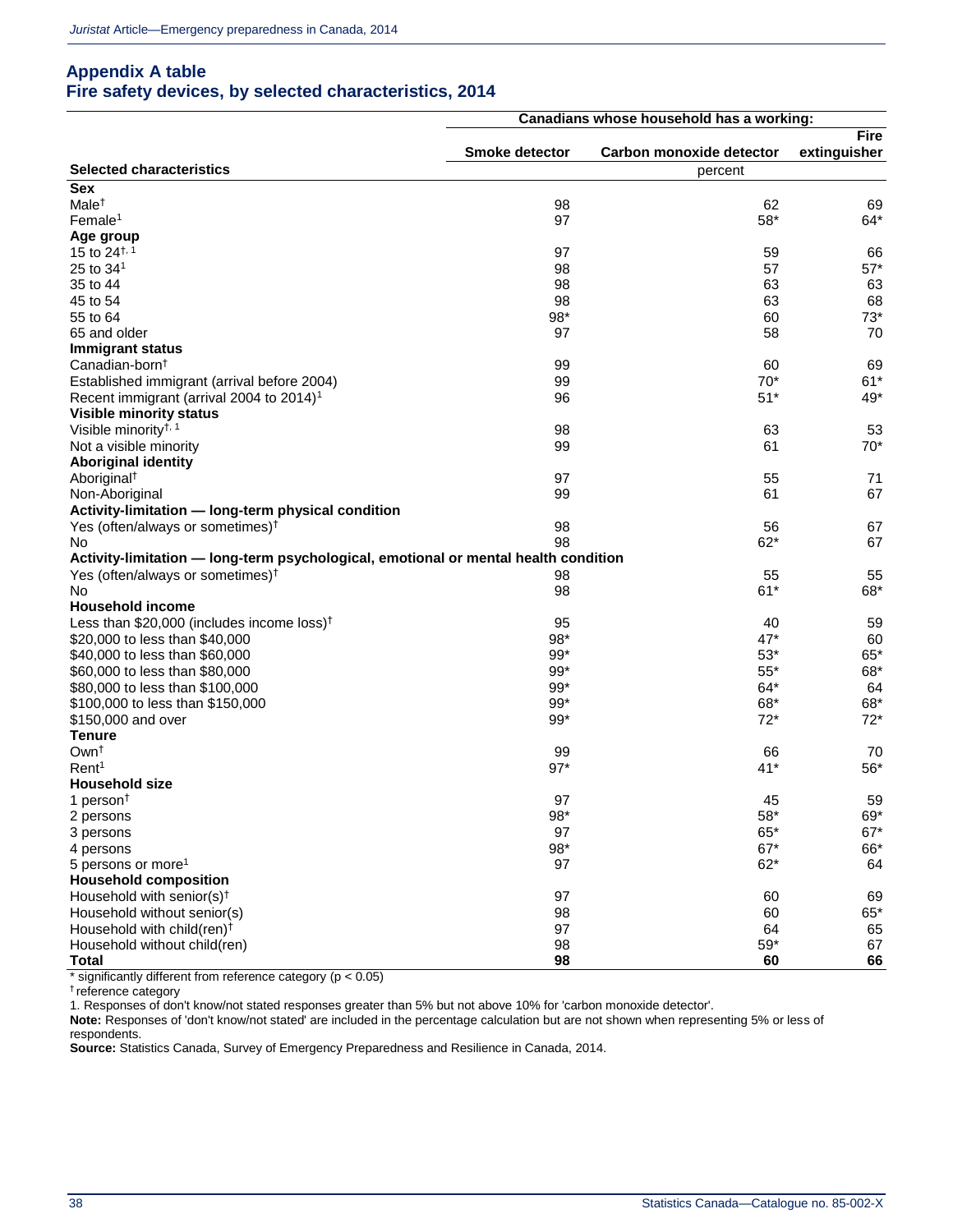### **Appendix B table Precautionary measures taken in case of emergency, by selected characteristics, 2014**

| <b>Battery-operated or</b><br><b>Alternative heat</b><br>Back-up<br><b>Alternative water</b><br>precautions employed<br>wind-up radio<br>in the home <sup>1</sup><br>source<br>generator<br>source<br><b>Selected characteristics</b><br>percent<br><b>Sex</b><br>Male <sup>+</sup><br>60<br>50<br>24<br>44<br>20<br>$57*$<br>$21*$<br>Female<br>46*<br>43<br>21<br>Age group<br>15 to $24^{\dagger}$<br>53<br>53<br>27<br>42<br>15<br>$35*$<br>25 to 34<br>49<br>38*<br>$14*$<br>17<br>$21*$<br>43<br>$21*$<br>35 to 44<br>58<br>48<br>60*<br>48*<br>$24*$<br>45 to 54<br>50<br>23<br>$65*$<br>53<br>26<br>49*<br>$23*$<br>55 to 64<br>24<br>$23*$<br>65 and older<br>64*<br>46*<br>43<br>Immigrant status<br>Canadian-born <sup>†</sup><br>52<br>26<br>46<br>21<br>61<br>22<br>Established immigrant (arrival<br>$57*$<br>43*<br>$15*$<br>40*<br>before 2004)<br>$10^{E*}$<br>$41*$<br>$32*$<br>20<br>Recent immigrant (arrival 2004<br>$30*$<br>to 2014)<br><b>Visible minority status</b><br>Visible minority <sup>†</sup><br>49<br>40<br>38<br>12<br>21<br>$61*$<br>$25*$<br>21<br>Not a visible minority<br>$51*$<br>46*<br><b>Aboriginal identity</b><br>22<br>Aboriginal <sup>†</sup><br>66<br>51<br>35<br>49<br>$59*$<br>$22*$<br>21<br>Non-Aboriginal<br>49<br>44<br>Activity-limitation - long-term physical condition<br>25<br>23<br>Yes (often/always or<br>61<br>44<br>45<br>sometimes) <sup>†</sup><br>59<br>$50*$<br>23<br>44<br>$20*$<br>No.<br>Activity-limitation - long-term psychological, emotional or mental health condition<br>23<br>Yes (often/always or<br>58<br>16<br>37<br>41<br>sometimes) <sup>†</sup><br>59<br>$23*$<br>21<br>49*<br>45*<br>No<br><b>Household income</b><br>Less than \$20,000 (includes<br>52<br>16<br>39<br>24<br>28<br>income $loss$ <sup>+</sup><br>\$20,000 to less than \$40,000<br>58<br>36*<br>22*<br>41<br>23<br>\$40,000 to less than \$60,000<br>58<br>45*<br>22*<br>42<br>20<br>57<br>$22*$<br>48*<br>21<br>\$60,000 to less than \$80,000<br>47*<br>47*<br>22<br>\$80,000 to less than \$100,000<br>58<br>$50*$<br>26*<br>$22*$<br>$18*$<br>\$100,000 to less than<br>$60*$<br>$53*$<br>44<br>\$150,000<br>22<br>\$150,000 and over<br>63*<br>$62*$<br>25*<br>46*<br><b>Tenure</b><br>Own <sup>+</sup><br>21<br>62<br>55<br>25<br>47<br>19<br>49*<br>$23*$<br>$14*$<br>$35*$<br>Rent<br>Household size<br>1 person $†$<br>53<br>28<br>15<br>38<br>23<br>$61*$<br>$50*$<br>$26*$<br>45*<br>21<br>2 persons<br>$58^{\ast}$<br>$51*$<br>$22*$<br>46*<br>21<br>3 persons<br>$22*$<br>$58^{\ast}$<br>$52*$<br>$19*$<br>40<br>4 persons<br>$51*$<br>47*<br>56<br>$25*$<br>20<br>5 persons or more<br><b>Household composition</b><br>63<br>Household with senior(s) <sup><math>\dagger</math></sup><br>49<br>23<br>44<br>22<br>$57*$<br>20<br>Household without senior(s)<br>48<br>22<br>43<br>Household with child(ren) <sup>+</sup><br>55<br>21<br>22<br>49<br>44<br>$59^{\ast}$<br>23<br>43<br>20<br>Household without child(ren)<br>48<br>58<br>23<br><b>Total</b><br>48<br>43<br>21 |  | Canadians whose household has: |                 |
|--------------------------------------------------------------------------------------------------------------------------------------------------------------------------------------------------------------------------------------------------------------------------------------------------------------------------------------------------------------------------------------------------------------------------------------------------------------------------------------------------------------------------------------------------------------------------------------------------------------------------------------------------------------------------------------------------------------------------------------------------------------------------------------------------------------------------------------------------------------------------------------------------------------------------------------------------------------------------------------------------------------------------------------------------------------------------------------------------------------------------------------------------------------------------------------------------------------------------------------------------------------------------------------------------------------------------------------------------------------------------------------------------------------------------------------------------------------------------------------------------------------------------------------------------------------------------------------------------------------------------------------------------------------------------------------------------------------------------------------------------------------------------------------------------------------------------------------------------------------------------------------------------------------------------------------------------------------------------------------------------------------------------------------------------------------------------------------------------------------------------------------------------------------------------------------------------------------------------------------------------------------------------------------------------------------------------------------------------------------------------------------------------------------------------------------------------------------------------------------------------------------------------------------------------------------------------------------------------------------------------------------------------------------------------------------------------------------------------------------------------------------------------------------------------------------------------------------------------------------------------------------------------------------------------------------------------------------------------------------------------------------------------------------------------|--|--------------------------------|-----------------|
|                                                                                                                                                                                                                                                                                                                                                                                                                                                                                                                                                                                                                                                                                                                                                                                                                                                                                                                                                                                                                                                                                                                                                                                                                                                                                                                                                                                                                                                                                                                                                                                                                                                                                                                                                                                                                                                                                                                                                                                                                                                                                                                                                                                                                                                                                                                                                                                                                                                                                                                                                                                                                                                                                                                                                                                                                                                                                                                                                                                                                                                  |  |                                | Other emergency |
|                                                                                                                                                                                                                                                                                                                                                                                                                                                                                                                                                                                                                                                                                                                                                                                                                                                                                                                                                                                                                                                                                                                                                                                                                                                                                                                                                                                                                                                                                                                                                                                                                                                                                                                                                                                                                                                                                                                                                                                                                                                                                                                                                                                                                                                                                                                                                                                                                                                                                                                                                                                                                                                                                                                                                                                                                                                                                                                                                                                                                                                  |  |                                |                 |
|                                                                                                                                                                                                                                                                                                                                                                                                                                                                                                                                                                                                                                                                                                                                                                                                                                                                                                                                                                                                                                                                                                                                                                                                                                                                                                                                                                                                                                                                                                                                                                                                                                                                                                                                                                                                                                                                                                                                                                                                                                                                                                                                                                                                                                                                                                                                                                                                                                                                                                                                                                                                                                                                                                                                                                                                                                                                                                                                                                                                                                                  |  |                                |                 |
|                                                                                                                                                                                                                                                                                                                                                                                                                                                                                                                                                                                                                                                                                                                                                                                                                                                                                                                                                                                                                                                                                                                                                                                                                                                                                                                                                                                                                                                                                                                                                                                                                                                                                                                                                                                                                                                                                                                                                                                                                                                                                                                                                                                                                                                                                                                                                                                                                                                                                                                                                                                                                                                                                                                                                                                                                                                                                                                                                                                                                                                  |  |                                |                 |
|                                                                                                                                                                                                                                                                                                                                                                                                                                                                                                                                                                                                                                                                                                                                                                                                                                                                                                                                                                                                                                                                                                                                                                                                                                                                                                                                                                                                                                                                                                                                                                                                                                                                                                                                                                                                                                                                                                                                                                                                                                                                                                                                                                                                                                                                                                                                                                                                                                                                                                                                                                                                                                                                                                                                                                                                                                                                                                                                                                                                                                                  |  |                                |                 |
|                                                                                                                                                                                                                                                                                                                                                                                                                                                                                                                                                                                                                                                                                                                                                                                                                                                                                                                                                                                                                                                                                                                                                                                                                                                                                                                                                                                                                                                                                                                                                                                                                                                                                                                                                                                                                                                                                                                                                                                                                                                                                                                                                                                                                                                                                                                                                                                                                                                                                                                                                                                                                                                                                                                                                                                                                                                                                                                                                                                                                                                  |  |                                |                 |
|                                                                                                                                                                                                                                                                                                                                                                                                                                                                                                                                                                                                                                                                                                                                                                                                                                                                                                                                                                                                                                                                                                                                                                                                                                                                                                                                                                                                                                                                                                                                                                                                                                                                                                                                                                                                                                                                                                                                                                                                                                                                                                                                                                                                                                                                                                                                                                                                                                                                                                                                                                                                                                                                                                                                                                                                                                                                                                                                                                                                                                                  |  |                                |                 |
|                                                                                                                                                                                                                                                                                                                                                                                                                                                                                                                                                                                                                                                                                                                                                                                                                                                                                                                                                                                                                                                                                                                                                                                                                                                                                                                                                                                                                                                                                                                                                                                                                                                                                                                                                                                                                                                                                                                                                                                                                                                                                                                                                                                                                                                                                                                                                                                                                                                                                                                                                                                                                                                                                                                                                                                                                                                                                                                                                                                                                                                  |  |                                |                 |
|                                                                                                                                                                                                                                                                                                                                                                                                                                                                                                                                                                                                                                                                                                                                                                                                                                                                                                                                                                                                                                                                                                                                                                                                                                                                                                                                                                                                                                                                                                                                                                                                                                                                                                                                                                                                                                                                                                                                                                                                                                                                                                                                                                                                                                                                                                                                                                                                                                                                                                                                                                                                                                                                                                                                                                                                                                                                                                                                                                                                                                                  |  |                                |                 |
|                                                                                                                                                                                                                                                                                                                                                                                                                                                                                                                                                                                                                                                                                                                                                                                                                                                                                                                                                                                                                                                                                                                                                                                                                                                                                                                                                                                                                                                                                                                                                                                                                                                                                                                                                                                                                                                                                                                                                                                                                                                                                                                                                                                                                                                                                                                                                                                                                                                                                                                                                                                                                                                                                                                                                                                                                                                                                                                                                                                                                                                  |  |                                |                 |
|                                                                                                                                                                                                                                                                                                                                                                                                                                                                                                                                                                                                                                                                                                                                                                                                                                                                                                                                                                                                                                                                                                                                                                                                                                                                                                                                                                                                                                                                                                                                                                                                                                                                                                                                                                                                                                                                                                                                                                                                                                                                                                                                                                                                                                                                                                                                                                                                                                                                                                                                                                                                                                                                                                                                                                                                                                                                                                                                                                                                                                                  |  |                                |                 |
|                                                                                                                                                                                                                                                                                                                                                                                                                                                                                                                                                                                                                                                                                                                                                                                                                                                                                                                                                                                                                                                                                                                                                                                                                                                                                                                                                                                                                                                                                                                                                                                                                                                                                                                                                                                                                                                                                                                                                                                                                                                                                                                                                                                                                                                                                                                                                                                                                                                                                                                                                                                                                                                                                                                                                                                                                                                                                                                                                                                                                                                  |  |                                |                 |
|                                                                                                                                                                                                                                                                                                                                                                                                                                                                                                                                                                                                                                                                                                                                                                                                                                                                                                                                                                                                                                                                                                                                                                                                                                                                                                                                                                                                                                                                                                                                                                                                                                                                                                                                                                                                                                                                                                                                                                                                                                                                                                                                                                                                                                                                                                                                                                                                                                                                                                                                                                                                                                                                                                                                                                                                                                                                                                                                                                                                                                                  |  |                                |                 |
|                                                                                                                                                                                                                                                                                                                                                                                                                                                                                                                                                                                                                                                                                                                                                                                                                                                                                                                                                                                                                                                                                                                                                                                                                                                                                                                                                                                                                                                                                                                                                                                                                                                                                                                                                                                                                                                                                                                                                                                                                                                                                                                                                                                                                                                                                                                                                                                                                                                                                                                                                                                                                                                                                                                                                                                                                                                                                                                                                                                                                                                  |  |                                |                 |
|                                                                                                                                                                                                                                                                                                                                                                                                                                                                                                                                                                                                                                                                                                                                                                                                                                                                                                                                                                                                                                                                                                                                                                                                                                                                                                                                                                                                                                                                                                                                                                                                                                                                                                                                                                                                                                                                                                                                                                                                                                                                                                                                                                                                                                                                                                                                                                                                                                                                                                                                                                                                                                                                                                                                                                                                                                                                                                                                                                                                                                                  |  |                                |                 |
|                                                                                                                                                                                                                                                                                                                                                                                                                                                                                                                                                                                                                                                                                                                                                                                                                                                                                                                                                                                                                                                                                                                                                                                                                                                                                                                                                                                                                                                                                                                                                                                                                                                                                                                                                                                                                                                                                                                                                                                                                                                                                                                                                                                                                                                                                                                                                                                                                                                                                                                                                                                                                                                                                                                                                                                                                                                                                                                                                                                                                                                  |  |                                |                 |
|                                                                                                                                                                                                                                                                                                                                                                                                                                                                                                                                                                                                                                                                                                                                                                                                                                                                                                                                                                                                                                                                                                                                                                                                                                                                                                                                                                                                                                                                                                                                                                                                                                                                                                                                                                                                                                                                                                                                                                                                                                                                                                                                                                                                                                                                                                                                                                                                                                                                                                                                                                                                                                                                                                                                                                                                                                                                                                                                                                                                                                                  |  |                                |                 |
|                                                                                                                                                                                                                                                                                                                                                                                                                                                                                                                                                                                                                                                                                                                                                                                                                                                                                                                                                                                                                                                                                                                                                                                                                                                                                                                                                                                                                                                                                                                                                                                                                                                                                                                                                                                                                                                                                                                                                                                                                                                                                                                                                                                                                                                                                                                                                                                                                                                                                                                                                                                                                                                                                                                                                                                                                                                                                                                                                                                                                                                  |  |                                |                 |
|                                                                                                                                                                                                                                                                                                                                                                                                                                                                                                                                                                                                                                                                                                                                                                                                                                                                                                                                                                                                                                                                                                                                                                                                                                                                                                                                                                                                                                                                                                                                                                                                                                                                                                                                                                                                                                                                                                                                                                                                                                                                                                                                                                                                                                                                                                                                                                                                                                                                                                                                                                                                                                                                                                                                                                                                                                                                                                                                                                                                                                                  |  |                                |                 |
|                                                                                                                                                                                                                                                                                                                                                                                                                                                                                                                                                                                                                                                                                                                                                                                                                                                                                                                                                                                                                                                                                                                                                                                                                                                                                                                                                                                                                                                                                                                                                                                                                                                                                                                                                                                                                                                                                                                                                                                                                                                                                                                                                                                                                                                                                                                                                                                                                                                                                                                                                                                                                                                                                                                                                                                                                                                                                                                                                                                                                                                  |  |                                |                 |
|                                                                                                                                                                                                                                                                                                                                                                                                                                                                                                                                                                                                                                                                                                                                                                                                                                                                                                                                                                                                                                                                                                                                                                                                                                                                                                                                                                                                                                                                                                                                                                                                                                                                                                                                                                                                                                                                                                                                                                                                                                                                                                                                                                                                                                                                                                                                                                                                                                                                                                                                                                                                                                                                                                                                                                                                                                                                                                                                                                                                                                                  |  |                                |                 |
|                                                                                                                                                                                                                                                                                                                                                                                                                                                                                                                                                                                                                                                                                                                                                                                                                                                                                                                                                                                                                                                                                                                                                                                                                                                                                                                                                                                                                                                                                                                                                                                                                                                                                                                                                                                                                                                                                                                                                                                                                                                                                                                                                                                                                                                                                                                                                                                                                                                                                                                                                                                                                                                                                                                                                                                                                                                                                                                                                                                                                                                  |  |                                |                 |
|                                                                                                                                                                                                                                                                                                                                                                                                                                                                                                                                                                                                                                                                                                                                                                                                                                                                                                                                                                                                                                                                                                                                                                                                                                                                                                                                                                                                                                                                                                                                                                                                                                                                                                                                                                                                                                                                                                                                                                                                                                                                                                                                                                                                                                                                                                                                                                                                                                                                                                                                                                                                                                                                                                                                                                                                                                                                                                                                                                                                                                                  |  |                                |                 |
|                                                                                                                                                                                                                                                                                                                                                                                                                                                                                                                                                                                                                                                                                                                                                                                                                                                                                                                                                                                                                                                                                                                                                                                                                                                                                                                                                                                                                                                                                                                                                                                                                                                                                                                                                                                                                                                                                                                                                                                                                                                                                                                                                                                                                                                                                                                                                                                                                                                                                                                                                                                                                                                                                                                                                                                                                                                                                                                                                                                                                                                  |  |                                |                 |
|                                                                                                                                                                                                                                                                                                                                                                                                                                                                                                                                                                                                                                                                                                                                                                                                                                                                                                                                                                                                                                                                                                                                                                                                                                                                                                                                                                                                                                                                                                                                                                                                                                                                                                                                                                                                                                                                                                                                                                                                                                                                                                                                                                                                                                                                                                                                                                                                                                                                                                                                                                                                                                                                                                                                                                                                                                                                                                                                                                                                                                                  |  |                                |                 |
|                                                                                                                                                                                                                                                                                                                                                                                                                                                                                                                                                                                                                                                                                                                                                                                                                                                                                                                                                                                                                                                                                                                                                                                                                                                                                                                                                                                                                                                                                                                                                                                                                                                                                                                                                                                                                                                                                                                                                                                                                                                                                                                                                                                                                                                                                                                                                                                                                                                                                                                                                                                                                                                                                                                                                                                                                                                                                                                                                                                                                                                  |  |                                |                 |
|                                                                                                                                                                                                                                                                                                                                                                                                                                                                                                                                                                                                                                                                                                                                                                                                                                                                                                                                                                                                                                                                                                                                                                                                                                                                                                                                                                                                                                                                                                                                                                                                                                                                                                                                                                                                                                                                                                                                                                                                                                                                                                                                                                                                                                                                                                                                                                                                                                                                                                                                                                                                                                                                                                                                                                                                                                                                                                                                                                                                                                                  |  |                                |                 |
|                                                                                                                                                                                                                                                                                                                                                                                                                                                                                                                                                                                                                                                                                                                                                                                                                                                                                                                                                                                                                                                                                                                                                                                                                                                                                                                                                                                                                                                                                                                                                                                                                                                                                                                                                                                                                                                                                                                                                                                                                                                                                                                                                                                                                                                                                                                                                                                                                                                                                                                                                                                                                                                                                                                                                                                                                                                                                                                                                                                                                                                  |  |                                |                 |
|                                                                                                                                                                                                                                                                                                                                                                                                                                                                                                                                                                                                                                                                                                                                                                                                                                                                                                                                                                                                                                                                                                                                                                                                                                                                                                                                                                                                                                                                                                                                                                                                                                                                                                                                                                                                                                                                                                                                                                                                                                                                                                                                                                                                                                                                                                                                                                                                                                                                                                                                                                                                                                                                                                                                                                                                                                                                                                                                                                                                                                                  |  |                                |                 |
|                                                                                                                                                                                                                                                                                                                                                                                                                                                                                                                                                                                                                                                                                                                                                                                                                                                                                                                                                                                                                                                                                                                                                                                                                                                                                                                                                                                                                                                                                                                                                                                                                                                                                                                                                                                                                                                                                                                                                                                                                                                                                                                                                                                                                                                                                                                                                                                                                                                                                                                                                                                                                                                                                                                                                                                                                                                                                                                                                                                                                                                  |  |                                |                 |
|                                                                                                                                                                                                                                                                                                                                                                                                                                                                                                                                                                                                                                                                                                                                                                                                                                                                                                                                                                                                                                                                                                                                                                                                                                                                                                                                                                                                                                                                                                                                                                                                                                                                                                                                                                                                                                                                                                                                                                                                                                                                                                                                                                                                                                                                                                                                                                                                                                                                                                                                                                                                                                                                                                                                                                                                                                                                                                                                                                                                                                                  |  |                                |                 |
|                                                                                                                                                                                                                                                                                                                                                                                                                                                                                                                                                                                                                                                                                                                                                                                                                                                                                                                                                                                                                                                                                                                                                                                                                                                                                                                                                                                                                                                                                                                                                                                                                                                                                                                                                                                                                                                                                                                                                                                                                                                                                                                                                                                                                                                                                                                                                                                                                                                                                                                                                                                                                                                                                                                                                                                                                                                                                                                                                                                                                                                  |  |                                |                 |
|                                                                                                                                                                                                                                                                                                                                                                                                                                                                                                                                                                                                                                                                                                                                                                                                                                                                                                                                                                                                                                                                                                                                                                                                                                                                                                                                                                                                                                                                                                                                                                                                                                                                                                                                                                                                                                                                                                                                                                                                                                                                                                                                                                                                                                                                                                                                                                                                                                                                                                                                                                                                                                                                                                                                                                                                                                                                                                                                                                                                                                                  |  |                                |                 |
|                                                                                                                                                                                                                                                                                                                                                                                                                                                                                                                                                                                                                                                                                                                                                                                                                                                                                                                                                                                                                                                                                                                                                                                                                                                                                                                                                                                                                                                                                                                                                                                                                                                                                                                                                                                                                                                                                                                                                                                                                                                                                                                                                                                                                                                                                                                                                                                                                                                                                                                                                                                                                                                                                                                                                                                                                                                                                                                                                                                                                                                  |  |                                |                 |
|                                                                                                                                                                                                                                                                                                                                                                                                                                                                                                                                                                                                                                                                                                                                                                                                                                                                                                                                                                                                                                                                                                                                                                                                                                                                                                                                                                                                                                                                                                                                                                                                                                                                                                                                                                                                                                                                                                                                                                                                                                                                                                                                                                                                                                                                                                                                                                                                                                                                                                                                                                                                                                                                                                                                                                                                                                                                                                                                                                                                                                                  |  |                                |                 |
|                                                                                                                                                                                                                                                                                                                                                                                                                                                                                                                                                                                                                                                                                                                                                                                                                                                                                                                                                                                                                                                                                                                                                                                                                                                                                                                                                                                                                                                                                                                                                                                                                                                                                                                                                                                                                                                                                                                                                                                                                                                                                                                                                                                                                                                                                                                                                                                                                                                                                                                                                                                                                                                                                                                                                                                                                                                                                                                                                                                                                                                  |  |                                |                 |
|                                                                                                                                                                                                                                                                                                                                                                                                                                                                                                                                                                                                                                                                                                                                                                                                                                                                                                                                                                                                                                                                                                                                                                                                                                                                                                                                                                                                                                                                                                                                                                                                                                                                                                                                                                                                                                                                                                                                                                                                                                                                                                                                                                                                                                                                                                                                                                                                                                                                                                                                                                                                                                                                                                                                                                                                                                                                                                                                                                                                                                                  |  |                                |                 |
|                                                                                                                                                                                                                                                                                                                                                                                                                                                                                                                                                                                                                                                                                                                                                                                                                                                                                                                                                                                                                                                                                                                                                                                                                                                                                                                                                                                                                                                                                                                                                                                                                                                                                                                                                                                                                                                                                                                                                                                                                                                                                                                                                                                                                                                                                                                                                                                                                                                                                                                                                                                                                                                                                                                                                                                                                                                                                                                                                                                                                                                  |  |                                |                 |
|                                                                                                                                                                                                                                                                                                                                                                                                                                                                                                                                                                                                                                                                                                                                                                                                                                                                                                                                                                                                                                                                                                                                                                                                                                                                                                                                                                                                                                                                                                                                                                                                                                                                                                                                                                                                                                                                                                                                                                                                                                                                                                                                                                                                                                                                                                                                                                                                                                                                                                                                                                                                                                                                                                                                                                                                                                                                                                                                                                                                                                                  |  |                                |                 |
|                                                                                                                                                                                                                                                                                                                                                                                                                                                                                                                                                                                                                                                                                                                                                                                                                                                                                                                                                                                                                                                                                                                                                                                                                                                                                                                                                                                                                                                                                                                                                                                                                                                                                                                                                                                                                                                                                                                                                                                                                                                                                                                                                                                                                                                                                                                                                                                                                                                                                                                                                                                                                                                                                                                                                                                                                                                                                                                                                                                                                                                  |  |                                |                 |
|                                                                                                                                                                                                                                                                                                                                                                                                                                                                                                                                                                                                                                                                                                                                                                                                                                                                                                                                                                                                                                                                                                                                                                                                                                                                                                                                                                                                                                                                                                                                                                                                                                                                                                                                                                                                                                                                                                                                                                                                                                                                                                                                                                                                                                                                                                                                                                                                                                                                                                                                                                                                                                                                                                                                                                                                                                                                                                                                                                                                                                                  |  |                                |                 |
|                                                                                                                                                                                                                                                                                                                                                                                                                                                                                                                                                                                                                                                                                                                                                                                                                                                                                                                                                                                                                                                                                                                                                                                                                                                                                                                                                                                                                                                                                                                                                                                                                                                                                                                                                                                                                                                                                                                                                                                                                                                                                                                                                                                                                                                                                                                                                                                                                                                                                                                                                                                                                                                                                                                                                                                                                                                                                                                                                                                                                                                  |  |                                |                 |
|                                                                                                                                                                                                                                                                                                                                                                                                                                                                                                                                                                                                                                                                                                                                                                                                                                                                                                                                                                                                                                                                                                                                                                                                                                                                                                                                                                                                                                                                                                                                                                                                                                                                                                                                                                                                                                                                                                                                                                                                                                                                                                                                                                                                                                                                                                                                                                                                                                                                                                                                                                                                                                                                                                                                                                                                                                                                                                                                                                                                                                                  |  |                                |                 |
|                                                                                                                                                                                                                                                                                                                                                                                                                                                                                                                                                                                                                                                                                                                                                                                                                                                                                                                                                                                                                                                                                                                                                                                                                                                                                                                                                                                                                                                                                                                                                                                                                                                                                                                                                                                                                                                                                                                                                                                                                                                                                                                                                                                                                                                                                                                                                                                                                                                                                                                                                                                                                                                                                                                                                                                                                                                                                                                                                                                                                                                  |  |                                |                 |
|                                                                                                                                                                                                                                                                                                                                                                                                                                                                                                                                                                                                                                                                                                                                                                                                                                                                                                                                                                                                                                                                                                                                                                                                                                                                                                                                                                                                                                                                                                                                                                                                                                                                                                                                                                                                                                                                                                                                                                                                                                                                                                                                                                                                                                                                                                                                                                                                                                                                                                                                                                                                                                                                                                                                                                                                                                                                                                                                                                                                                                                  |  |                                |                 |
|                                                                                                                                                                                                                                                                                                                                                                                                                                                                                                                                                                                                                                                                                                                                                                                                                                                                                                                                                                                                                                                                                                                                                                                                                                                                                                                                                                                                                                                                                                                                                                                                                                                                                                                                                                                                                                                                                                                                                                                                                                                                                                                                                                                                                                                                                                                                                                                                                                                                                                                                                                                                                                                                                                                                                                                                                                                                                                                                                                                                                                                  |  |                                |                 |
|                                                                                                                                                                                                                                                                                                                                                                                                                                                                                                                                                                                                                                                                                                                                                                                                                                                                                                                                                                                                                                                                                                                                                                                                                                                                                                                                                                                                                                                                                                                                                                                                                                                                                                                                                                                                                                                                                                                                                                                                                                                                                                                                                                                                                                                                                                                                                                                                                                                                                                                                                                                                                                                                                                                                                                                                                                                                                                                                                                                                                                                  |  |                                |                 |
|                                                                                                                                                                                                                                                                                                                                                                                                                                                                                                                                                                                                                                                                                                                                                                                                                                                                                                                                                                                                                                                                                                                                                                                                                                                                                                                                                                                                                                                                                                                                                                                                                                                                                                                                                                                                                                                                                                                                                                                                                                                                                                                                                                                                                                                                                                                                                                                                                                                                                                                                                                                                                                                                                                                                                                                                                                                                                                                                                                                                                                                  |  |                                |                 |
|                                                                                                                                                                                                                                                                                                                                                                                                                                                                                                                                                                                                                                                                                                                                                                                                                                                                                                                                                                                                                                                                                                                                                                                                                                                                                                                                                                                                                                                                                                                                                                                                                                                                                                                                                                                                                                                                                                                                                                                                                                                                                                                                                                                                                                                                                                                                                                                                                                                                                                                                                                                                                                                                                                                                                                                                                                                                                                                                                                                                                                                  |  |                                |                 |
|                                                                                                                                                                                                                                                                                                                                                                                                                                                                                                                                                                                                                                                                                                                                                                                                                                                                                                                                                                                                                                                                                                                                                                                                                                                                                                                                                                                                                                                                                                                                                                                                                                                                                                                                                                                                                                                                                                                                                                                                                                                                                                                                                                                                                                                                                                                                                                                                                                                                                                                                                                                                                                                                                                                                                                                                                                                                                                                                                                                                                                                  |  |                                |                 |
|                                                                                                                                                                                                                                                                                                                                                                                                                                                                                                                                                                                                                                                                                                                                                                                                                                                                                                                                                                                                                                                                                                                                                                                                                                                                                                                                                                                                                                                                                                                                                                                                                                                                                                                                                                                                                                                                                                                                                                                                                                                                                                                                                                                                                                                                                                                                                                                                                                                                                                                                                                                                                                                                                                                                                                                                                                                                                                                                                                                                                                                  |  |                                |                 |
|                                                                                                                                                                                                                                                                                                                                                                                                                                                                                                                                                                                                                                                                                                                                                                                                                                                                                                                                                                                                                                                                                                                                                                                                                                                                                                                                                                                                                                                                                                                                                                                                                                                                                                                                                                                                                                                                                                                                                                                                                                                                                                                                                                                                                                                                                                                                                                                                                                                                                                                                                                                                                                                                                                                                                                                                                                                                                                                                                                                                                                                  |  |                                |                 |
|                                                                                                                                                                                                                                                                                                                                                                                                                                                                                                                                                                                                                                                                                                                                                                                                                                                                                                                                                                                                                                                                                                                                                                                                                                                                                                                                                                                                                                                                                                                                                                                                                                                                                                                                                                                                                                                                                                                                                                                                                                                                                                                                                                                                                                                                                                                                                                                                                                                                                                                                                                                                                                                                                                                                                                                                                                                                                                                                                                                                                                                  |  |                                |                 |
|                                                                                                                                                                                                                                                                                                                                                                                                                                                                                                                                                                                                                                                                                                                                                                                                                                                                                                                                                                                                                                                                                                                                                                                                                                                                                                                                                                                                                                                                                                                                                                                                                                                                                                                                                                                                                                                                                                                                                                                                                                                                                                                                                                                                                                                                                                                                                                                                                                                                                                                                                                                                                                                                                                                                                                                                                                                                                                                                                                                                                                                  |  |                                |                 |
|                                                                                                                                                                                                                                                                                                                                                                                                                                                                                                                                                                                                                                                                                                                                                                                                                                                                                                                                                                                                                                                                                                                                                                                                                                                                                                                                                                                                                                                                                                                                                                                                                                                                                                                                                                                                                                                                                                                                                                                                                                                                                                                                                                                                                                                                                                                                                                                                                                                                                                                                                                                                                                                                                                                                                                                                                                                                                                                                                                                                                                                  |  |                                |                 |
|                                                                                                                                                                                                                                                                                                                                                                                                                                                                                                                                                                                                                                                                                                                                                                                                                                                                                                                                                                                                                                                                                                                                                                                                                                                                                                                                                                                                                                                                                                                                                                                                                                                                                                                                                                                                                                                                                                                                                                                                                                                                                                                                                                                                                                                                                                                                                                                                                                                                                                                                                                                                                                                                                                                                                                                                                                                                                                                                                                                                                                                  |  |                                |                 |
|                                                                                                                                                                                                                                                                                                                                                                                                                                                                                                                                                                                                                                                                                                                                                                                                                                                                                                                                                                                                                                                                                                                                                                                                                                                                                                                                                                                                                                                                                                                                                                                                                                                                                                                                                                                                                                                                                                                                                                                                                                                                                                                                                                                                                                                                                                                                                                                                                                                                                                                                                                                                                                                                                                                                                                                                                                                                                                                                                                                                                                                  |  |                                |                 |
|                                                                                                                                                                                                                                                                                                                                                                                                                                                                                                                                                                                                                                                                                                                                                                                                                                                                                                                                                                                                                                                                                                                                                                                                                                                                                                                                                                                                                                                                                                                                                                                                                                                                                                                                                                                                                                                                                                                                                                                                                                                                                                                                                                                                                                                                                                                                                                                                                                                                                                                                                                                                                                                                                                                                                                                                                                                                                                                                                                                                                                                  |  |                                |                 |

 $E$  use with caution

\* significantly different from reference category (p < 0.05)

† reference category

1. 'Other' emergency precautions includes measures such as: checking and replenishing emergency supplies, having an extra supply of fuel on hand, keeping

exits clear and ensuring arrangements have been made for pets.<br>**Note:** Responses of 'don't know/not stated' are included in the percentage calculation but are not shown when representing 5% or less of respondents, unless o noted.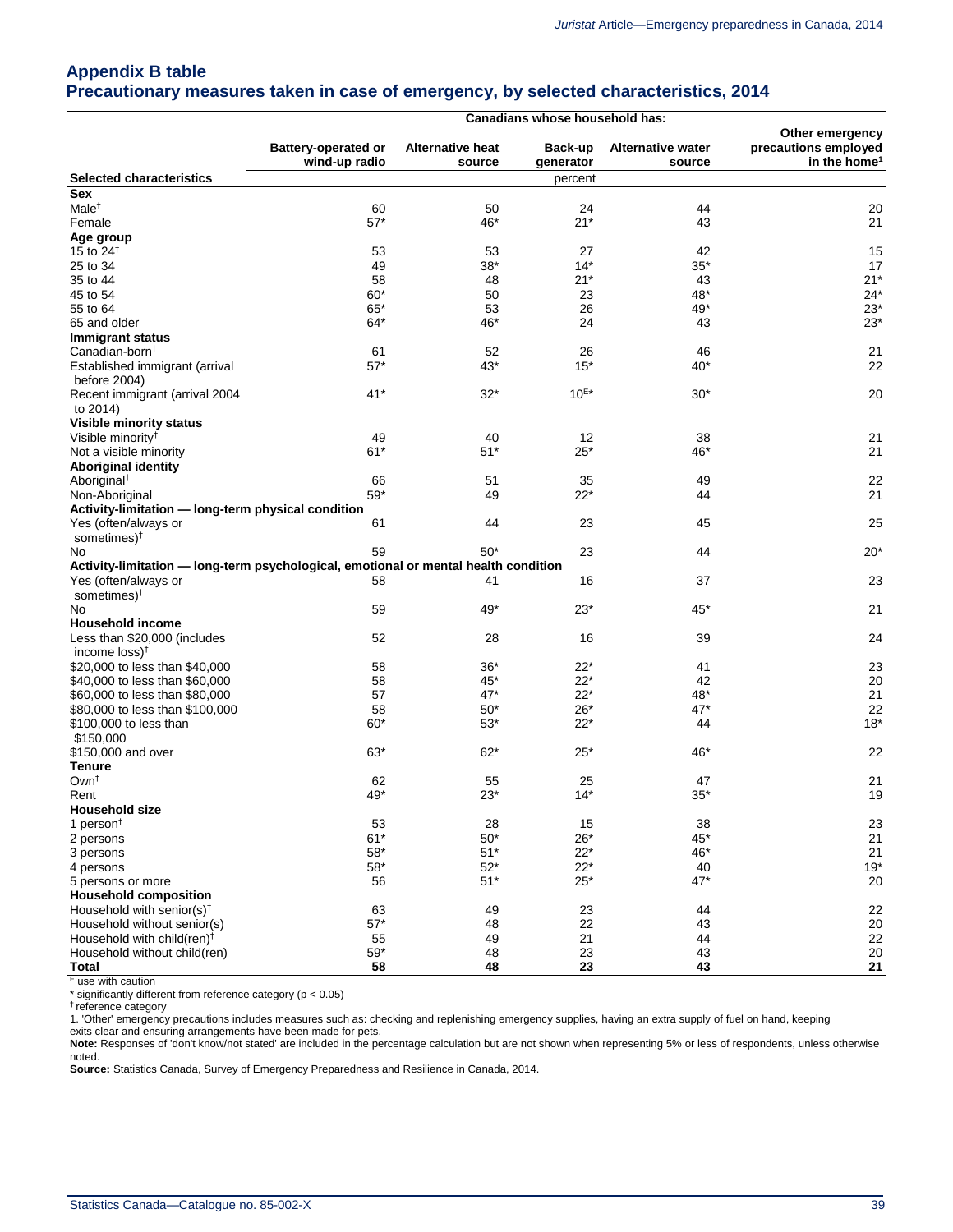### **Appendix C table Emergency planning activities engaged in by Canadians, by selected characteristics, 2014**

|                                                                                     |                               |                                                                      |                                                          | Canadians whose household has (a/an):    |                                                    |                                                  |                                            |                                                                |
|-------------------------------------------------------------------------------------|-------------------------------|----------------------------------------------------------------------|----------------------------------------------------------|------------------------------------------|----------------------------------------------------|--------------------------------------------------|--------------------------------------------|----------------------------------------------------------------|
| Selected                                                                            | <b>Emergency</b><br>exit plan | Designated<br>meeting place<br>for household<br>members <sup>1</sup> | Contact plan<br>for<br>household<br>members <sup>1</sup> | Household<br>emergency<br>supply $kit^2$ | Vehicle<br>emergency<br>supply kit <sup>3, 4</sup> | <b>Extra copies</b><br>of important<br>documents | List of<br>emergency<br>contact<br>numbers | Plan for<br>meeting<br>special<br>health<br>needs <sup>5</sup> |
| characteristics                                                                     |                               |                                                                      |                                                          |                                          | percent                                            |                                                  |                                            |                                                                |
| Sex                                                                                 |                               |                                                                      |                                                          |                                          |                                                    |                                                  |                                            |                                                                |
| Male <sup>†</sup>                                                                   | 60                            | 34                                                                   | 57                                                       | 50                                       | 60                                                 | 55                                               | 68                                         | 63                                                             |
| Female                                                                              | 61                            | 33                                                                   | $53*$                                                    | 45*                                      | $58*$                                              | $50*$                                            | 70                                         | 61                                                             |
| Age group                                                                           |                               |                                                                      |                                                          |                                          |                                                    |                                                  |                                            |                                                                |
| 15 to $24^{+,6}$                                                                    | 56                            | 38                                                                   | 63                                                       | 46                                       | 56                                                 | 65                                               | 77                                         | 68                                                             |
| 25 to 34                                                                            | 57                            | $30*$                                                                | $53*$                                                    | $40*$                                    | 58                                                 | $52*$                                            | 63*                                        | $51*$                                                          |
| 35 to 44                                                                            | 61                            | 35                                                                   | $52*$                                                    | 44                                       | 57                                                 | $51*$                                            | 66*                                        | 58                                                             |
| 45 to 54                                                                            | $62*$                         | 33*                                                                  | $55*$                                                    | 49                                       | $62*$                                              | $50*$                                            | 66*                                        | 62                                                             |
| 55 to 64                                                                            | $62*$                         | $29*$                                                                | $53*$                                                    | $53*$                                    | 61                                                 | 49*                                              | $70*$                                      | 60                                                             |
| 65 and older                                                                        | $62*$                         | 36                                                                   | $51*$                                                    | $52*$                                    | 60                                                 | $50*$                                            | $73*$                                      | 66                                                             |
| Immigrant status                                                                    |                               |                                                                      |                                                          |                                          |                                                    |                                                  |                                            |                                                                |
| Canadian-born <sup>t</sup>                                                          | 61                            | 35                                                                   | 55                                                       | 47                                       | 61                                                 | 52                                               | 70                                         | 61                                                             |
| Established immigrant                                                               | 58                            | 31                                                                   | 58                                                       | 49                                       | 58                                                 | 54                                               | 67                                         | 61                                                             |
| (arrival before 2004)                                                               |                               |                                                                      |                                                          |                                          |                                                    |                                                  |                                            |                                                                |
| Recent immigrant                                                                    | 58                            | $25*$                                                                | 56                                                       | 47                                       | 48*                                                | $65*$                                            | 73                                         | 88*                                                            |
| (arrival 2004 to 2014) <sup>2</sup>                                                 |                               |                                                                      |                                                          |                                          |                                                    |                                                  |                                            |                                                                |
| <b>Visible minority status</b>                                                      |                               |                                                                      |                                                          |                                          |                                                    |                                                  |                                            |                                                                |
| Visible minority <sup>†</sup>                                                       | 56                            | 30                                                                   | 59                                                       | 47                                       | 53                                                 | 59                                               | 72                                         | 66                                                             |
| Not a visible minority                                                              | $61*$                         | 34                                                                   | $54*$                                                    | 47                                       | $61*$                                              | 52*                                              | 69                                         | 61                                                             |
| <b>Aboriginal identity</b>                                                          |                               |                                                                      |                                                          |                                          |                                                    |                                                  |                                            |                                                                |
| Aboriginal <sup>†</sup>                                                             | 71                            | 50                                                                   | 63                                                       | 51                                       | 64                                                 | 51                                               | 69                                         | 63                                                             |
| Non-Aboriginal                                                                      | $60*$                         | $33*$                                                                | $55*$                                                    | 47                                       | 59                                                 | 53                                               | 70                                         | 62                                                             |
| Activity-limitation - long-term physical condition                                  |                               |                                                                      |                                                          |                                          |                                                    |                                                  |                                            |                                                                |
| Yes (often/always or                                                                | 61                            | 36                                                                   | 55                                                       | 49                                       | 59                                                 | 51                                               | 71                                         | 62                                                             |
| sometimes) <sup>†</sup>                                                             |                               |                                                                      |                                                          |                                          |                                                    |                                                  |                                            |                                                                |
| No.                                                                                 | 61                            | 33                                                                   | 55                                                       | 47                                       | 60                                                 | 54                                               | 69                                         | 62                                                             |
| Activity-limitation - long-term psychological, emotional or mental health condition |                               |                                                                      |                                                          |                                          |                                                    |                                                  |                                            |                                                                |
| Yes (often/always or                                                                | 58                            | 30                                                                   | 49                                                       | 38                                       | 50                                                 | 48                                               | 68                                         | 60                                                             |
| sometimes) <sup>†</sup>                                                             |                               |                                                                      |                                                          |                                          |                                                    |                                                  |                                            |                                                                |
| No                                                                                  | 61                            | 34                                                                   | $56*$                                                    | 48*                                      | $60*$                                              | 54*                                              | 70                                         | 62                                                             |
| <b>Household income</b>                                                             |                               |                                                                      |                                                          |                                          |                                                    |                                                  |                                            |                                                                |
| Less than \$20,000                                                                  | 57                            | 41                                                                   | 58                                                       | 42                                       | 53                                                 | 47                                               | 69                                         | 65                                                             |
| (includes income loss) $\uparrow$                                                   |                               |                                                                      |                                                          |                                          |                                                    |                                                  |                                            |                                                                |
| \$20,000 to less than                                                               | 62                            | 37                                                                   | 56                                                       | 45                                       | 52                                                 | 51                                               | 70                                         | 71                                                             |
| \$40,000                                                                            |                               |                                                                      |                                                          |                                          |                                                    |                                                  |                                            |                                                                |
| \$40,000 to less than                                                               | 62                            | 35                                                                   | 51                                                       | 49*                                      | 57                                                 | 50                                               | 70                                         | 56                                                             |
| \$60,000                                                                            |                               |                                                                      |                                                          |                                          |                                                    |                                                  |                                            |                                                                |
| \$60,000 to less than                                                               | 63*                           | 36                                                                   | 54                                                       | 46                                       | 60                                                 | 52                                               | 70                                         | 56                                                             |
| \$80,000                                                                            |                               |                                                                      |                                                          |                                          |                                                    |                                                  |                                            |                                                                |
| \$80,000 to less than                                                               | 58                            | 32                                                                   | 56                                                       | 48                                       | 58                                                 | 54*                                              | 69                                         | 53                                                             |
| \$100,000                                                                           |                               |                                                                      |                                                          |                                          |                                                    |                                                  |                                            |                                                                |
| \$100,000 to less than                                                              | 59                            | 33                                                                   | 55                                                       | 48                                       | 59                                                 | 50                                               | 67                                         | 59                                                             |
| \$150,000                                                                           |                               |                                                                      |                                                          |                                          |                                                    |                                                  |                                            |                                                                |
| \$150,000 and over                                                                  | 60                            | $28*$                                                                | 54                                                       | $50*$                                    | $67*$                                              | $58*$                                            | 68                                         | 60                                                             |
| <b>Tenure</b>                                                                       |                               |                                                                      |                                                          |                                          |                                                    |                                                  |                                            |                                                                |
| Own <sup>+</sup>                                                                    | 60                            | 34                                                                   | 55                                                       | 49                                       | 61                                                 | 54                                               | 70                                         | 62                                                             |
|                                                                                     |                               | 33                                                                   |                                                          | $41*$                                    |                                                    | $50*$                                            |                                            |                                                                |
| Rent<br><b>Household size</b>                                                       | 62                            |                                                                      | 57                                                       |                                          | $53^{\ast}$                                        |                                                  | 69                                         | 62                                                             |
| 1 person $†$                                                                        | 65                            |                                                                      |                                                          | 44                                       | 53                                                 | 42                                               | 65                                         |                                                                |
|                                                                                     |                               | $\cdots$                                                             | $\cdots$                                                 |                                          |                                                    |                                                  |                                            | 60                                                             |
| 2 persons                                                                           | $60*$                         | 32                                                                   | 51                                                       | 48*                                      | $62*$                                              | $54*$                                            | 67                                         | 58                                                             |
| 3 persons                                                                           | 57*                           | 34                                                                   | $59^{\ast}$                                              | 47                                       | $61*$                                              | $55*$                                            | 69*                                        | 62                                                             |
| 4 persons                                                                           | $60*$                         | 33                                                                   | 53                                                       | 45                                       | $58^{\ast}$                                        | $52*$                                            | 69*                                        | 67                                                             |
| 5 persons or more                                                                   | 61                            | 36                                                                   | 60*                                                      | $52*$                                    | 57                                                 | $58^{\ast}$                                      | 76*                                        | 67                                                             |

See notes at the end of the table.